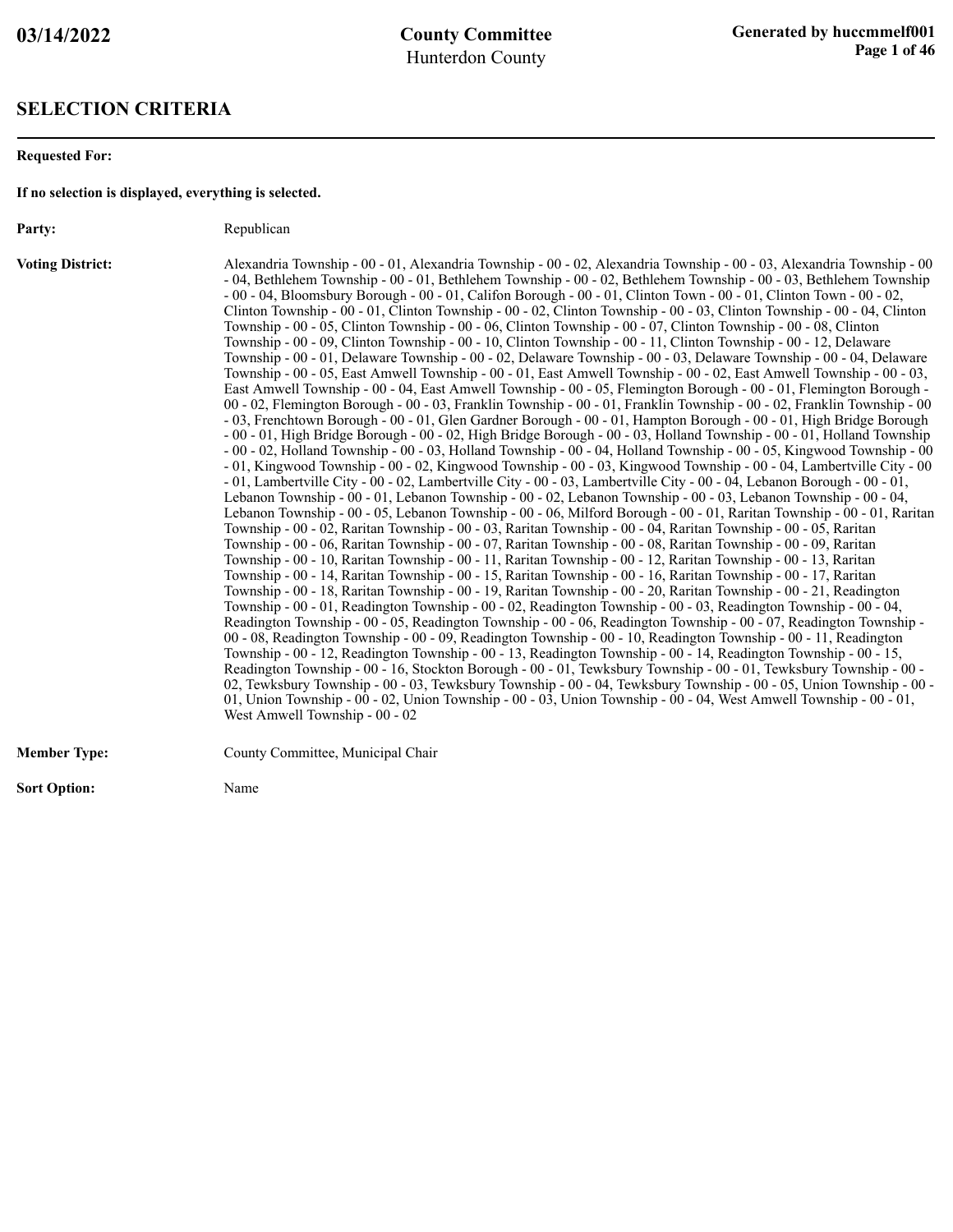#### **Alexandria Township-00-01**

| ID                                                                                                                                                                          | Name |   | <b>Status Gender Res Addr</b>    | Mail Addr | <b>MWD</b>                   | <b>CC/MC</b><br>Party | CC/MC |
|-----------------------------------------------------------------------------------------------------------------------------------------------------------------------------|------|---|----------------------------------|-----------|------------------------------|-----------------------|-------|
| $\begin{tabular}{ c c c c } \hline C1807252117 & & CARLSON, \\ \hline \hline \end{tabular} \begin{tabular}{ c c c c c } \hline CARLSON, & CARLSON, \\ \hline \end{tabular}$ |      | M | 9 MELITA RD<br>MILFORD, NJ 08848 |           | Alexandria<br>Township-00-01 | <b>REP</b>            | CC    |
| C1807352117                                                                                                                                                                 |      |   | 9 MELITA RD<br>MILFORD, NJ 08848 |           | Alexandria<br>Township-00-01 | <b>REP</b>            | CC.   |

### **Alexandria Township-00-02**

| ID                                                                                                                                                | Name |   | <b>Status Gender Res Addr</b>      | Mail Addr | <b>MWD</b>                   | <b>CC/MC</b><br>Party | <b>CC/MC</b> |
|---------------------------------------------------------------------------------------------------------------------------------------------------|------|---|------------------------------------|-----------|------------------------------|-----------------------|--------------|
| C5667152131 MORTARA, MILLET MARJORIE L                                                                                                            |      |   | 3 CIRRUS LN<br>PITTSTOWN, NJ 08867 |           | Alexandria<br>Township-00-02 | <b>REP</b>            | CC           |
| $\begin{tabular}{ c c c c } \hline \textbf{B5700352108} & \textbf{MORTARA}, \\ \hline \textbf{m9910} & \textbf{MOBERT J} \\ \hline \end{tabular}$ |      | M | 3 CIRRUS LN<br>PITTSTOWN, NJ 08867 |           | Alexandria<br>Township-00-02 | <b>REP</b>            | CC           |

### **Alexandria Township-00-03**

| ID                                                                                                                                             | Name |   | <b>Status Gender Res Addr</b>                                | Mail Addr | <b>MWD</b>                   | <b>CC/MC</b><br>Party | <b>CC/MC</b> |
|------------------------------------------------------------------------------------------------------------------------------------------------|------|---|--------------------------------------------------------------|-----------|------------------------------|-----------------------|--------------|
| B5941952109                                                                                                                                    |      | M | <b>255 LITTLE YORK</b><br>PATTENBURG RD<br>MILFORD, NJ 08848 |           | Alexandria<br>Township-00-03 | <b>REP</b>            | CC           |
| $\begin{tabular}{ c c c } \hline \textbf{B6369452110} & \textbf{STAMPOULOS}, \\ \hline \textbf{mm} & \textbf{LINDA L} \\ \hline \end{tabular}$ |      |   | <b>75 HICKORY CORNER</b><br>RD<br>MILFORD, NJ 08848          |           | Alexandria<br>Township-00-03 | <b>REP</b>            | CC           |

#### **Alexandria Township-00-04**

| ID                                                                                                                                                      | Name |   | <b>Status Gender Res Addr</b>               | <b>Mail Addr</b> | <b>MWD</b>                   | <b>CC/MC</b><br>Party | CC/MC |
|---------------------------------------------------------------------------------------------------------------------------------------------------------|------|---|---------------------------------------------|------------------|------------------------------|-----------------------|-------|
| B4942152106                                                                                                                                             |      | M | 54 AIRPORT RD<br>PITTSTOWN, NJ 08867        |                  | Alexandria<br>Township-00-04 | <b>REP</b>            | CC/MC |
| $\begin{tabular}{ c c c c } \hline \textbf{B4976152106} & \textbf{FRTISCHE}, \\ \hline \textbf{WILLIAM L} & \textbf{WILLIAM L} \\ \hline \end{tabular}$ |      | M | <b>65 AIRPORT RD</b><br>PITTSTOWN, NJ 08867 |                  | Alexandria<br>Township-00-04 | <b>REP</b>            | CC.   |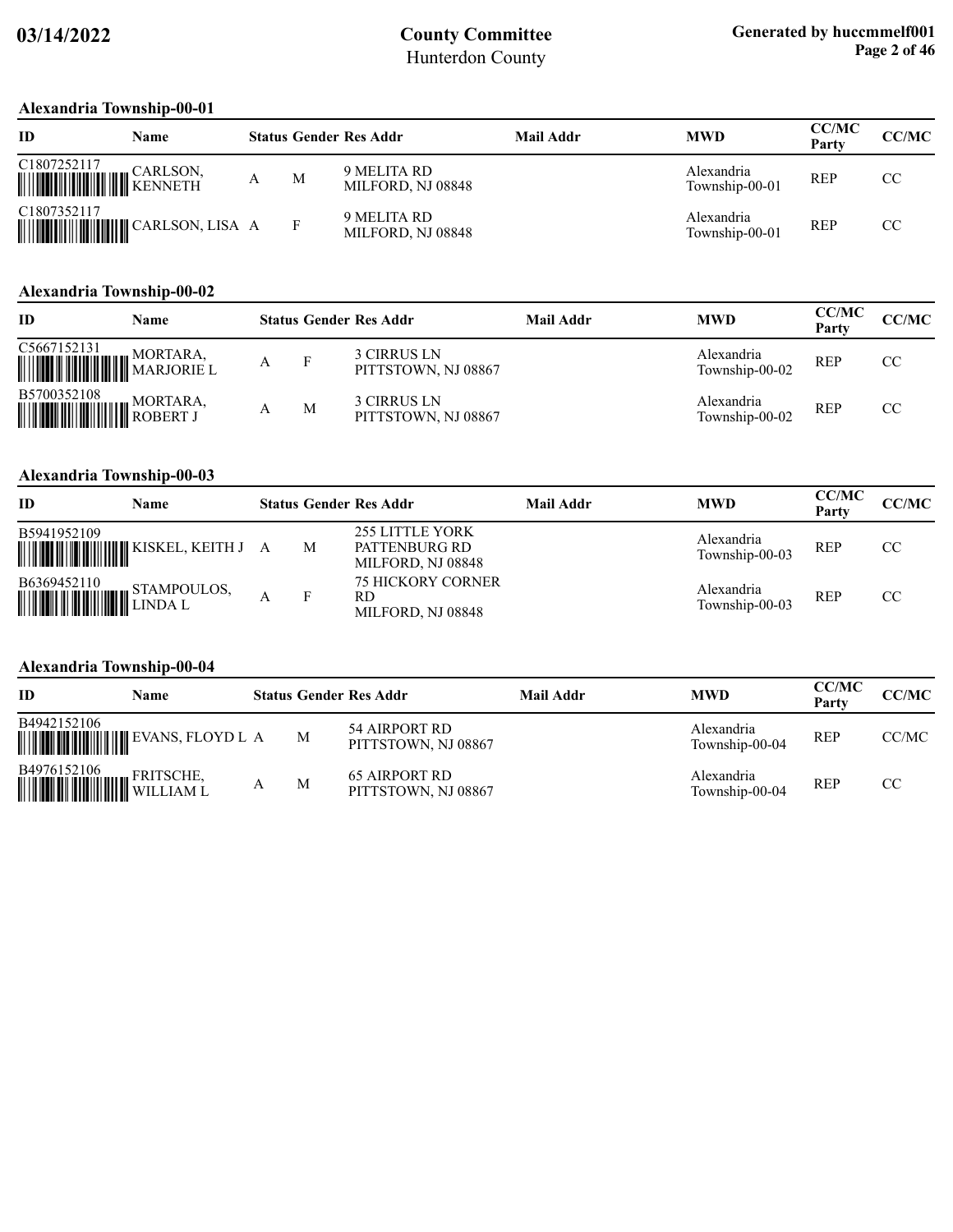#### **Bethlehem Township-00-01**

| ID                                        | Name   |   |   | <b>Status Gender Res Addr</b>              | Mail Addr | <b>MWD</b>                  | <b>CC/MC</b><br>Party | <b>CC/MC</b> |
|-------------------------------------------|--------|---|---|--------------------------------------------|-----------|-----------------------------|-----------------------|--------------|
| B5495752107<br>WE CHRISTINE               | YATES, | А | F | 519 LANNON LN<br>GLEN GARDNER, NJ<br>08826 |           | Bethlehem<br>Township-00-01 | <b>REP</b>            | CC.          |
| B5495652107<br><b>WEIGHT AND STATES</b> , | YATES, | А | M | 519 LANNON LN<br>GLEN GARDNER, NJ<br>08826 |           | Bethlehem<br>Township-00-01 | <b>REP</b>            | CC.          |

#### **Bethlehem Township-00-02**

| ID                                                                                                                                                                                                                                                                                                                                                                                                                                                        | Name |   | <b>Status Gender Res Addr</b>                     | Mail Addr | <b>MWD</b>                         | <b>CC/MC</b><br>Party | CC/MC |
|-----------------------------------------------------------------------------------------------------------------------------------------------------------------------------------------------------------------------------------------------------------------------------------------------------------------------------------------------------------------------------------------------------------------------------------------------------------|------|---|---------------------------------------------------|-----------|------------------------------------|-----------------------|-------|
| $\begin{tabular}{ c c c } \hline C1681652117 & \multicolumn{1}{ c }{GLAZAR}, \\ \hline \hline \multicolumn{1}{ c }{\textbf{}} & \multicolumn{1}{ c }{\textbf{}} & \multicolumn{1}{ c }{\textbf{}} \\ \hline \multicolumn{1}{ c }{\textbf{}} & \multicolumn{1}{ c }{\textbf{}} & \multicolumn{1}{ c }{\textbf{}} \\ \hline \multicolumn{1}{ c }{\textbf{}} & \multicolumn{1}{ c }{\textbf{}} & \multicolumn{1}{ c }{\textbf{}} \\ \hline \multicolumn{1}{$ |      | M | <b>304 TURKEY HILL RD</b><br>BLOOMSBURY, NJ 08804 |           | <b>Bethlehem</b><br>Township-00-02 | <b>REP</b>            | CC.   |
|                                                                                                                                                                                                                                                                                                                                                                                                                                                           |      | M | 371 TUNNEL RD<br>ASBURY, NJ 08802                 |           | <b>Bethlehem</b><br>Township-00-02 | <b>REP</b>            | CC    |

#### **Bethlehem Township-00-03**

| ID                                                                                                                                                                                 | Name |   |   | <b>Status Gender Res Addr</b>           | Mail Addr | <b>MWD</b>                  | <b>CC/MC</b><br>Party | CC/MC |
|------------------------------------------------------------------------------------------------------------------------------------------------------------------------------------|------|---|---|-----------------------------------------|-----------|-----------------------------|-----------------------|-------|
| $\begin{tabular}{ c c c } \hline C2421852120 & CAMPBELL, \\ \hline \hline \end{tabular} \begin{tabular}{ c c c c c } \hline CAMPBELL, \\ \hline KATRINA L \\ \hline \end{tabular}$ |      | Α | F | 418 CHARLESTOWN RD<br>HAMPTON, NJ 08827 |           | Bethlehem<br>Township-00-03 | <b>REP</b>            | CC/MC |
| $\begin{tabular}{ c c c } \hline \textbf{B4927152106} & \textbf{HOUSEDORF}, \\ \hline \textbf{MWW} & \textbf{ROBERT G} \\ \hline \end{tabular}$                                    |      |   | M | 9 BLACK OAK LN<br>ASBURY, NJ 08802      |           | Bethlehem<br>Township-00-03 | <b>REP</b>            | CC    |

#### **Bethlehem Township-00-04**

| ID                       | <b>Name</b> |   | <b>Status Gender Res Addr</b>   | Mail Addr | <b>MWD</b>                  | <b>CC/MC</b><br>Party | CC/MC |
|--------------------------|-------------|---|---------------------------------|-----------|-----------------------------|-----------------------|-------|
| C2404252119 PFLUGFELDER, |             | F | 9 D HULL LN<br>ASBURY, NJ 08802 |           | Bethlehem<br>Township-00-04 | <b>REP</b>            | CC    |
|                          |             | M | 9 D HULL LN<br>ASBURY, NJ 08802 |           | Bethlehem<br>Township-00-04 | <b>REP</b>            | CC    |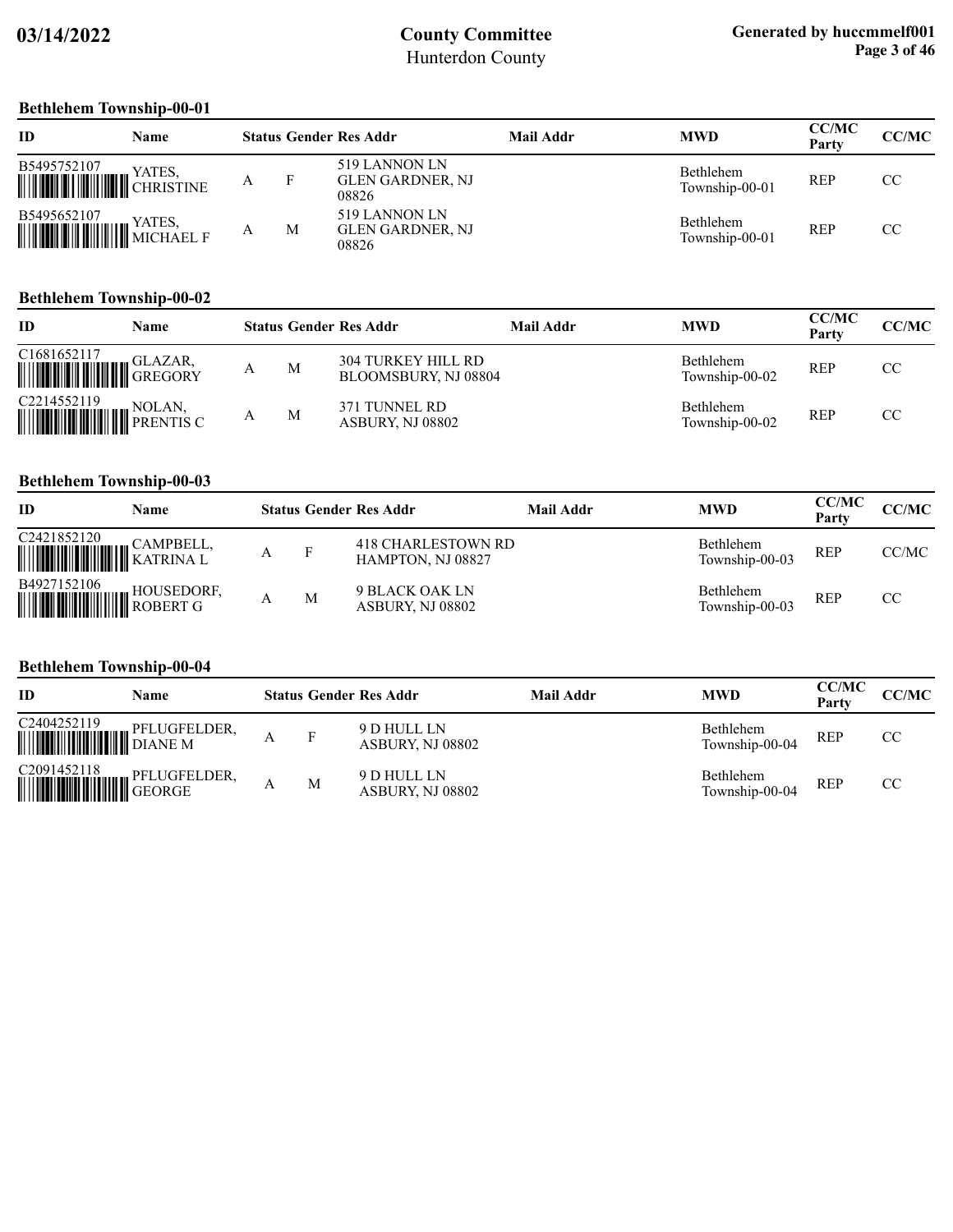### **Bloomsbury Borough-00-01**

| ID                                  | Name      |   | <b>Status Gender Res Addr</b> | Mail Addr                                                             | <b>MWD</b> | <b>CC/MC</b><br>Party | CC/MC |
|-------------------------------------|-----------|---|-------------------------------|-----------------------------------------------------------------------|------------|-----------------------|-------|
|                                     |           | M | 58 CENTER ST                  | PO BOX 428<br>BLOOMSBURY, NJ 08804 BLOOMSBURY, NJ 08804 Borough-00-01 | Bloomsbury | <b>REP</b>            | CC    |
| C0248552112<br><b>WILLIAM ARTHA</b> | TERSIGNI, |   | 58 CENTER ST                  | PO BOX 428<br>BLOOMSBURY, NJ 08804 BLOOMSBURY, NJ 08804 Borough-00-01 | Bloomsbury | <b>REP</b>            | CC/MC |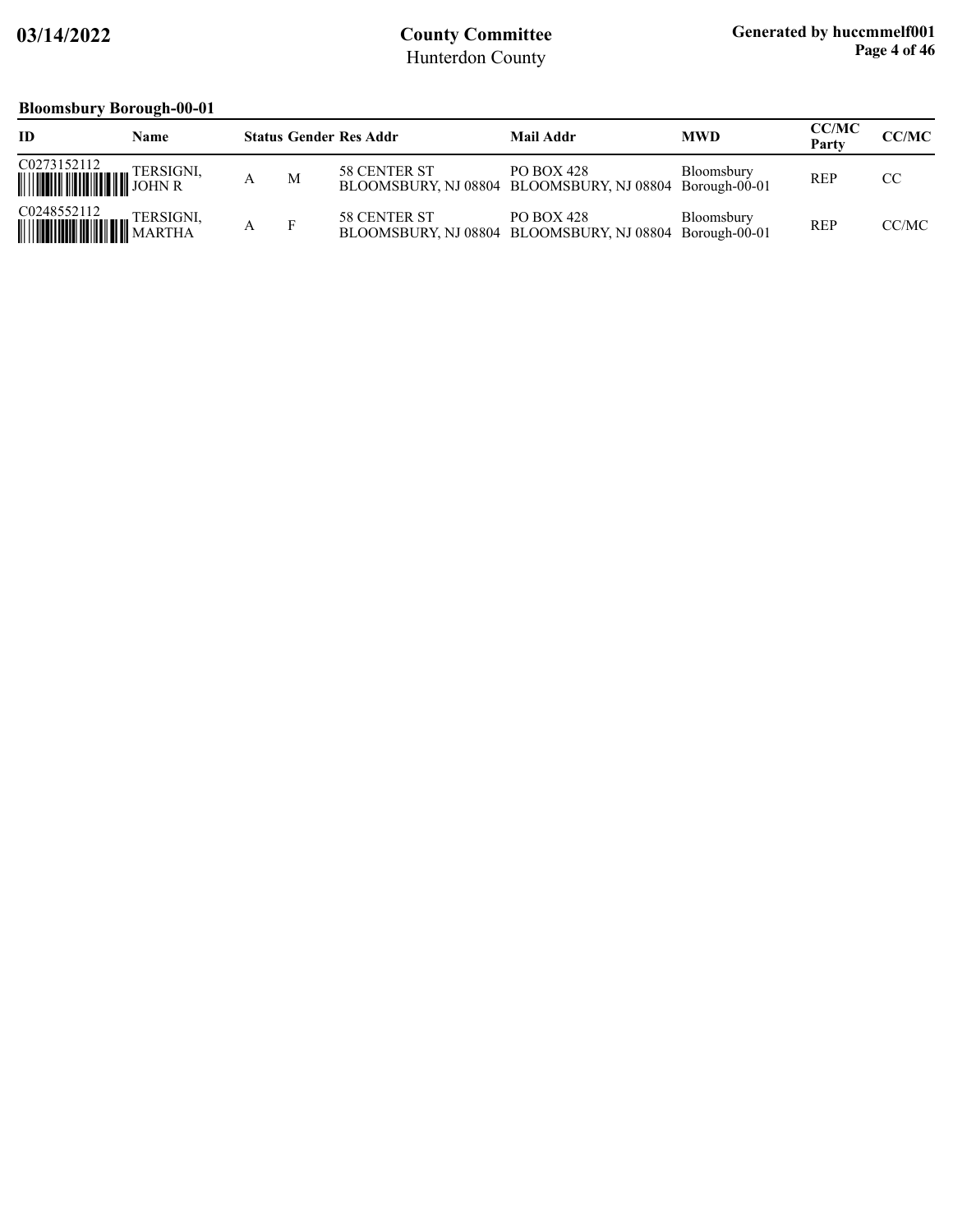### **Clinton Town-00-01**

| ID                      | Name |   | <b>Status Gender Res Addr</b>              | Mail Addr | <b>MWD</b>                 | <b>CC/MC</b><br>Party | <b>CC/MC</b> |
|-------------------------|------|---|--------------------------------------------|-----------|----------------------------|-----------------------|--------------|
| C <sub>2638052120</sub> |      | M | <b>62 HALSTEAD ST</b><br>CLINTON, NJ 08809 |           | Clinton Town-<br>$00 - 01$ | <b>REP</b>            | CC/MC        |
| C <sub>1658553592</sub> |      | M | <b>60 CENTER ST</b><br>CLINTON, NJ 08809   |           | Clinton Town-<br>$00 - 01$ | <b>REP</b>            | CC           |

#### **Clinton Town-00-02**

| ID                                                                                                                                                                         | <b>Name</b> |   | <b>Status Gender Res Addr</b>           | Mail Addr | <b>MWD</b>                | <b>CC/MC</b><br>Party | CC/MC |
|----------------------------------------------------------------------------------------------------------------------------------------------------------------------------|-------------|---|-----------------------------------------|-----------|---------------------------|-----------------------|-------|
|                                                                                                                                                                            |             |   | GOOSETOWN DR<br>CLINTON, NJ 08809       |           | Clinton Town-00- $REP$    |                       | CC    |
| $\begin{tabular}{ c c c } \hline C1718252117 & PARENTE, \\ \hline \hline \end{tabular} \begin{tabular}{ c c c c } \hline PARENTE, \\ \hline BRIAN \\ \hline \end{tabular}$ |             | М | 49 QUARRY RIDGE RD<br>CLINTON, NJ 08809 |           | Clinton Town-00-REP<br>02 |                       | CC    |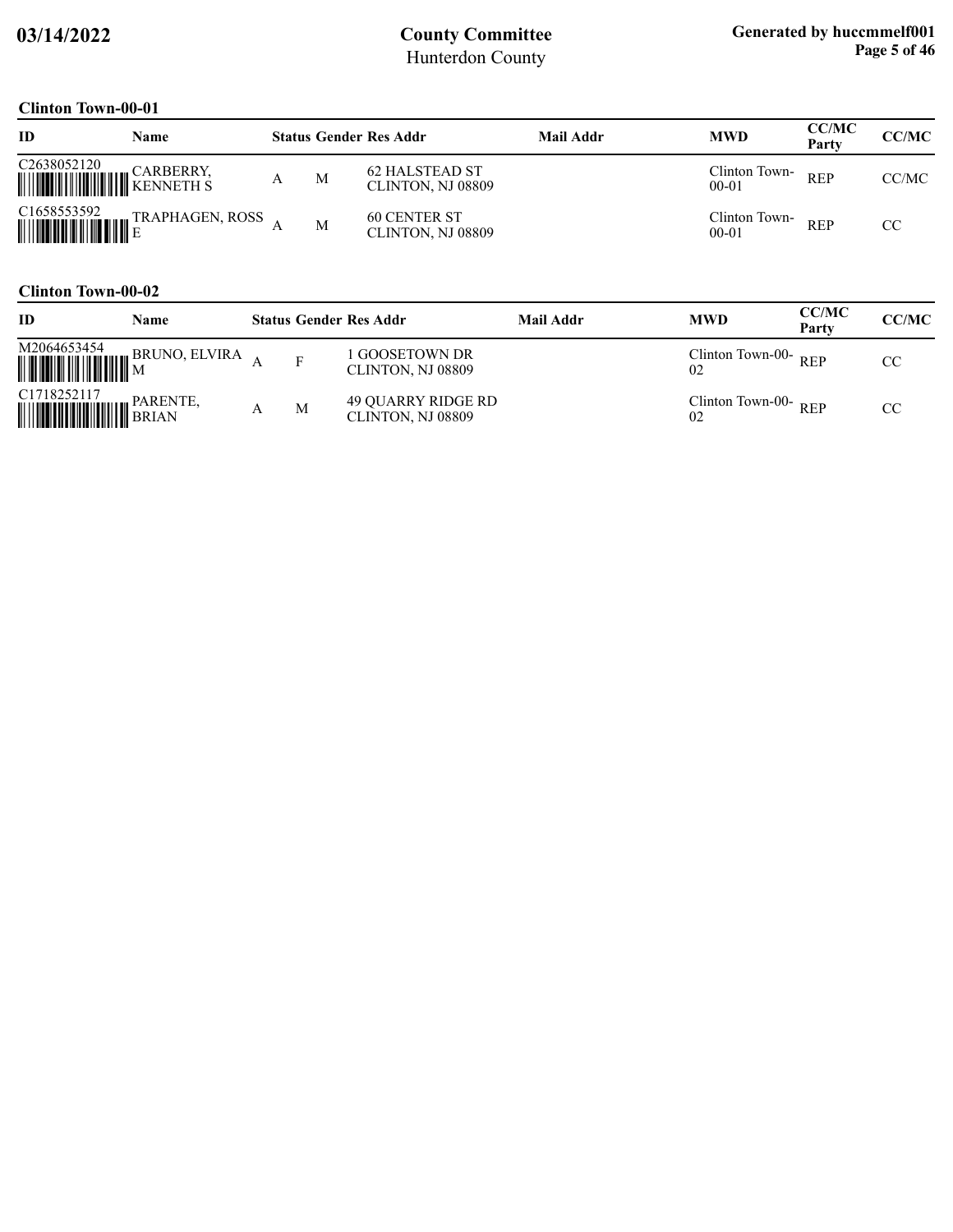#### **Clinton Township-00-01**

| ID                                                                                                                                                                                                    | <b>Name</b>   |   | <b>Status Gender Res Addr</b>                          | Mail Addr | <b>MWD</b>                        | <b>CC/MC</b><br>Party | CC/MC |
|-------------------------------------------------------------------------------------------------------------------------------------------------------------------------------------------------------|---------------|---|--------------------------------------------------------|-----------|-----------------------------------|-----------------------|-------|
| $\begin{tabular}{ c c c c } \hline C5402152130 & M \\ \hline \hline \hline \end{tabular}$                                                                                                             | MULLAY, BRIAN | M | 9 OLD CLINTON RD<br>LEBANON, NJ 08833                  |           | Clinton Township-REP<br>$00 - 01$ |                       | CC    |
| $\begin{tabular}{ c c c c } \hline C2509752120 & ROHRBACH, \\\hline \end{tabular} \begin{tabular}{ c c c c c } \hline P11111 & P111 & P111 & P111 & P111 \\ \hline HEIDI & A \\ \hline \end{tabular}$ |               |   | 264 STANTON<br><b>MOUNTAIN RD</b><br>LEBANON, NJ 08833 |           | Clinton Township-REP<br>$00 - 01$ |                       | CC    |

#### **Clinton Township-00-02**

| <b>ID</b>                                                                                                                 | Name          |   |   | <b>Status Gender Res Addr</b>          | <b>Mail Addr</b> | <b>MWD</b>                     | <b>CC/MC</b><br>Party | CC/MC |
|---------------------------------------------------------------------------------------------------------------------------|---------------|---|---|----------------------------------------|------------------|--------------------------------|-----------------------|-------|
|                                                                                                                           |               | A | M | 15 WEDGEWOOD DR<br>ANNANDALE, NJ 08801 |                  | Clinton Township-<br>$00 - 02$ | <b>REP</b>            | CC.   |
| $\begin{tabular}{ c c c c c } \hline C3858652125 & & \text{TR} \\ \hline & \text{TR} & \text{TR} \\ \hline \end{tabular}$ | TRUPPI, CARLO |   | M | 8 ETON CT<br>ANNANDALE, NJ 08801       |                  | Clinton Township-<br>$00-02$   | <b>REP</b>            | CC.   |

### **Clinton Township-00-03**

| ID                             | Name       |   | <b>Status Gender Res Addr</b>         | <b>Mail Addr</b> | <b>MWD</b>                | <b>CC/MC</b><br>Party | CC/MC |
|--------------------------------|------------|---|---------------------------------------|------------------|---------------------------|-----------------------|-------|
| C3130652122                    |            |   | 7 SUNRISE CIR<br>CLINTON, NJ 08809    |                  | Clinton<br>Township-00-03 | <b>REP</b>            | CC.   |
| C0814752114<br><b>WEILERNA</b> | MCTIERNAN, | N | 32 RIVER BEND RD<br>CLINTON, NJ 08809 |                  | Clinton<br>Township-00-03 | <b>REP</b>            | CC.   |

#### **Clinton Township-00-04**

| ID                                                                                                                                                                                   | <b>Name</b> |   | <b>Status Gender Res Addr</b>     | Mail Addr | <b>MWD</b>                     | <b>CC/MC</b><br>Party | <b>CC/MC</b> |
|--------------------------------------------------------------------------------------------------------------------------------------------------------------------------------------|-------------|---|-----------------------------------|-----------|--------------------------------|-----------------------|--------------|
| $\begin{tabular}{ c c c } \hline C3006752122 & CRESTI, \\ \hline \hline \end{tabular} \begin{tabular}{ c c c c } \hline C3006752122 & CRESTI, \\ \hline \end{tabular} \end{tabular}$ |             | А | 36 JOHN DR<br>ANNANDALE, NJ 08801 |           | Clinton Township-<br>$00 - 04$ | <b>REP</b>            | CC.          |
| C1310052116<br><b>MUNICIPALITY OF SPANN, LOREN A</b>                                                                                                                                 |             |   | 31 JOHN DR<br>ANNANDALE, NJ 08801 |           | Clinton Township-<br>$00 - 04$ | <b>REP</b>            | CC.          |

#### **Clinton Township-00-05**

| <b>ID</b>                                                                                                                                    | Name          |   |   | <b>Status Gender Res Addr</b>          | Mail Addr | <b>MWD</b>                     | <b>CC/MC</b><br>Party | <b>CC/MC</b> |
|----------------------------------------------------------------------------------------------------------------------------------------------|---------------|---|---|----------------------------------------|-----------|--------------------------------|-----------------------|--------------|
| L1667152321<br><b>WEIGHT HERE</b>                                                                                                            | <b>GRUBE.</b> | А | M | 3 DAVIS FARM RD<br>ANNANDALE, NJ 08801 |           | Clinton Township-<br>$00-05$   | <b>REP</b>            | CC           |
| $\begin{tabular}{ c c c c } \hline \textbf{C0147752112} & \textbf{SWITLY} \\ \hline \textbf{WW1W1} & \textbf{MXY R} \\ \hline \end{tabular}$ | SWITLYK,      |   | F | 11 S DEER HILL RD<br>LEBANON, NJ 08833 |           | Clinton Township-<br>$00 - 05$ | <b>REP</b>            | <b>CC</b>    |

#### **Clinton Township-00-06**

| ID                                                                                                                                                                                                                                                                                       | Name                                                                                                                                        |   |   | <b>Status Gender Res Addr</b>         | Mail Addr | <b>MWD</b>                        | <b>CC/MC</b><br>Party | CC/MC |
|------------------------------------------------------------------------------------------------------------------------------------------------------------------------------------------------------------------------------------------------------------------------------------------|---------------------------------------------------------------------------------------------------------------------------------------------|---|---|---------------------------------------|-----------|-----------------------------------|-----------------------|-------|
| $\begin{tabular}{ c c c } \hline CO474952113 & GORMAN, \\ \hline \hline \hline \end{tabular} \begin{tabular}{ c c c c } \hline \multicolumn{3}{ c }{\textbf{GORMAN}} & \multicolumn{3}{ c }{\textbf{GORMAN}} \\ \hline \multicolumn{3}{ c }{\textbf{EANNNNE A}} \\ \hline \end{tabular}$ |                                                                                                                                             | А |   | 30 UPTOM PINE RD<br>LEBANON, NJ 08833 |           | Clinton Township-REP<br>$00-06$   |                       | CC    |
|                                                                                                                                                                                                                                                                                          | $\begin{tabular}{ c c c c } \hline \textbf{B6188952110} & \textbf{STRAUSS, MARC} \\ \hline \textbf{H} & \textbf{H} \\ \hline \end{tabular}$ |   | M | 126 COKESBURY RD<br>LEBANON, NJ 08833 |           | Clinton Township-REP<br>$00 - 06$ |                       | CC    |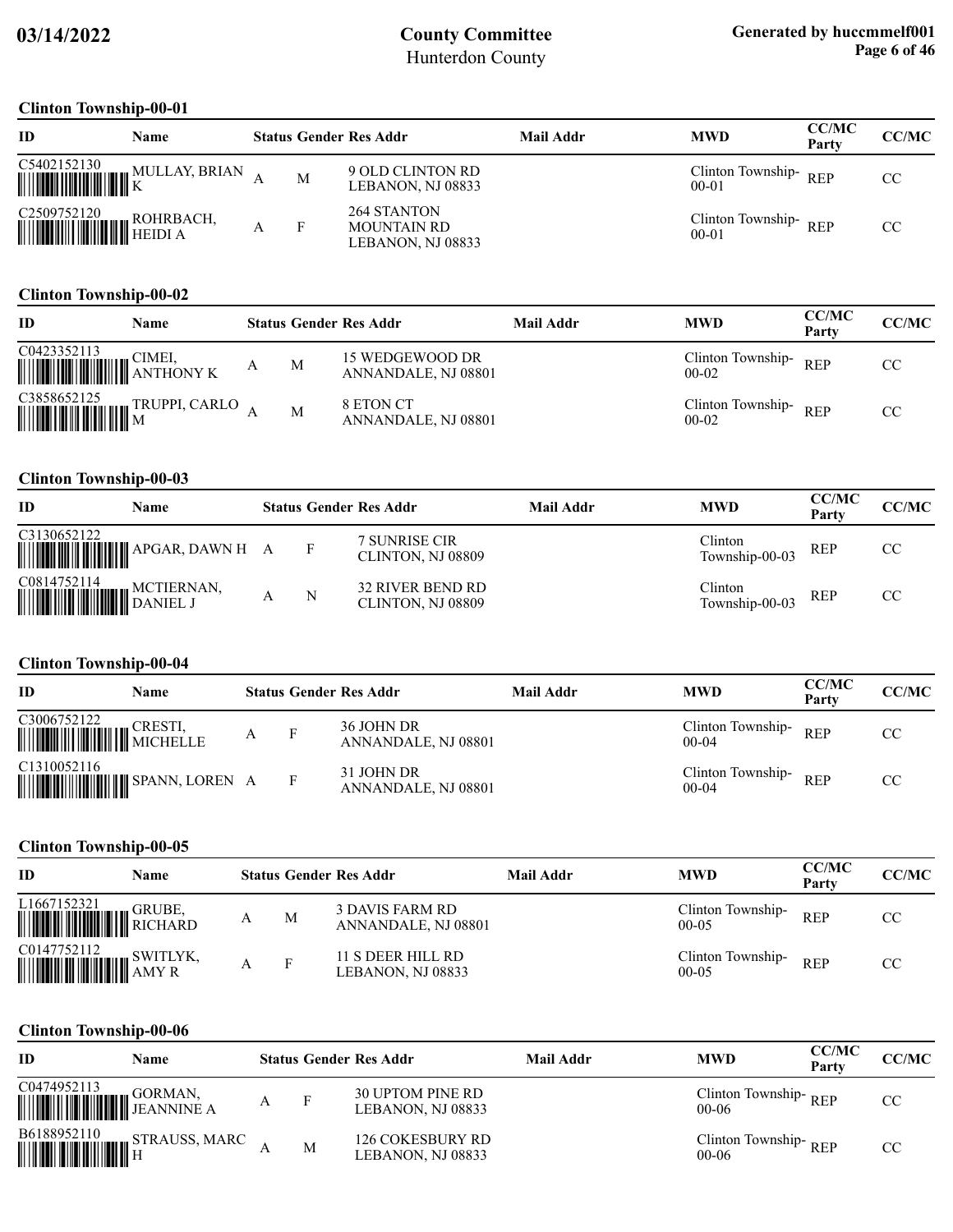#### **Clinton Township-00-07**

| ID                                                                                                                                                                                | Name |   | <b>Status Gender Res Addr</b>        | Mail Addr | <b>MWD</b>                | <b>CC/MC</b><br>Party | CC/MC |
|-----------------------------------------------------------------------------------------------------------------------------------------------------------------------------------|------|---|--------------------------------------|-----------|---------------------------|-----------------------|-------|
| $\begin{tabular}{ c c c } \hline C0126852112 & BORKOWSKI, \\ \hline \hline \end{tabular} \begin{tabular}{ c c c c } \hline PORKOWSKI, \\ \hline THOMAS P \\ \hline \end{tabular}$ |      | M | 9 WALDEN DR<br>ANNANDALE, NJ 08801   |           | Clinton<br>Township-00-07 | REP                   | CC/MC |
| C3838952125                                                                                                                                                                       |      |   | 16 PRESCOTT CIR<br>LEBANON. NJ 08833 |           | Clinton<br>Township-00-07 | REP                   | CC.   |

#### **Clinton Township-00-08**

| ID                                                                                                                                                             | Name |   | <b>Status Gender Res Addr</b>                   | Mail Addr | <b>MWD</b>                        | <b>CC/MC</b><br>Party | <b>CC/MC</b> |
|----------------------------------------------------------------------------------------------------------------------------------------------------------------|------|---|-------------------------------------------------|-----------|-----------------------------------|-----------------------|--------------|
| $\begin{tabular}{ c c c } \hline C4777752128 & MASZCZAK, \\ \hline \hline \end{tabular} \begin{tabular}{ c c c c c } \hline MASZCZAK, \\ \hline \end{tabular}$ |      | M | <b>36 CEDAR GROVE RD</b><br>ANNANDALE, NJ 08801 |           | Clinton Township-REP<br>$00 - 08$ |                       | CC           |
|                                                                                                                                                                |      | M | 15 WINDY HILL RD<br>ANNANDALE, NJ 08801         |           | Clinton Township-REP<br>$00 - 08$ |                       | CC           |

#### **Clinton Township-00-09**

| <b>ID</b>                                                                                                                                                                          | Name                                   |   | <b>Status Gender Res Addr</b>       | Mail Addr | <b>MWD</b>                        | <b>CC/MC</b><br>Party | CC/MC |
|------------------------------------------------------------------------------------------------------------------------------------------------------------------------------------|----------------------------------------|---|-------------------------------------|-----------|-----------------------------------|-----------------------|-------|
| C5459752130                                                                                                                                                                        | <b>WILLIAM WILLIAM KIEFER, JASON A</b> | M | 33 MAPLE AVE<br>ANNANDALE, NJ 08801 |           | Clinton Township-REP<br>$00 - 09$ |                       | CC    |
| $\begin{tabular}{ c c c } \hline C4404552127 & \text{PIERCE,} \\ \hline \hline \end{tabular} \begin{tabular}{ c c c c c } \hline PIERCE & \text{PIERCISE} \\ \hline \end{tabular}$ |                                        |   | 2 AUGUSTA DR<br>ANNANDALE, NJ 08801 |           | Clinton Township-REP<br>$00-09$   |                       | CC    |

#### **Clinton Township-00-10**

| ID                                          | Name         |   | <b>Status Gender Res Addr</b>                     | Mail Addr | <b>MWD</b>                    | <b>CC/MC</b><br>Party | CC/MC |
|---------------------------------------------|--------------|---|---------------------------------------------------|-----------|-------------------------------|-----------------------|-------|
| C1442152116                                 |              | M | <b>24 HOOK MOUNTAIN DR</b><br>ANNANDALE, NJ 08801 |           | Clinton<br>Township-00-<br>10 | <b>REP</b>            | CC.   |
| C5235852130<br><b>WEIGHT AND SUCHANOVER</b> | KOCHANOWSKI, | M | 2 PINE PL<br>ANNANDALE, NJ 08801                  |           | Clinton<br>Township-00-<br>10 | <b>REP</b>            | CC.   |

### **Clinton Township-00-11**

| ID                                                                                                   | Name          |   | <b>Status Gender Res Addr</b>          | Mail Addr | <b>MWD</b>                        | <b>CC/MC</b><br>Party | <b>CC/MC</b> |
|------------------------------------------------------------------------------------------------------|---------------|---|----------------------------------------|-----------|-----------------------------------|-----------------------|--------------|
| $\begin{tabular}{ c c c c } \hline J6070752292 & B \\ \hline \hline \hline \end{tabular}$            | BALKEN, DAVID | M | 16 BLUE CLIFF DR<br>LEBANON, NJ 08833  |           | Clinton Township-REP<br>$00 - 11$ |                       | CC           |
| $\begin{tabular}{ c c c } \hline C4911852129 & PAWLOW\\ \hline \hline \end{tabular}$ PAWLOW: DAVID E | PAWLOWSKI,    | M | 12 TWIN OAKS LN<br>ANNANDALE, NJ 08801 |           | Clinton Township-REP<br>$00-11$   |                       | CC.          |

#### **Clinton Township-00-12**

| -ID                                                                                                                                                                                                                                                                                                                                                                                                                                                | Name |   |              | <b>Status Gender Res Addr</b>                     | Mail Addr | <b>MWD</b>                     | <b>CC/MC</b><br>Party | <b>CC/MC</b> |
|----------------------------------------------------------------------------------------------------------------------------------------------------------------------------------------------------------------------------------------------------------------------------------------------------------------------------------------------------------------------------------------------------------------------------------------------------|------|---|--------------|---------------------------------------------------|-----------|--------------------------------|-----------------------|--------------|
|                                                                                                                                                                                                                                                                                                                                                                                                                                                    |      | А | $\mathbf{F}$ | 63 WESTGATE DR<br>ANNANDALE, NJ 08801             |           | Clinton Township-<br>$00 - 12$ | <b>REP</b>            | CC           |
| $\begin{tabular}{ c c c c } \hline CO182152112 & DOYLE, \\ \hline \hline \end{tabular}$ $\begin{tabular}{ c c c c c } \hline \multicolumn{1}{ c }{\textbf{LOYLE}}, \\ \hline \multicolumn{1}{ c }{\textbf{LOYLE}}, \\ \hline \multicolumn{1}{ c }{\textbf{LOYLE}}}, \\ \hline \multicolumn{1}{ c }{\textbf{LOYLE}}}, \\ \hline \multicolumn{1}{ c }{\textbf{LOYLE}}}, \\ \hline \multicolumn{1}{ c }{\textbf{LOYLE}}}, \\ \hline \multicolumn{1}{$ |      |   | F            | <b>10 JUMPING BROOK PL</b><br>ANNANDALE, NJ 08801 |           | Clinton Township-<br>$00 - 12$ | <b>REP</b>            | CC           |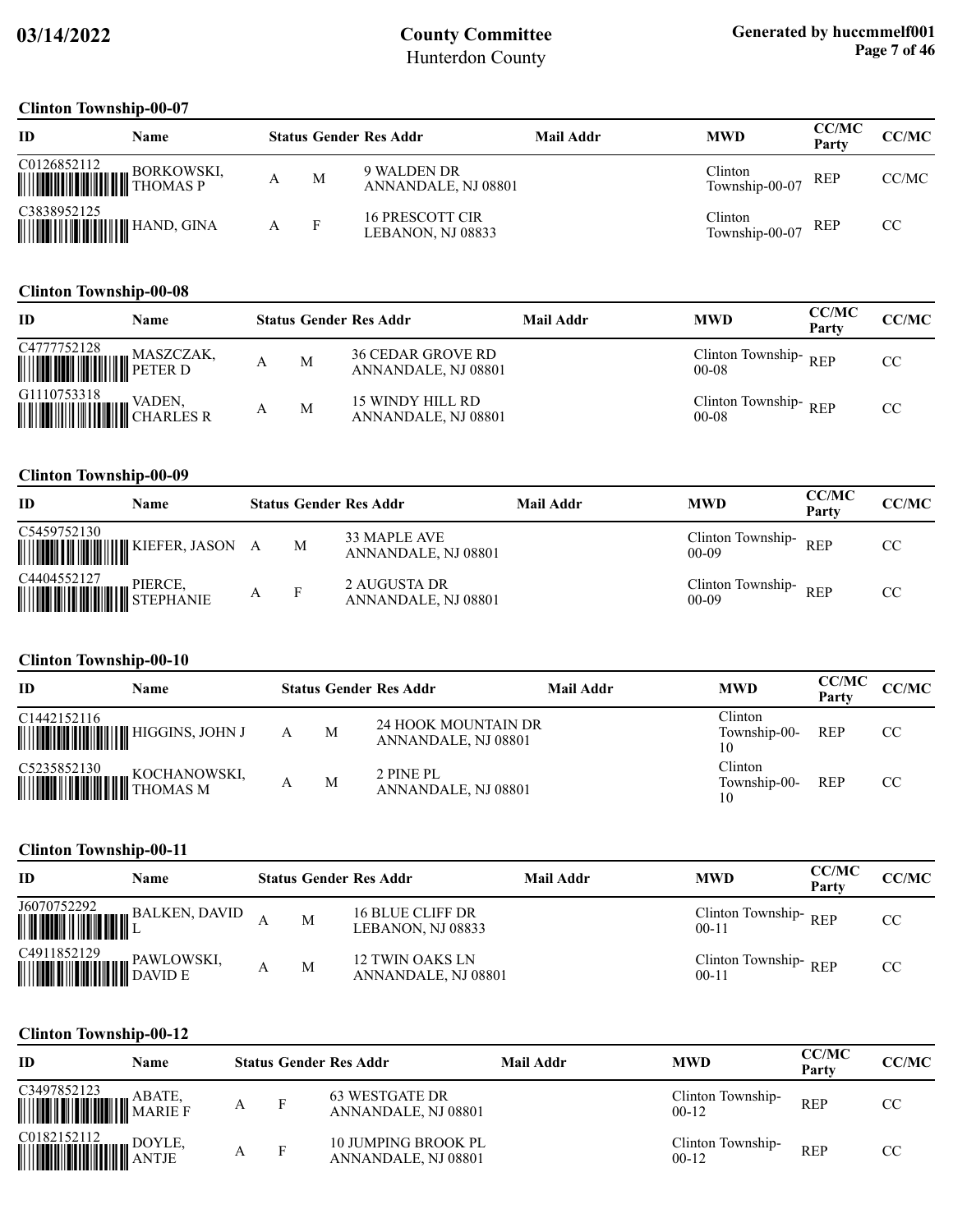### **Delaware Township-00-01**

| ID          | Name    |   | <b>Status Gender Res Addr</b>                   | Mail Addr | <b>MWD</b>                 | <b>CC/MC</b><br>Party | CC/MC |
|-------------|---------|---|-------------------------------------------------|-----------|----------------------------|-----------------------|-------|
| B4801552105 |         | М | 325 COUNTY ROAD 579<br><b>RINGOES, NJ 08551</b> |           | Delaware<br>Township-00-01 | <b>REP</b>            | CC.   |
| C2981852122 | HERMAN. | М | <b>4 RITTENHOUSE RD</b><br>STOCKTON, NJ 08559   |           | Delaware<br>Township-00-01 | REP                   | CC.   |

#### **Delaware Township-00-02**

| ID          | Name                             |   | <b>Status Gender Res Addr</b>                    | Mail Addr | <b>MWD</b>                 | <b>CC/MC</b><br>Party | <b>CC/MC</b> |
|-------------|----------------------------------|---|--------------------------------------------------|-----------|----------------------------|-----------------------|--------------|
| J6309353789 |                                  | N | <b>28 SUTTON FARM RD</b><br>FLEMINGTON, NJ 08822 |           | Delaware<br>Township-00-02 | <b>REP</b>            | CC           |
| C0322652112 | <b>MUNICIPAL MORTARA, RENE A</b> | M | 43 SUTTON FARM RD<br>FLEMINGTON, NJ 08822        |           | Delaware<br>Township-00-02 | <b>REP</b>            | CC           |

### **Delaware Township-00-04**

| ID                                                                                                                                                                                                           | Name |   | <b>Status Gender Res Addr</b>                              | Mail Addr | <b>MWD</b>                       | <b>CC/MC</b><br>Party | CC/MC |
|--------------------------------------------------------------------------------------------------------------------------------------------------------------------------------------------------------------|------|---|------------------------------------------------------------|-----------|----------------------------------|-----------------------|-------|
|                                                                                                                                                                                                              |      |   | 307 KINGWOOD<br><b>LOCKTOWN RD</b><br>FLEMINGTON, NJ 08822 |           | Delaware Township-REP<br>$00-04$ |                       | CC    |
| $\begin{tabular}{ c c } \hline \texttt{P2783553530} & \texttt{BAILLY,} \\ \hline \texttt{  }{\texttt{  }{\texttt{  }{\texttt{  }}{\texttt{  }}{\texttt{  }}{\texttt{  }}{\texttt{LAUREN E}}}} \end{tabular}$ |      | N | 307 KINGWOOD<br><b>LOCKTOWN RD</b><br>FLEMINGTON, NJ 08822 |           | Delaware Township-REP<br>$00-04$ |                       | CC    |

#### **Delaware Township-00-05**

| <b>ID</b>                                                                                                                                                        | Name |   | <b>Status Gender Res Addr</b>                                 | <b>Mail Addr</b> | <b>MWD</b>                 | <b>CC/MC</b><br>Party | CC/MC |
|------------------------------------------------------------------------------------------------------------------------------------------------------------------|------|---|---------------------------------------------------------------|------------------|----------------------------|-----------------------|-------|
| $\begin{tabular}{ c c c c } \hline \textbf{B5076752106} & \textbf{BROZMAN}, \\ \hline \textbf{m910} & \textbf{m10} & \textbf{RICHARD M} \\ \hline \end{tabular}$ |      | M | 231 ROSEMONT<br>RINGOES RD<br>STOCKTON, NJ 08559              |                  | Delaware<br>Township-00-05 | <b>REP</b>            | CC    |
| $\begin{tabular}{ c c c c } \hline C1662852117 & LOCANDRO, \\ \hline \hline \end{tabular}$ HOLLY B                                                               |      |   | 186 SANDY RIDGE<br><b>MOUNT AIRY RD</b><br>STOCKTON, NJ 08559 |                  | Delaware<br>Township-00-05 | <b>REP</b>            | CC/MC |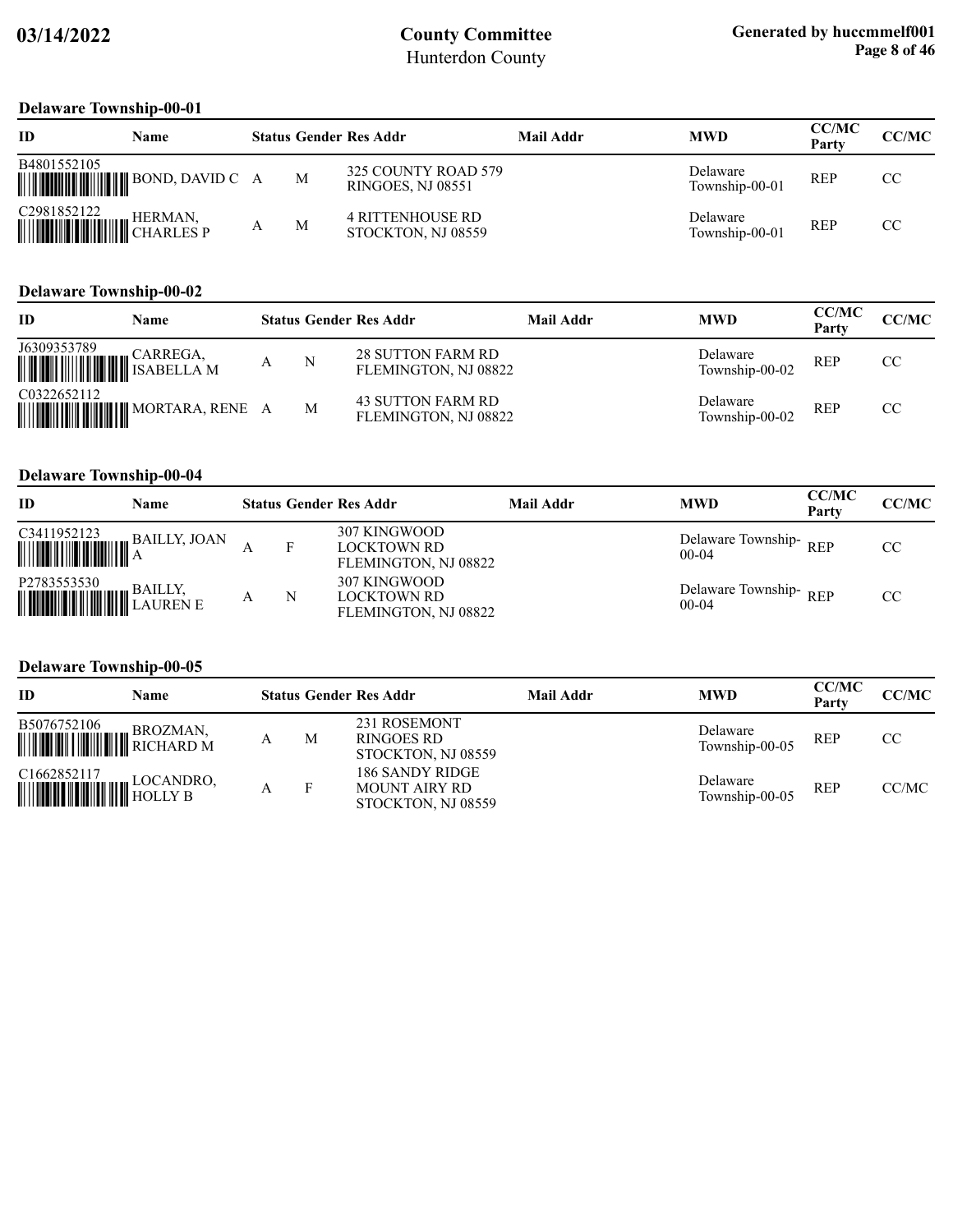#### **East Amwell Township-00-01**

| ID                                                                                                                                                   | Name |   |   | <b>Status Gender Res Addr</b>         | Mail Addr | <b>MWD</b>                    | <b>CC/MC</b><br>Party | CC/MC |
|------------------------------------------------------------------------------------------------------------------------------------------------------|------|---|---|---------------------------------------|-----------|-------------------------------|-----------------------|-------|
| P4701552433 WOLFE, WOLFE,                                                                                                                            |      | А | F | 21 RYNEARSON RD<br>STOCKTON, NJ 08559 |           | East Amwell<br>Township-00-01 | <b>REP</b>            | CC.   |
| $\begin{tabular}{ c c c c } \hline \textbf{P4701652433} & \textbf{WOLFE,} \\\hline \textbf{WIII, TIII, TIII, TIV, RICHARD A} \\\hline \end{tabular}$ |      | А | M | 21 RYNEARSON RD<br>STOCKTON, NJ 08559 |           | East Amwell<br>Township-00-01 | <b>REP</b>            | CC.   |

#### **East Amwell Township-00-02**

| ID                                                                                                                                                                                                                                             | Name                 |   | <b>Status Gender Res Addr</b>                     | Mail Addr | <b>MWD</b>                    | <b>CC/MC</b><br>Party | <b>CC/MC</b> |
|------------------------------------------------------------------------------------------------------------------------------------------------------------------------------------------------------------------------------------------------|----------------------|---|---------------------------------------------------|-----------|-------------------------------|-----------------------|--------------|
| B6102152109<br><b>THE CONSTRUCTION OF SECTION</b>                                                                                                                                                                                              | <b>GROVER, JANIS</b> |   | <b>101 BOWNE STATION RD</b><br>STOCKTON, NJ 08559 |           | East Amwell<br>Township-00-02 | <b>REP</b>            | CC.          |
| $\begin{tabular}{ c c c } \hline C2217552119 & \text{MATHEWS,} \\ \hline \hline \end{tabular} \begin{tabular}{ c c c c } \hline \multicolumn{3}{ c }{\text{MATHEWS,}} \\ \hline \multicolumn{3}{ c }{\text{TMOTHY J}} \\ \hline \end{tabular}$ |                      | M | 72 LINVALE RD<br>RINGOES, NJ 08551                |           | East Amwell<br>Township-00-02 | <b>REP</b>            | CC.          |

#### **East Amwell Township-00-03**

| ID                                 | Name |   | <b>Status Gender Res Addr</b>                    | <b>Mail Addr</b> | <b>MWD</b>                    | <b>CC/MC</b><br>Party | CC/MC |
|------------------------------------|------|---|--------------------------------------------------|------------------|-------------------------------|-----------------------|-------|
| C4636452128<br><b>MILLER</b> ,     |      | M | <b>42 MANNERS RD</b><br><b>RINGOES, NJ 08551</b> |                  | East Amwell<br>Township-00-03 | REP                   | CC    |
| B5933052109<br>MITTI MINIMUM NYCE, |      | M | 28 ZION RD<br>HOPEWELL, NJ 08525                 |                  | East Amwell<br>Township-00-03 | REP                   | CC/MC |

#### **East Amwell Township-00-04**

| ID                                       | Name |   | <b>Status Gender Res Addr</b>                     | <b>Mail Addr</b> | <b>MWD</b>                    | <b>CC/MC</b><br>Party | CC/MC |
|------------------------------------------|------|---|---------------------------------------------------|------------------|-------------------------------|-----------------------|-------|
|                                          |      | M | 111 VAN LIEUS RD<br><b>RINGOES, NJ 08551</b>      |                  | East Amwell<br>Township-00-04 | <b>REP</b>            | CC    |
| E5478253289 SOBIESKI, KRIITILI SOBIESKI, |      | M | <b>15 DANBERRY DR</b><br><b>RINGOES, NJ 08551</b> |                  | East Amwell<br>Township-00-04 | <b>REP</b>            | CC    |

#### **East Amwell Township-00-05**

| <b>ID</b>                                                                                                                                                             | <b>Name</b> |   |   | <b>Status Gender Res Addr</b>                 | Mail Addr | <b>MWD</b>                    | <b>CC/MC</b><br>Party | <b>CC/MC</b> |
|-----------------------------------------------------------------------------------------------------------------------------------------------------------------------|-------------|---|---|-----------------------------------------------|-----------|-------------------------------|-----------------------|--------------|
| $\begin{tabular}{ c c c } \hline C4565252127 & \multicolumn{3}{ c }{\text{SPIEGEL}}, \\ \hline \hline \multicolumn{3}{ c }{\text{NICHARD J}} \\ \hline \end{tabular}$ |             | A | M | l MOUNTAIN RD<br>HOPEWELL, NJ 08525           |           | East Amwell<br>Township-00-05 | <b>REP</b>            | CC           |
| $\begin{tabular}{ c c c c } \hline \textbf{B6076052109} & \textbf{STRIZKI,} \\ \hline \textbf{MICHAEL A} \\ \hline \end{tabular}$                                     |             | A | M | <b>26 SNYDERTOWN RD</b><br>HOPEWELL, NJ 08525 |           | East Amwell<br>Township-00-05 | <b>REP</b>            | CC           |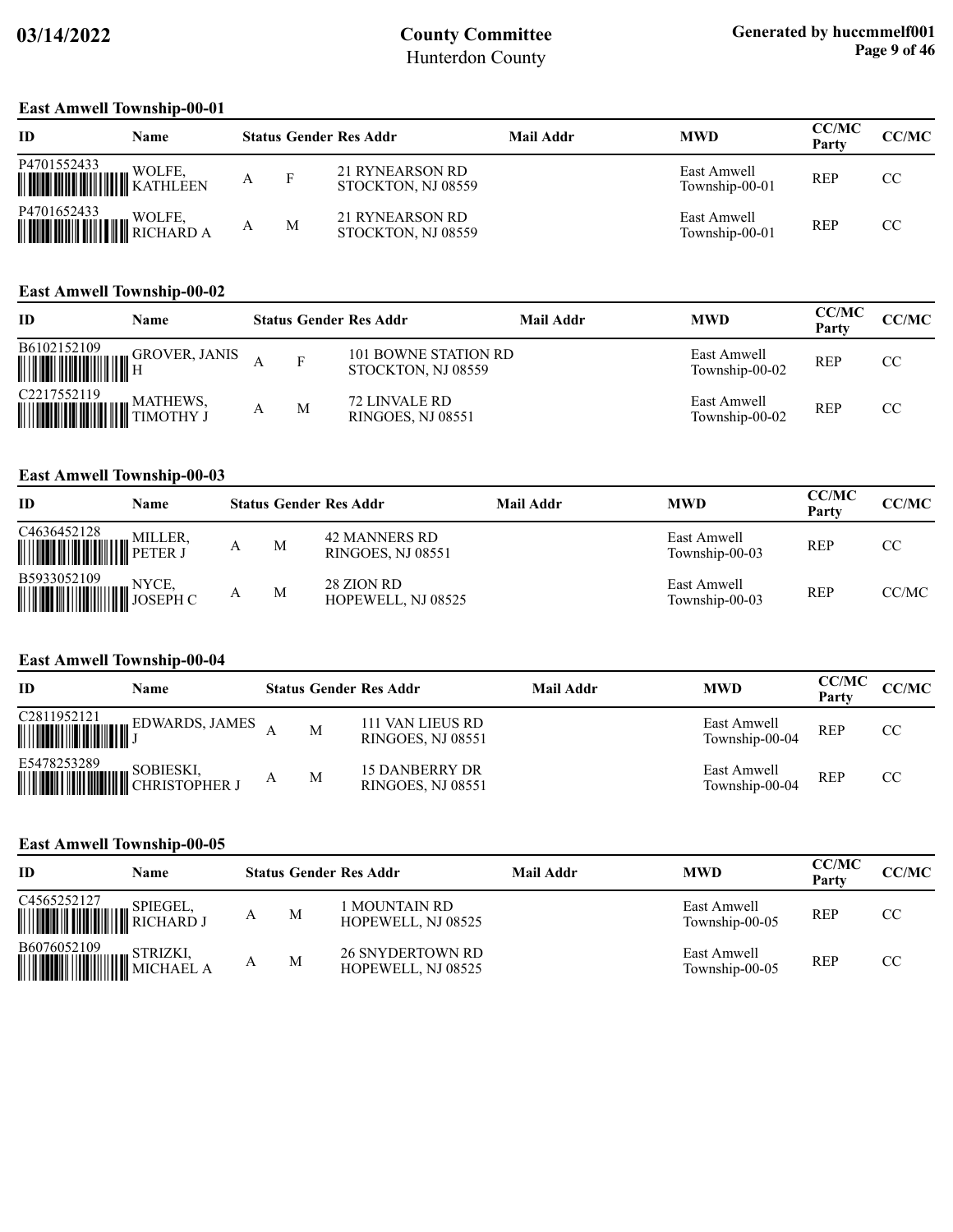### **Flemington Borough-00-01**

| ID          | Name    |   | <b>Status Gender Res Addr</b>           | <b>Mail Addr</b> | <b>MWD</b>                  | <b>CC/MC</b><br>Party | CC/MC |
|-------------|---------|---|-----------------------------------------|------------------|-----------------------------|-----------------------|-------|
| B4994952106 | GORMAN, | N | 34 NEW YORK AVE<br>FLEMINGTON, NJ 08822 |                  | Flemington<br>Borough-00-01 | REP                   | CC    |
| C4490852127 |         | F | 55 BROAD ST<br>FLEMINGTON, NJ 08822     |                  | Flemington<br>Borough-00-01 | <b>REP</b>            | CC/MC |

#### **Flemington Borough-00-02**

| ID                                                                                                                                       | Name |   | <b>Status Gender Res Addr</b>       | Mail Addr | <b>MWD</b>                        | <b>CC/MC</b><br>Party | <b>CC/MC</b> |
|------------------------------------------------------------------------------------------------------------------------------------------|------|---|-------------------------------------|-----------|-----------------------------------|-----------------------|--------------|
| B6247852110                                                                                                                              |      | N | 7 WEST RD<br>FLEMINGTON, NJ 08822   |           | Flemington Borough-REP<br>$00-02$ |                       | CC           |
| $\begin{tabular}{ c c c } \hline \textbf{B5875052109} & \textbf{MELFI, MARY} \\ \hline \textbf{mm} & \textbf{H} \\ \hline \end{tabular}$ |      | F | 39 COURT ST<br>FLEMINGTON, NJ 08822 |           | Flemington Borough-REP<br>$00-02$ |                       | CC.          |

### **Flemington Borough-00-03**

| ID          | Name |          | <b>Status Gender Res Addr</b>         | Mail Addr | <b>MWD</b>                  | CC/MC<br>Party | <b>CC/MC</b> |
|-------------|------|----------|---------------------------------------|-----------|-----------------------------|----------------|--------------|
| B5356352107 |      | <b>D</b> | 61 ELWOOD AVE<br>FLEMINGTON, NJ 08822 |           | Flemington<br>Borough-00-03 | REP            | U            |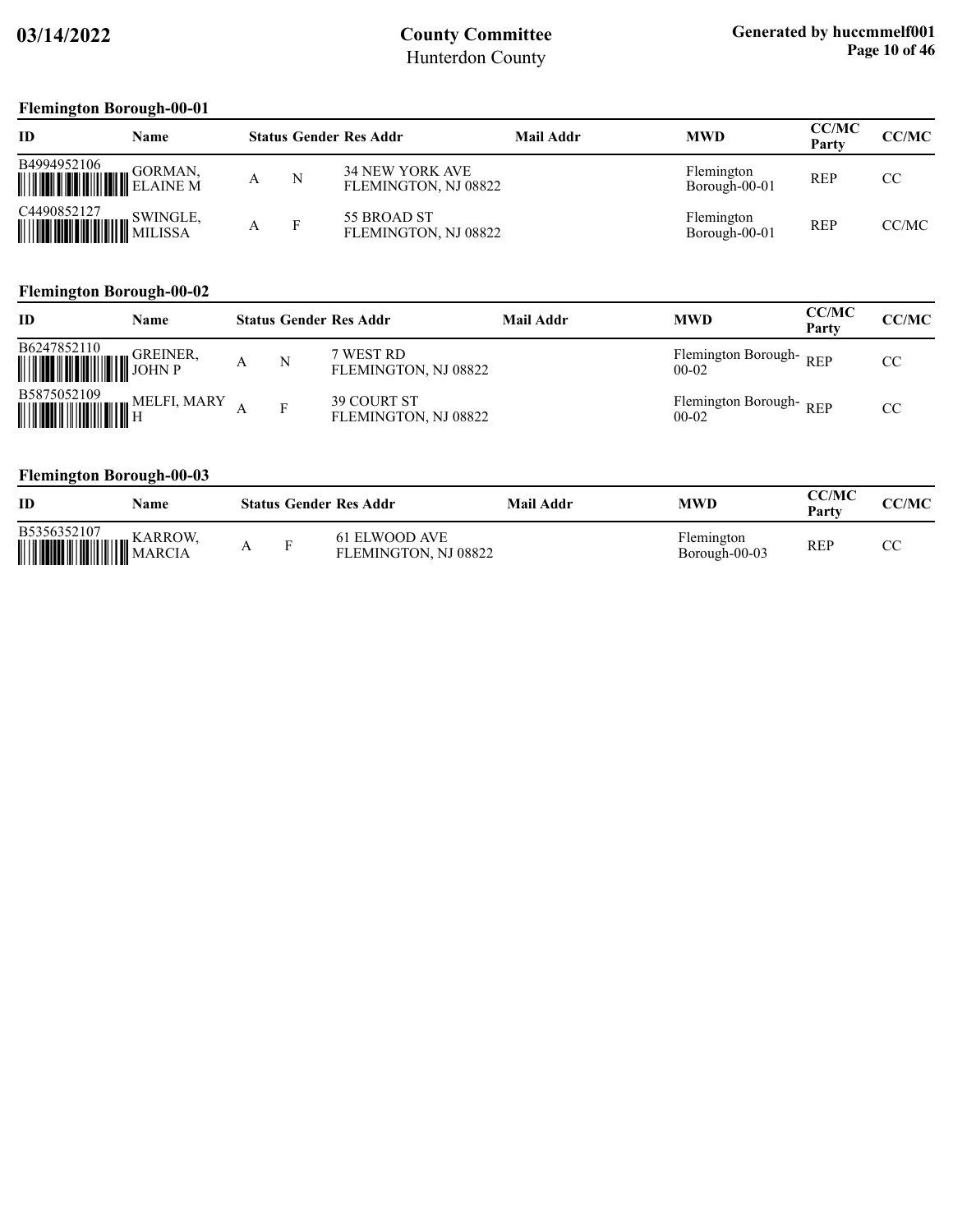### **Franklin Township-00-01**

| ID                                       | Name     |   |   | <b>Status Gender Res Addr</b>                   | Mail Addr | <b>MWD</b>                         | <b>CC/MC</b><br>Party | <b>CC/MC</b> |
|------------------------------------------|----------|---|---|-------------------------------------------------|-----------|------------------------------------|-----------------------|--------------|
| B5119252106                              | SHARP.   | А |   | <b>305 QUAKERTOWN RD</b><br>PITTSTOWN, NJ 08867 |           | Franklin Township-REP<br>$00 - 01$ |                       | CC           |
| C5621452131<br><b>WEIGHT AND SUSAN J</b> | SOLOWAY, |   | F | <b>10 MATHEW DR</b><br>ANNANDALE, NJ 08801      |           | Franklin Township-REP<br>$00 - 01$ |                       | CC           |

#### **Franklin Township-00-02**

| ID                                    | Name    |   | <b>Status Gender Res Addr</b>           | <b>Mail Addr</b> | <b>MWD</b>                      | <b>CC/MC</b><br>Party | <b>CC/MC</b> |
|---------------------------------------|---------|---|-----------------------------------------|------------------|---------------------------------|-----------------------|--------------|
| C2218552119<br><b>HILLING CONTROL</b> | BERCAW, | F | 17 WOODLAND RD<br>PITTSTOWN, NJ 08867   |                  | Franklin Township-<br>$00-02$   | <b>REP</b>            | CC           |
| B6317652110                           |         | F | 266 OAK GROVE RD<br>PITTSTOWN, NJ 08867 |                  | Franklin Township-<br>$00 - 02$ | <b>REP</b>            | CC           |

### **Franklin Township-00-03**

| ID                                                                                       | Name |   | <b>Status Gender Res Addr</b>                   | <b>Mail Addr</b> | <b>MWD</b>                         | <b>CC/MC</b><br>Party | <b>CC/MC</b> |
|------------------------------------------------------------------------------------------|------|---|-------------------------------------------------|------------------|------------------------------------|-----------------------|--------------|
| C5642952131<br><b>WEIGHT AND SELLAND CASE, ROBERT A</b>                                  |      | M | 28 SPRING HILL RD<br>ANNANDALE, NJ 08801        |                  | Franklin Township-REP<br>$00-03$   |                       | CC.          |
| $\begin{tabular}{ c c c } \hline \textbf{B6515252111} & \textbf{VOLLERS}, \end{tabular}$ |      | M | <b>23 LAURELTON TRL</b><br>FLEMINGTON, NJ 08822 |                  | Franklin Township-REP<br>$00 - 03$ |                       | CC/MC        |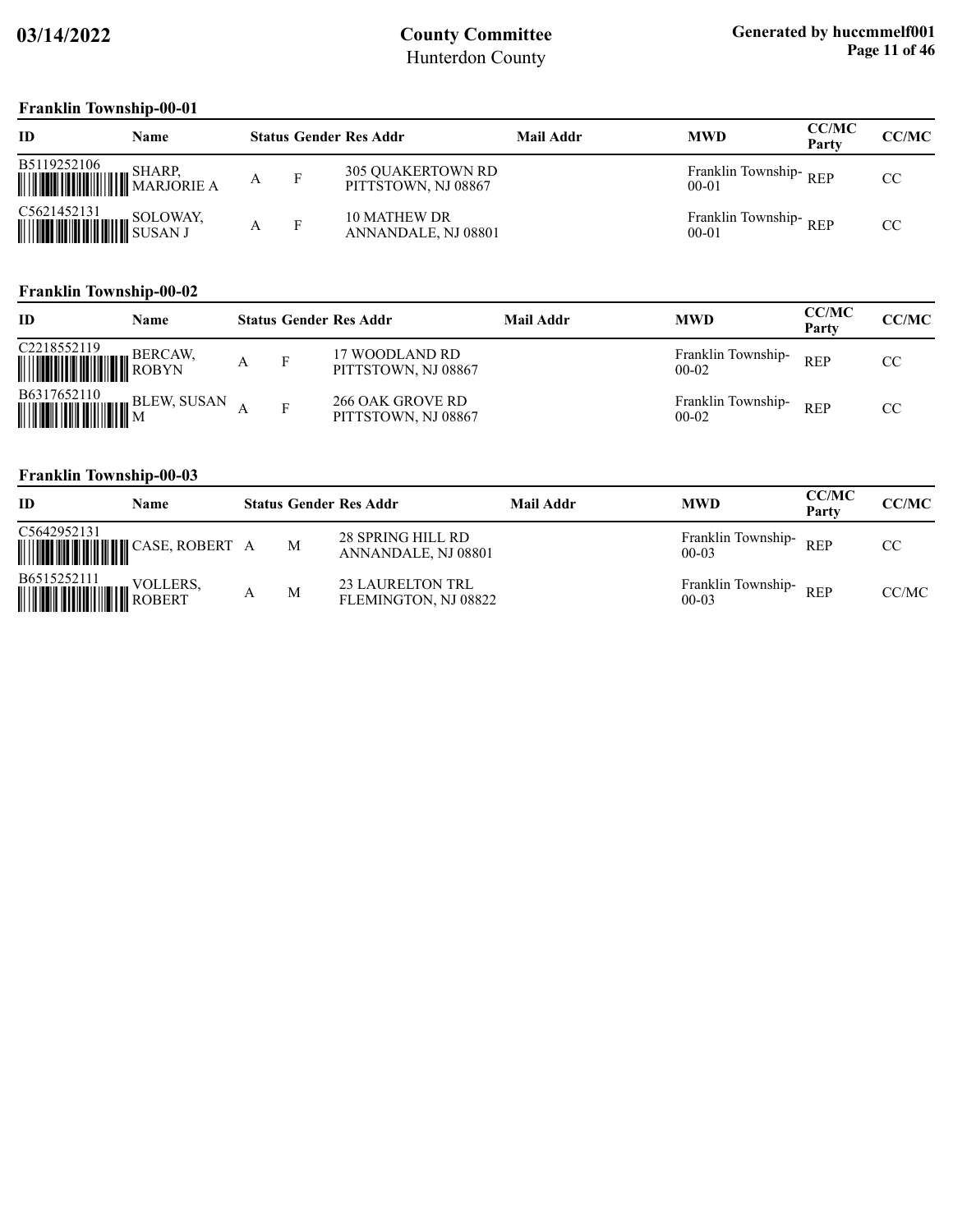### **Frenchtown Borough-00-01**

| ID                                                                                                                                                                                                                                                                                                                                                                                                  | <b>Name</b> |   | <b>Status Gender Res Addr</b>          | Mail Addr | <b>MWD</b>                  | <b>CC/MC</b><br>Party | CC/MC |
|-----------------------------------------------------------------------------------------------------------------------------------------------------------------------------------------------------------------------------------------------------------------------------------------------------------------------------------------------------------------------------------------------------|-------------|---|----------------------------------------|-----------|-----------------------------|-----------------------|-------|
| $\begin{tabular}{ c c c c } \hline C4240952126 & MYHRE, & $\quad$WYHRE, & $\quad$WYHRE, & $\quad$WYHRE, & $\quad$WYHRE, & $\quad$WYHRE, & $\quad$WYHRE, & $\quad$WYHRE, & $\quad$WYHRE, & $\quad$WYHRE, & $\quad$WYHRE, & $\quad$WYHRE, & $\quad$WYHRE, & $\quad$WYHRE, & $\quad$WYHRE, & $\quad$WYHRE, & $\quad$WYHRE, & $\quad$WYHRE, & $\quad$WYHRE, & $\quad$WYHRE, & $\quad$WYHRE, & $\quad$W$ |             | M | 215 MILFORD RD<br>FRENCHTOWN, NJ 08825 |           | Frenchtown<br>Borough-00-01 | <b>REP</b>            | CC/MC |
|                                                                                                                                                                                                                                                                                                                                                                                                     |             | M | 11 WARD ST<br>FRENCHTOWN, NJ 08825     |           | Frenchtown<br>Borough-00-01 | <b>REP</b>            | CC.   |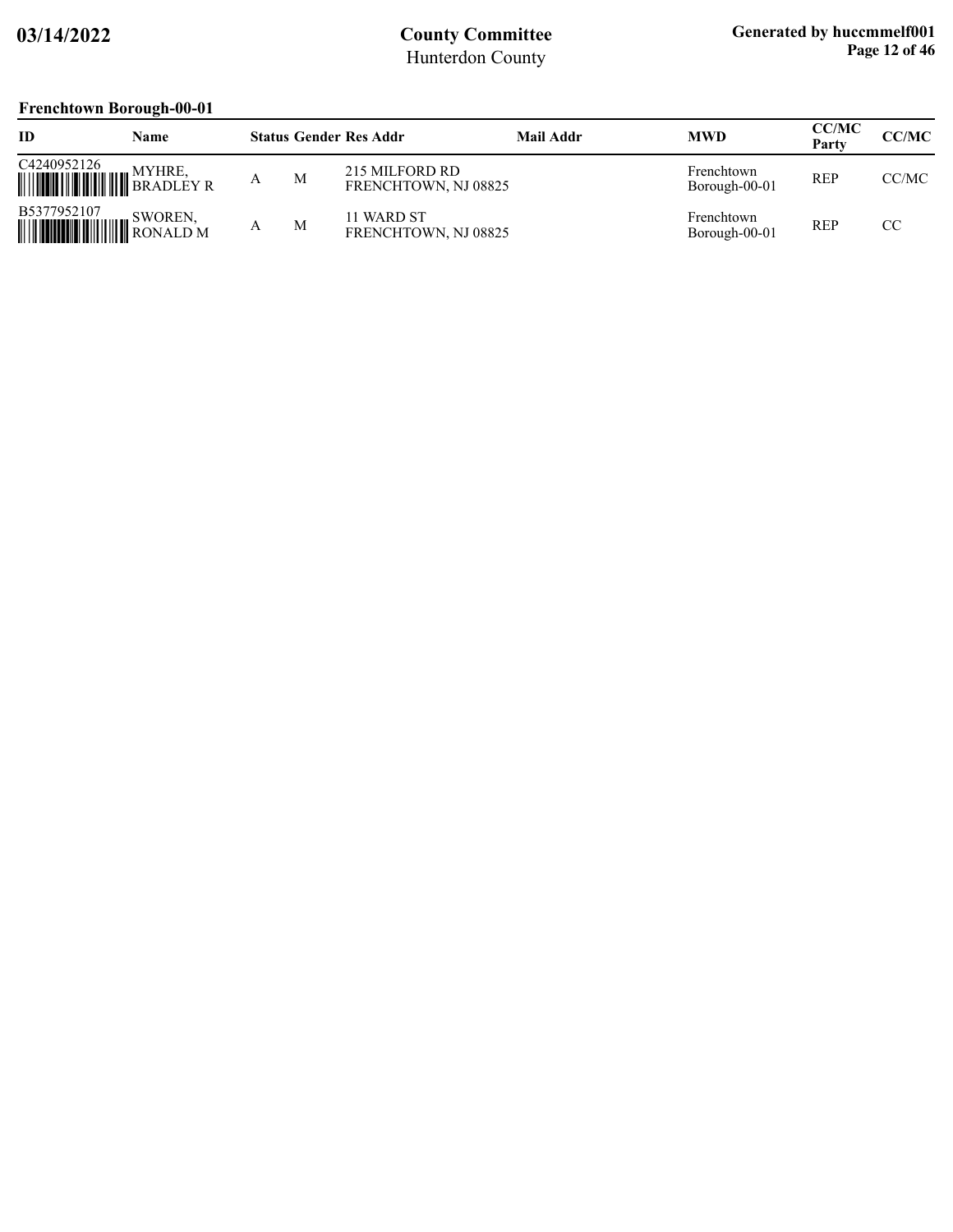### **Glen Gardner Borough-00-01**

| ID          | <b>Name</b> |   | <b>Status Gender Res Addr</b>                   | Mail Addr | <b>MWD</b>                    | <b>CC/MC</b><br>Party | CC/MC |
|-------------|-------------|---|-------------------------------------------------|-----------|-------------------------------|-----------------------|-------|
| C5907052878 |             | M | 21 FOX RUN<br><b>GLEN GARDNER, NJ</b><br>08826  |           | Glen Gardner<br>Borough-00-01 | <b>REP</b>            | CC    |
| C1045352115 |             | M | 149 MAIN ST<br><b>GLEN GARDNER, NJ</b><br>08826 |           | Glen Gardner<br>Borough-00-01 | <b>REP</b>            | CC/MC |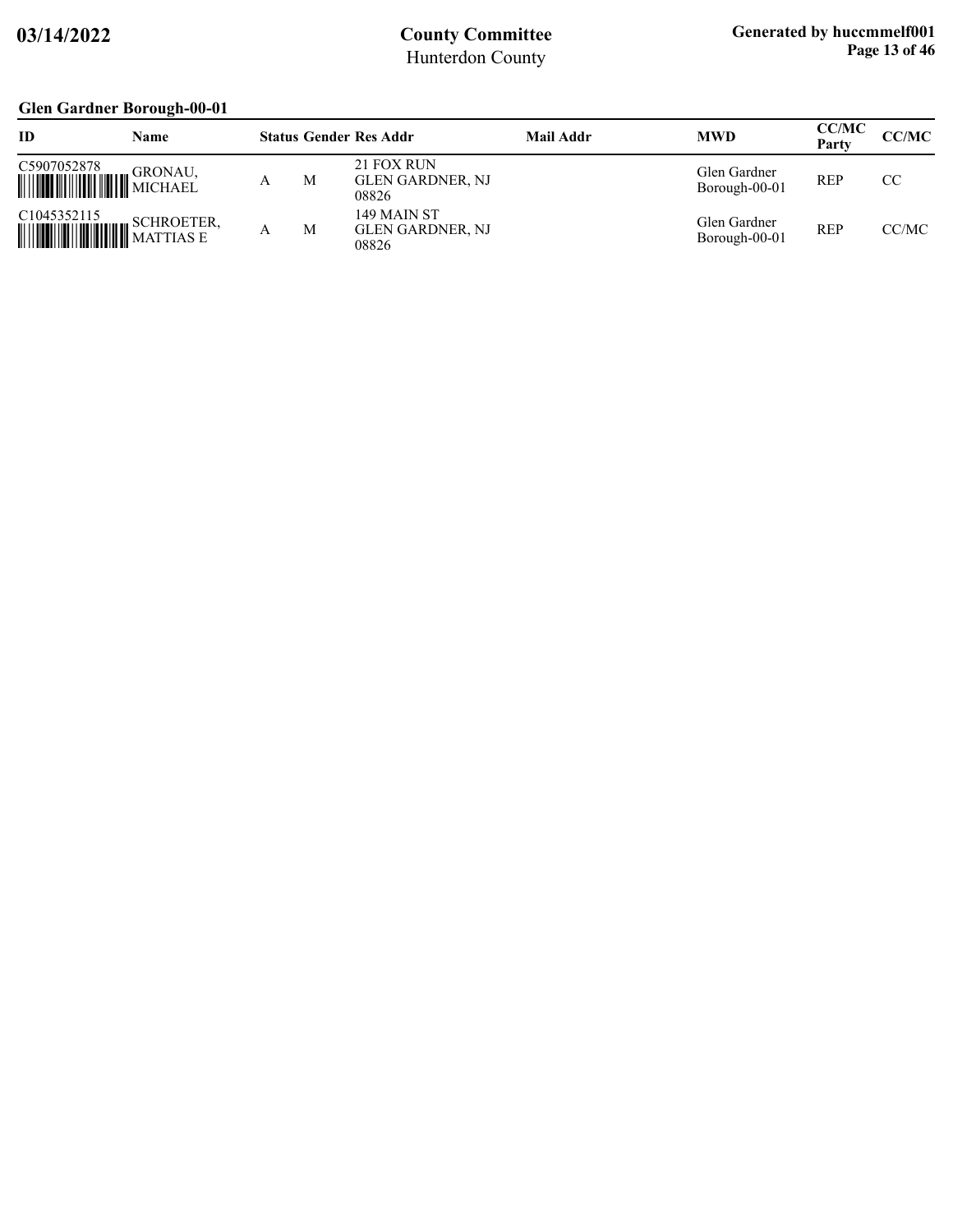# **Hampton Borough-00-01**

| ID | Name                                      |   |   | <b>Status Gender Res Addr</b>        | Mail Addr | <b>MWD</b>                      | <b>CC/MC</b><br>Party | CC/MC |
|----|-------------------------------------------|---|---|--------------------------------------|-----------|---------------------------------|-----------------------|-------|
|    |                                           | А | M | 100 SWENSON WAY<br>HAMPTON, NJ 08827 |           | <b>Hampton</b><br>Borough-00-01 | <b>REP</b>            | CC/MC |
|    | H5254251526<br>SWENSON,<br><b>WEINSON</b> | А |   | 2 W GRAND ST<br>HAMPTON, NJ 08827    |           | Hampton<br>Borough-00-01        | <b>REP</b>            | CC    |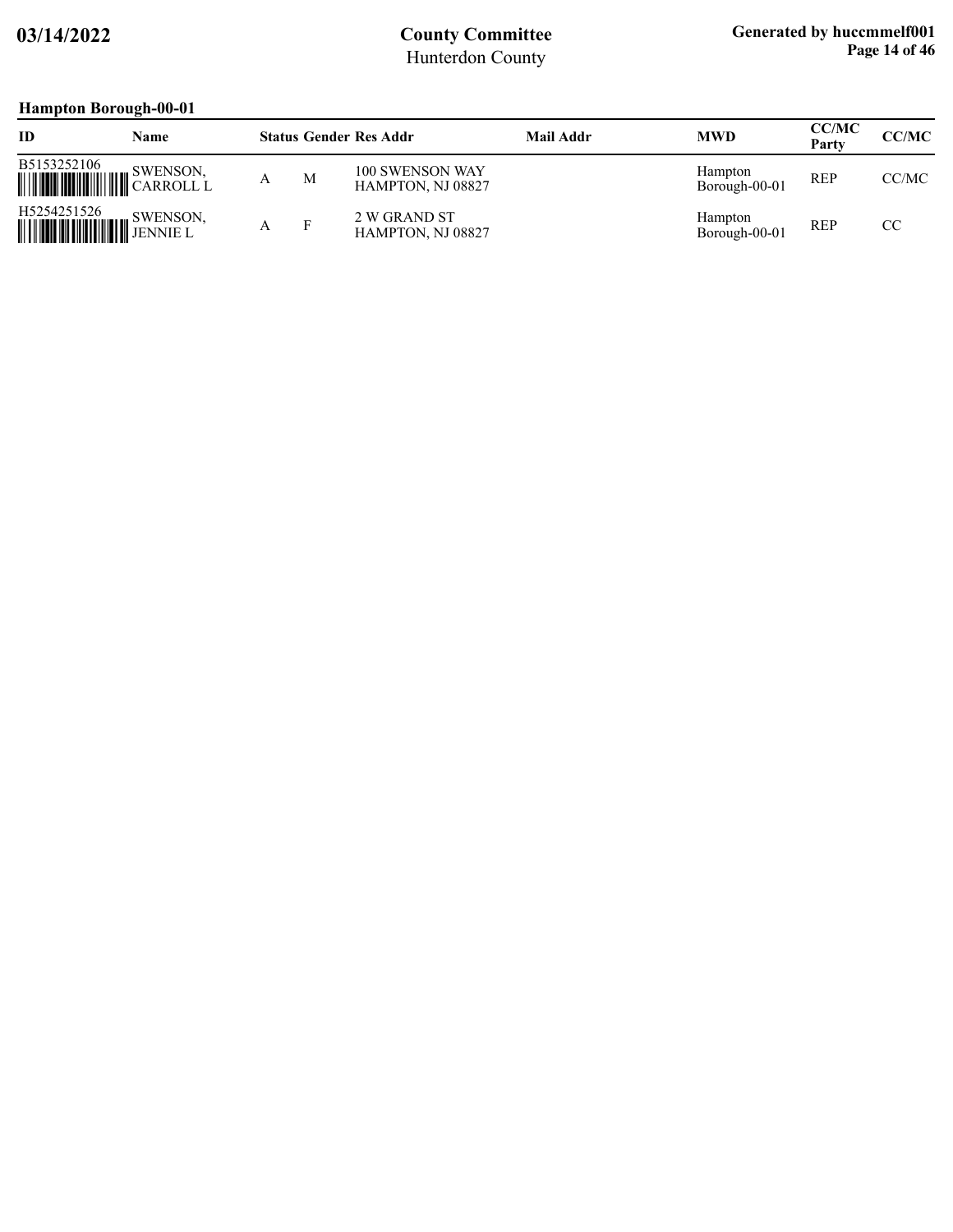### **High Bridge Borough-00-01**

| <b>ID</b>                                                                                                                                                                                    | <b>Name</b> |   |              | <b>Status Gender Res Addr</b>           | Mail Addr | <b>MWD</b>                   | <b>CC/MC</b><br>Party | <b>CC/MC</b> |
|----------------------------------------------------------------------------------------------------------------------------------------------------------------------------------------------|-------------|---|--------------|-----------------------------------------|-----------|------------------------------|-----------------------|--------------|
| C4788852128<br>WE SILVESTRI,                                                                                                                                                                 |             | А | M            | 8 WOODLAND TER<br>HIGH BRIDGE, NJ 08829 |           | High Bridge<br>Borough-00-01 | <b>REP</b>            | МC           |
| $\begin{tabular}{ c c c c } \hline \textbf{B6032452109} & \textbf{BIELCIK,}\\ \hline \textbf{mHHHHHHHHH} & \textbf{EDWARD A}\\ \hline \end{tabular}$                                         |             | А | M            | 7 WOODLAND TER<br>HIGH BRIDGE, NJ 08829 |           | High Bridge<br>Borough-00-01 | <b>REP</b>            | CC           |
| $\begin{tabular}{ c c c c } \hline C4785852128 & SILVESTRI, \\ \hline \hline \end{tabular} \begin{tabular}{ c c c c c } \hline SILVESTRI, \\ \hline AIDA & AIDA & I \\ \hline \end{tabular}$ |             | A | $\mathbf{F}$ | 8 WOODLAND TER<br>HIGH BRIDGE, NJ 08829 |           | High Bridge<br>Borough-00-01 | <b>REP</b>            | CC           |

### **High Bridge Borough-00-02**

| ID                                                                                                                                   | Name |   | <b>Status Gender Res Addr</b>                  | <b>Mail Addr</b> | <b>MWD</b>                   | <b>CC/MC</b><br>Party | <b>CC/MC</b> |
|--------------------------------------------------------------------------------------------------------------------------------------|------|---|------------------------------------------------|------------------|------------------------------|-----------------------|--------------|
| $\begin{tabular}{ c c c } \hline J4402952286 & \multicolumn{3}{ c }{EVANS}, \multicolumn{3}{ c }{KRISTEN\ M} \\\hline \end{tabular}$ |      | F | 31 CHESTNUT CT<br>HIGH BRIDGE, NJ 08829        |                  | High Bridge<br>Borough-00-02 | <b>REP</b>            | CC           |
| B6409152111 FERRERE,                                                                                                                 |      | M | <b>24 CHESTNUT CT</b><br>HIGH BRIDGE, NJ 08829 |                  | High Bridge<br>Borough-00-02 | <b>REP</b>            | CC           |

#### **High Bridge Borough-00-03**

| ID                                                                                                                                                                                                                                                  | Name  |   |   | <b>Status Gender Res Addr</b>            | Mail Addr | <b>MWD</b>                   | <b>CC/MC</b><br>Party | CC/MC |
|-----------------------------------------------------------------------------------------------------------------------------------------------------------------------------------------------------------------------------------------------------|-------|---|---|------------------------------------------|-----------|------------------------------|-----------------------|-------|
| C1213252115<br><b>WEIGHT AND SURD, SURD, SURD, SURD, SURD, SURD, SURD, SURD, SURD, SURD, SURD, SURD, SURD, SURD, SURD, SURD, SURD, SURD, SURD, SURD, SURD, SURD, SURD, SURD, SURD, SURD, SURD, SURD, SURD, SURD, SURD, SURD, SURD, SURD, SURD, </b> | BURD, | А |   | 14 WATERGATE DR<br>HIGH BRIDGE, NJ 08829 |           | High Bridge<br>Borough-00-03 | <b>REP</b>            | CC    |
| $\begin{tabular}{ c c c c } \hline \text{CO770652114} & \text{HAVENS,} \\ \hline \hline \text{Hillull III} & \text{EDWIN B} \\ \hline \end{tabular}$                                                                                                |       |   | M | 5 ELM ST<br>HIGH BRIDGE, NJ 08829        |           | High Bridge<br>Borough-00-03 | <b>REP</b>            | CC    |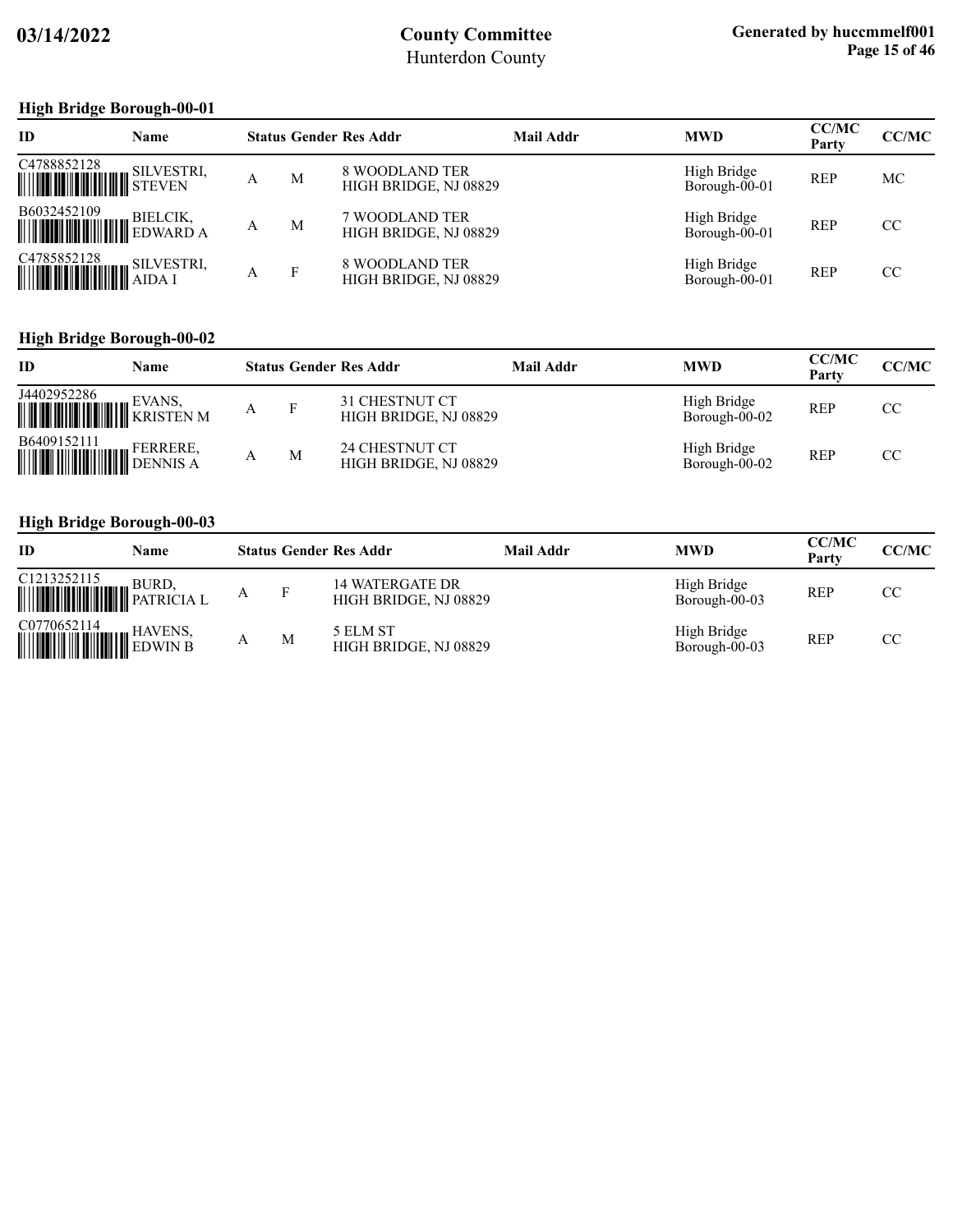### **Holland Township-00-01**

| ID          | Name                             |   | <b>Status Gender Res Addr</b>      | Mail Addr | <b>MWD</b>                | <b>CC/MC</b><br>Party | CC/MC |
|-------------|----------------------------------|---|------------------------------------|-----------|---------------------------|-----------------------|-------|
|             |                                  | M | 181 BELLIS RD<br>MILFORD, NJ 08848 |           | Holland<br>Township-00-01 | <b>REP</b>            | CC    |
| C4229652126 | <b>WILLIAM TRAMO, ROBERT J A</b> | M | 4 NORWICH CT<br>MILFORD, NJ 08848  |           | Holland<br>Township-00-01 | <b>REP</b>            | CC    |

#### **Holland Township-00-02**

| ID          | Name     |   | <b>Status Gender Res Addr</b>                                | <b>Mail Addr</b> | <b>MWD</b>                        | <b>CC/MC</b><br>Party | <b>CC/MC</b> |
|-------------|----------|---|--------------------------------------------------------------|------------------|-----------------------------------|-----------------------|--------------|
| C3977152125 |          |   | <b>699 MILFORD MOUNT</b><br>PLEASANT RD<br>MILFORD, NJ 08848 |                  | Holland Township-REP<br>$00-02$   |                       | CC           |
|             | WILHELM, | M | 2 HILL HOLLOW RD<br>MILFORD, NJ 08848                        |                  | Holland Township-REP<br>$00 - 02$ |                       | CC           |

#### **Holland Township-00-03**

| ID          | Name |   |   | <b>Status Gender Res Addr</b>                | Mail Addr | <b>MWD</b>                | <b>CC/MC</b><br>Party | CC/MC |
|-------------|------|---|---|----------------------------------------------|-----------|---------------------------|-----------------------|-------|
| B5178052106 |      |   | M | <b>8A BROOKFIELD DR</b><br>MILFORD, NJ 08848 |           | Holland<br>Township-00-03 | <b>REP</b>            | CC    |
|             |      | А |   | 6 WOODS EDGE RD<br>MILFORD, NJ 08848         |           | Holland<br>Township-00-03 | <b>REP</b>            | CC    |

#### **Holland Township-00-04**

| ID                                                                                                                                                                             | Name |   | <b>Status Gender Res Addr</b>                   | Mail Addr | <b>MWD</b>                | <b>CC/MC</b><br>Party | <b>CC/MC</b> |
|--------------------------------------------------------------------------------------------------------------------------------------------------------------------------------|------|---|-------------------------------------------------|-----------|---------------------------|-----------------------|--------------|
| $\begin{tabular}{ c c c } \hline M3505451269 & BICKHARDT, \\ \hline \hline \end{tabular}$ $\begin{tabular}{ c c c c } \hline M3505451269 & BICKHARDT, \\ \hline \end{tabular}$ |      | F | 91 PHILLIPS RD<br>MILFORD, NJ 08848             |           | Holland<br>Township-00-04 | REP                   | CC           |
| C0374252113                                                                                                                                                                    |      | M | <b>408 RIEGELSVILLE RD</b><br>MILFORD, NJ 08848 |           | Holland<br>Township-00-04 | <b>REP</b>            | CC           |

#### **Holland Township-00-05**

| <b>ID</b>                                                                                                   | Name |   | <b>Status Gender Res Addr</b>                       | Mail Addr | <b>MWD</b>                | <b>CC/MC</b><br>Party | <b>CC/MC</b> |
|-------------------------------------------------------------------------------------------------------------|------|---|-----------------------------------------------------|-----------|---------------------------|-----------------------|--------------|
| $\begin{tabular}{ c c c } \hline \textbf{B5640152108} & \textbf{GRISEWOOD,} \\ \hline \hline \end{tabular}$ |      | M | 672 MILFORD WARREN<br>GLEN RD-<br>MILFORD, NJ 08848 |           | Holland<br>Township-00-05 | <b>REP</b>            | CC/MC        |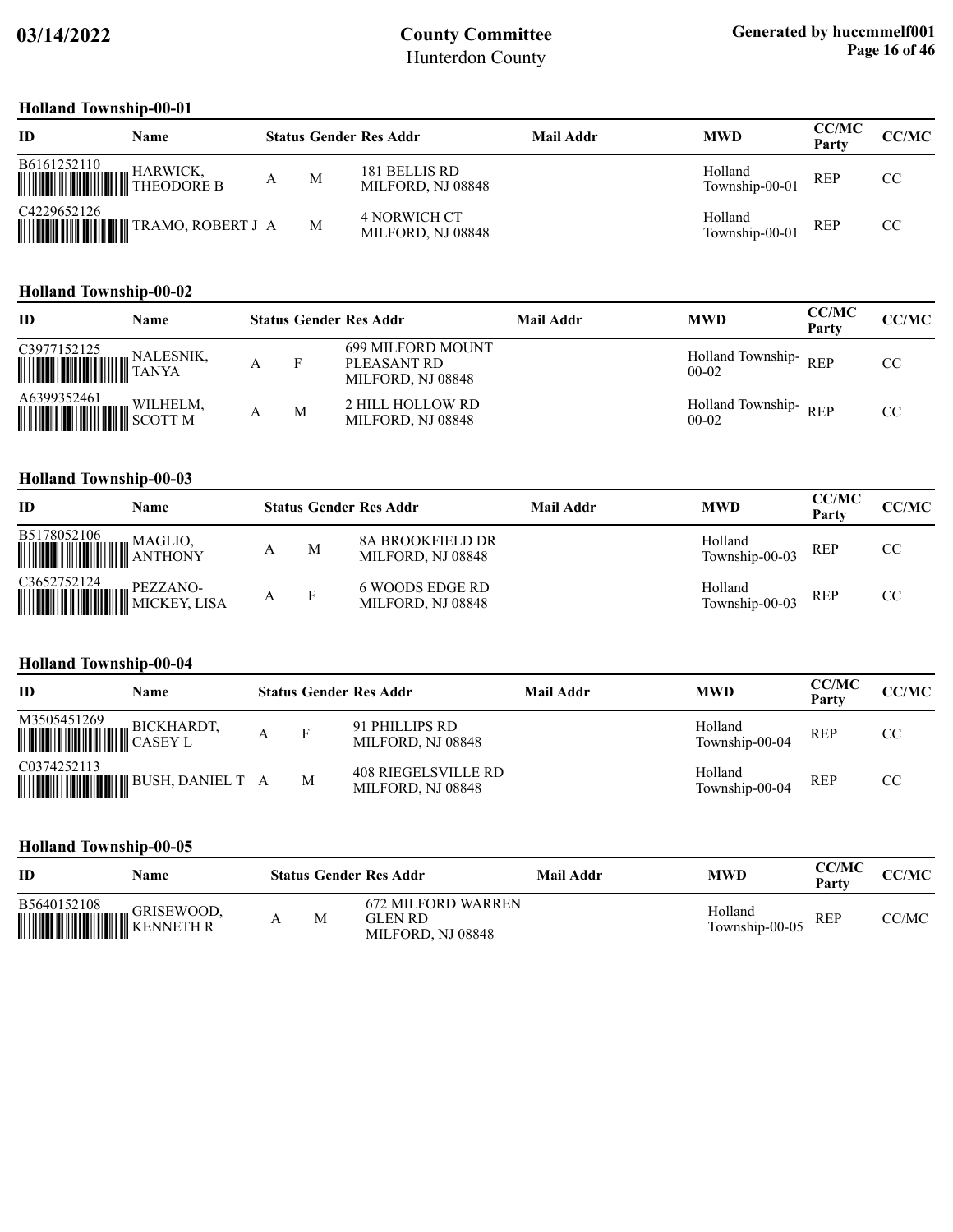### **Kingwood Township-00-01**

| ID                                       | Name       |   | <b>Status Gender Res Addr</b>                 | Mail Addr | <b>MWD</b>                 | <b>CC/MC</b><br>Party | CC/MC |
|------------------------------------------|------------|---|-----------------------------------------------|-----------|----------------------------|-----------------------|-------|
| C0751052114<br><b>WILLIAM STATE</b>      | HAYWOOD,   | F | <b>4 MANCHESTER LN</b><br>PITTSTOWN, NJ 08867 |           | Kingwood<br>Township-00-01 | <b>REP</b>            | CC    |
| C0309852112<br><b>WILLIAM AND SELLER</b> | REICHARDT, | M | 371 OAK GROVE RD<br>PITTSTOWN, NJ 08867       |           | Kingwood<br>Township-00-01 | <b>REP</b>            | CC    |

#### **Kingwood Township-00-02**

| ID                                                                                                                                                                                                                                                                                                                                                                                                | Name          |   | <b>Status Gender Res Addr</b>                         | <b>Mail Addr</b>                | <b>MWD</b>                 | <b>CC/MC</b><br>Party | CC/MC |
|---------------------------------------------------------------------------------------------------------------------------------------------------------------------------------------------------------------------------------------------------------------------------------------------------------------------------------------------------------------------------------------------------|---------------|---|-------------------------------------------------------|---------------------------------|----------------------------|-----------------------|-------|
| B6099652109<br>$\begin{array}{c} \begin{array}{c} \begin{array}{c} \text{1} \\ \text{2} \end{array} \end{array} \end{array} \end{array} \begin{array}{c} \begin{array}{c} \text{1} \\ \text{2} \end{array} \end{array} \begin{array}{c} \begin{array}{c} \text{1} \\ \text{2} \end{array} \end{array} \begin{array}{c} \begin{array}{c} \text{1} \\ \text{2} \end{array} \end{array} \end{array}$ | MATHIEU, JOHN | M | 142 FEDERAL TWIST RD PO BOX 264<br>STOCKTON, NJ 08559 | STOCKTON, NJ 08559              | Kingwood<br>Township-00-02 | <b>REP</b>            | CC/MC |
| J4362453395                                                                                                                                                                                                                                                                                                                                                                                       |               | M | 315 COUNTY ROAD 519<br>STOCKTON, NJ 08559             | PO BOX 63<br>ROSEMONT, NJ 08556 | Kingwood<br>Township-00-02 | <b>REP</b>            | CC.   |

### **Kingwood Township-00-03**

| <b>ID</b>                                                                                                                                                                      | Name |   |   | <b>Status Gender Res Addr</b>               | Mail Addr | <b>MWD</b>                 | <b>CC/MC</b><br>Party | CC/MC |
|--------------------------------------------------------------------------------------------------------------------------------------------------------------------------------|------|---|---|---------------------------------------------|-----------|----------------------------|-----------------------|-------|
| $\begin{tabular}{ c c c c } \hline CO967952115 & NICIECKI, \\ \hline \hline \end{tabular} \begin{tabular}{ c c c c c } \hline NICIECKI, & CYNTHIA & K \\ \hline \end{tabular}$ |      | А |   | 1116 STATE ROUTE 12<br>FRENCHTOWN, NJ 08825 |           | Kingwood<br>Township-00-03 | <b>REP</b>            | CC    |
| B5174152106                                                                                                                                                                    |      |   | M | 1116 STATE ROUTE 12<br>FRENCHTOWN, NJ 08825 |           | Kingwood<br>Township-00-03 | <b>REP</b>            | CC    |

### **Kingwood Township-00-04**

| ID                                                                                                                                                                                       | Name |   | <b>Status Gender Res Addr</b>            | Mail Addr | <b>MWD</b>                 | <b>CC/MC</b><br>Partv | CC/MC |
|------------------------------------------------------------------------------------------------------------------------------------------------------------------------------------------|------|---|------------------------------------------|-----------|----------------------------|-----------------------|-------|
| C <sub>1058452115</sub><br><b>MARIA BODDS</b> ,                                                                                                                                          |      | M | 56 TUMBLE FALLS RD<br>STOCKTON, NJ 08559 |           | Kingwood<br>Township-00-04 | <b>REP</b>            | CC    |
| $\begin{tabular}{ c c c c } \hline C1368252116 & KRATZER, \\ \hline \hline \end{tabular} \begin{tabular}{ c c c c c } \hline P1368252116 & RRATZER, \\ DEBORAHJ \\ \hline \end{tabular}$ |      | Е | 19 HILL RD<br>FRENCHTOWN, NJ 08825       |           | Kingwood<br>Township-00-04 | <b>REP</b>            | CC    |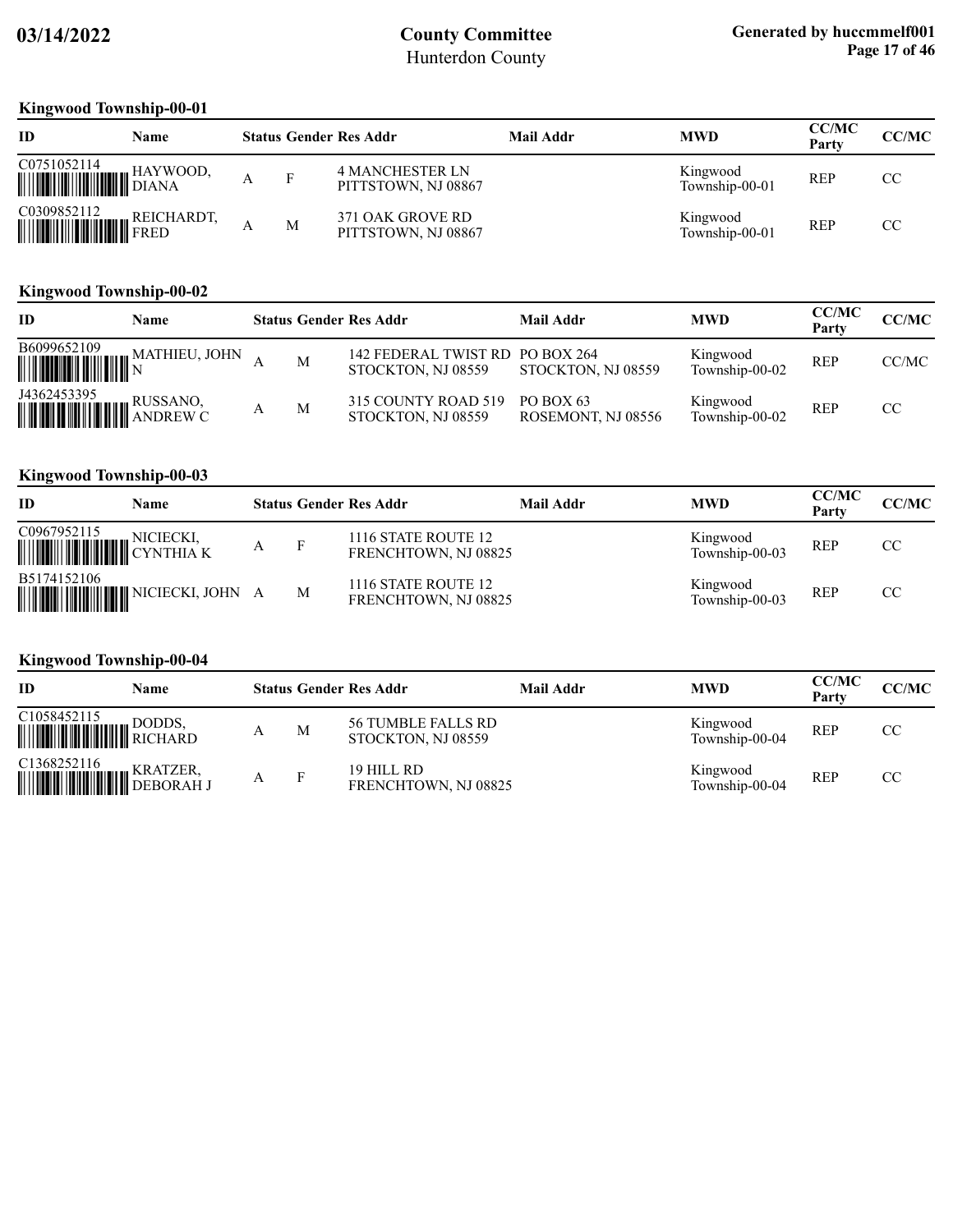### **Lambertville City-00-01**

| P                                                                                                                                          | . vv v 1    |   |                                             |                  |                                 |                       |       |
|--------------------------------------------------------------------------------------------------------------------------------------------|-------------|---|---------------------------------------------|------------------|---------------------------------|-----------------------|-------|
| ID                                                                                                                                         | <b>Name</b> |   | <b>Status Gender Res Addr</b>               | <b>Mail Addr</b> | <b>MWD</b>                      | <b>CC/MC</b><br>Party | CC/MC |
| $\begin{tabular}{ c c c c } \hline \textbf{B5372352107} & \textbf{LANZA, JOHN} \\ \hline \textbf{mm} & \textbf{R} \\ \hline \end{tabular}$ |             | М | 14 HILLSIDE CT<br>LAMBERTVILLE, NJ<br>08530 |                  | Lambertville City-<br>$00 - 01$ | <b>REP</b>            | CC    |
| $\begin{tabular}{ c c c c } \hline \textbf{B5372452107} & & \textbf{LANZA}, \\ \hline \textbf{mm} & \textbf{LINDA} \\\hline \end{tabular}$ |             |   | 14 HILLSIDE CT<br>LAMBERTVILLE, NJ<br>08530 |                  | Lambertville City-<br>$00 - 01$ | <b>REP</b>            | CC    |

#### **Lambertville City-00-02**

| ID                                                                                                                                              | Name     |   |   | <b>Status Gender Res Addr</b>                             | <b>Mail Addr</b> | <b>MWD</b>                       | <b>CC/MC</b><br>Party | CC/MC |
|-------------------------------------------------------------------------------------------------------------------------------------------------|----------|---|---|-----------------------------------------------------------|------------------|----------------------------------|-----------------------|-------|
| P0118053521<br><b>WINEGAR,</b>                                                                                                                  | WINEGAR, | Α | F | 18 N UNION ST<br>APT2<br><b>LAMBERTVILLE, NJ</b><br>08530 |                  | Lambertville City-REP<br>$00-02$ |                       | CC/MC |
| $\begin{tabular}{ c c c } \hline \textbf{B2403451384} & \textbf{WINEGAR} \\ \hline \textbf{WINEGAR} & \textbf{WENEGAR} \\ \hline \end{tabular}$ | WINEGAR, | А | N | 18 N UNION ST<br>LAMBERTVILLE, NJ<br>08530                |                  | Lambertville City-REP<br>$00-02$ |                       | CC    |

#### **Lambertville City-00-03**

| ID | Name                                                                                                                                                                        |   | <b>Status Gender Res Addr</b>                               | <b>Mail Addr</b> | <b>MWD</b>                   | <b>CC/MC</b><br>Party | <b>CC/MC</b> |
|----|-----------------------------------------------------------------------------------------------------------------------------------------------------------------------------|---|-------------------------------------------------------------|------------------|------------------------------|-----------------------|--------------|
|    | $\begin{tabular}{ c c c } \hline C0149652112 & SCHERMERHORN, \\ \hline \hline \end{tabular} \begin{tabular}{ c c c c c } \hline SCHERMERHORN, \\ \hline BETH \end{tabular}$ | F | <b>4 W BLAIRE TRACT</b><br><b>LAMBERTVILLE, NJ</b><br>08530 |                  | Lambertville<br>$City-00-03$ | <b>REP</b>            | CC           |
|    | $\begin{tabular}{ c c c } \hline \textbf{B5276852107} & \textbf{SCHERMERHORN}, \\\hline \textbf{WWWW} & \textbf{JEFF} \\\hline \end{tabular}$                               | M | <b>4 W BLAIRE TRACT</b><br><b>LAMBERTVILLE, NJ</b><br>08530 |                  | Lambertville<br>$City-00-03$ | <b>REP</b>            | CC.          |

#### **Lambertville City-00-04**

| ID          | Name |  | <b>Status Gender Res Addr</b>                     | Mail Addr | <b>MWD</b>                      | CC/MC<br>Party | CC/MC |
|-------------|------|--|---------------------------------------------------|-----------|---------------------------------|----------------|-------|
| B3733751388 |      |  | <b>169 N MAIN ST</b><br>LAMBERTVILLE. NJ<br>08530 |           | Lambertville City-<br>$00 - 04$ | <b>REP</b>     | СC    |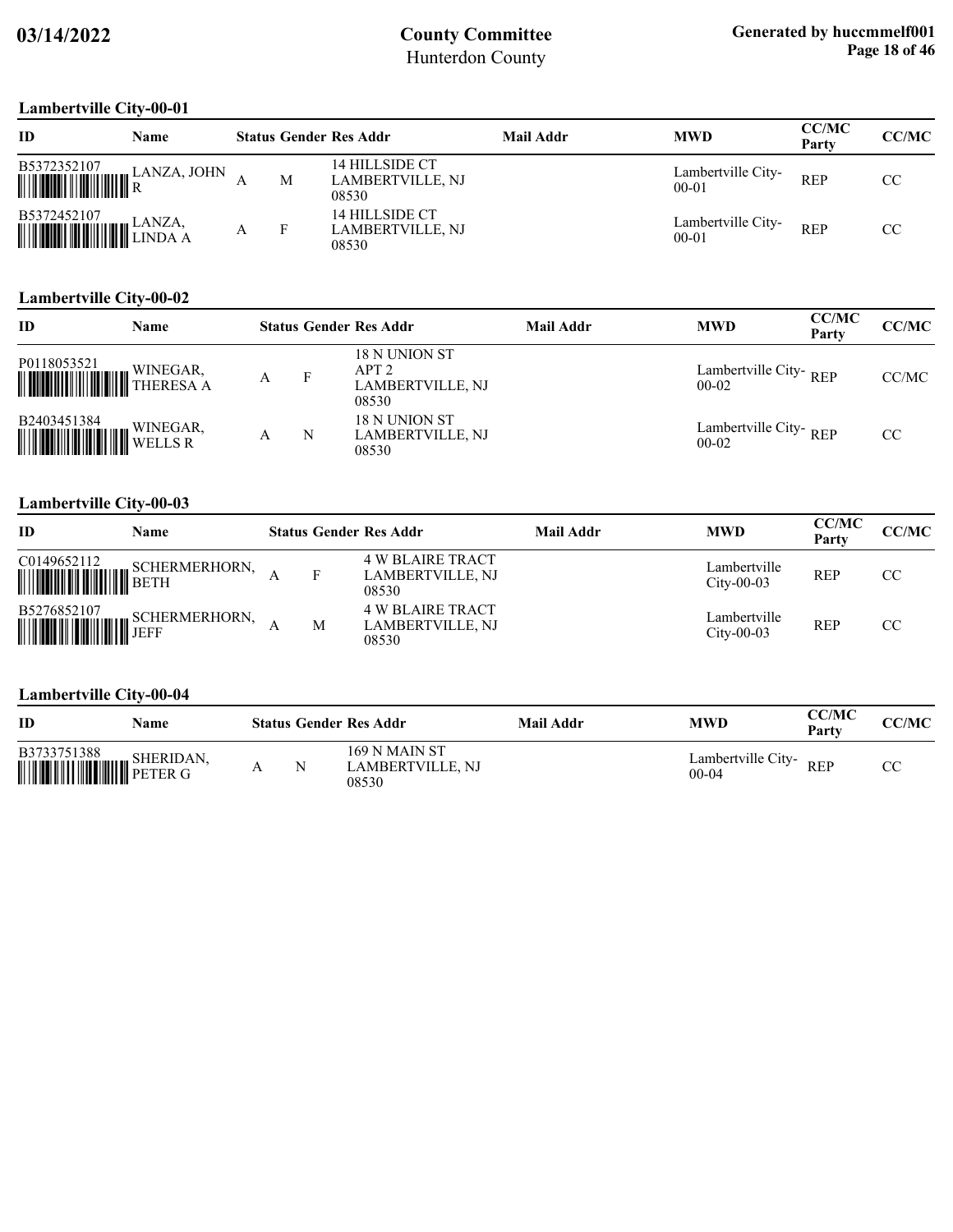### **Lebanon Borough-00-01**

|                                      | $\sqrt{ }$           |   |                                     |                  |                          |                       |              |
|--------------------------------------|----------------------|---|-------------------------------------|------------------|--------------------------|-----------------------|--------------|
| ID                                   | Name                 |   | <b>Status Gender Res Addr</b>       | <b>Mail Addr</b> | <b>MWD</b>               | <b>CC/MC</b><br>Party | <b>CC/MC</b> |
| C2174652119                          | <b>JUNGE, ROBERT</b> | M | 17 CHERRY ST<br>LEBANON, NJ 08833   |                  | Lebanon<br>Borough-00-01 | <b>REP</b>            | CC           |
| B5517052108<br><b>HILLING CHARGE</b> | SCHMIDT,             |   | 11 CHESTNUT PL<br>LEBANON, NJ 08833 |                  | Lebanon<br>Borough-00-01 | <b>REP</b>            | CC/MC        |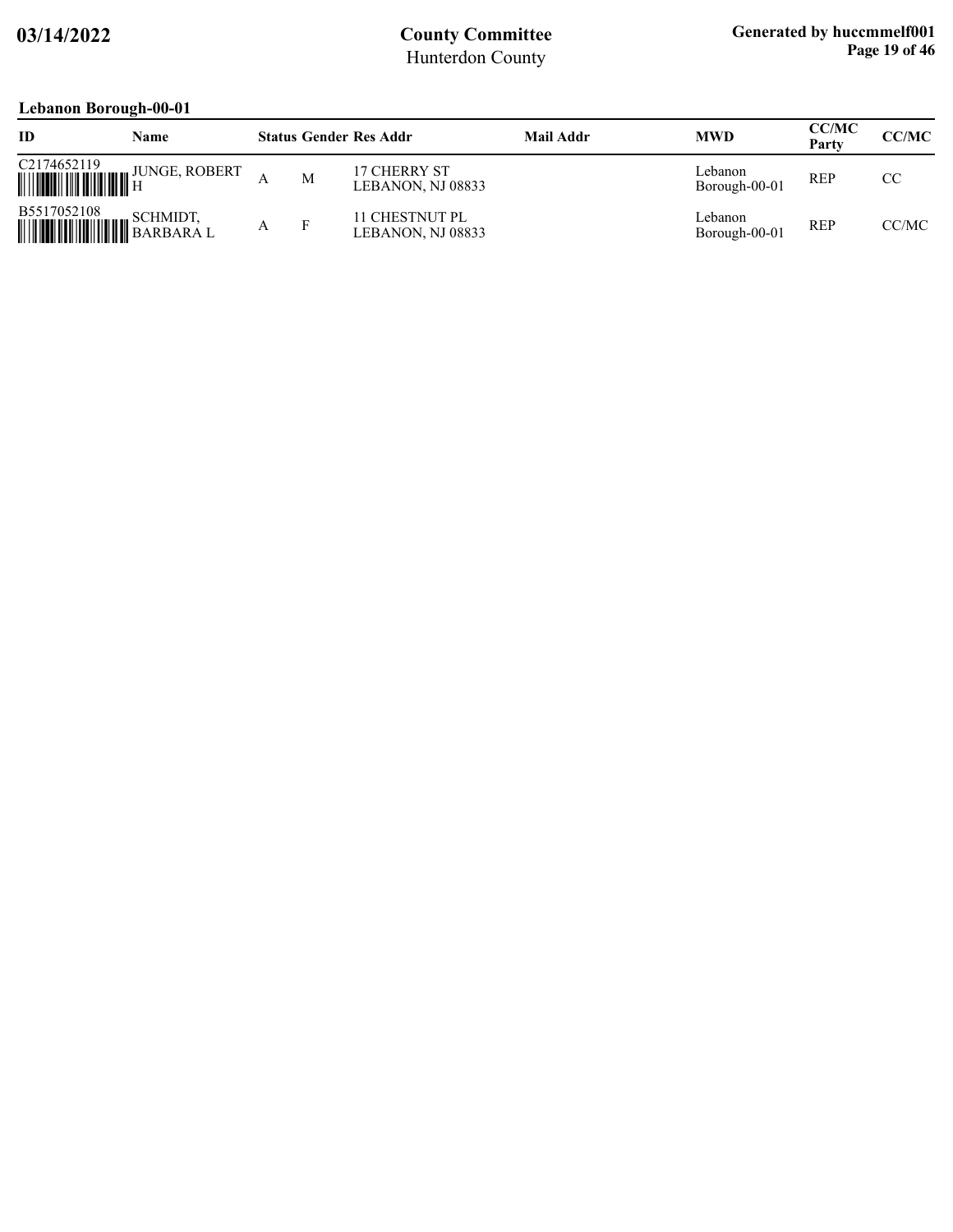#### **Lebanon Township-00-01**

| ID                     | Name |                   |   | <b>Status Gender Res Addr</b>     | Mail Addr | <b>MWD</b>                | <b>CC/MC</b><br>Party | <b>CC/MC</b> |
|------------------------|------|-------------------|---|-----------------------------------|-----------|---------------------------|-----------------------|--------------|
|                        |      | $\mathbf{F}$<br>А |   | 24 SLIKER RD<br>CALIFON, NJ 07830 |           | Lebanon<br>Township-00-01 | REP                   | CC           |
| C1458552116 MCCLOSKEY, |      |                   | F | 24 SLIKER RD<br>CALIFON, NJ 07830 |           | Lebanon<br>Township-00-01 | <b>REP</b>            | CC           |

#### **Lebanon Township-00-02**

| ID                                   | Name    |   | <b>Status Gender Res Addr</b>                                  | Mail Addr | <b>MWD</b>                | CC/MC<br>Party | CC/MC |
|--------------------------------------|---------|---|----------------------------------------------------------------|-----------|---------------------------|----------------|-------|
| C1709352117<br><b>WULLET WOULDER</b> | WOJCIK. |   | <b>445 LITTLE BROOK RD</b><br><b>GLEN GARDNER, NJ</b><br>08826 |           | Lebanon<br>Township-00-02 | <b>REP</b>     | CC.   |
| C1132652115                          |         | М | <b>445 LITTLE BROOK RD</b><br>GLEN GARDNER, NJ<br>08826        |           | Lebanon<br>Township-00-02 | <b>REP</b>     | CC/MC |

#### **Lebanon Township-00-03**

| ID                                                                                                                                                                                                                                                                                                                                                                                                         | Name          |   | <b>Status Gender Res Addr</b>                               | Mail Addr | <b>MWD</b>                | <b>CC/MC</b><br>Party | CC/MC |
|------------------------------------------------------------------------------------------------------------------------------------------------------------------------------------------------------------------------------------------------------------------------------------------------------------------------------------------------------------------------------------------------------------|---------------|---|-------------------------------------------------------------|-----------|---------------------------|-----------------------|-------|
| $\begin{tabular}{ c c c c } \hline \rule{0pt}{2ex} \rule{0pt}{2ex} \rule{0pt}{2ex} \rule{0pt}{2ex} \rule{0pt}{2ex} \rule{0pt}{2ex} \rule{0pt}{2ex} \rule{0pt}{2ex} \rule{0pt}{2ex} \rule{0pt}{2ex} \rule{0pt}{2ex} \rule{0pt}{2ex} \rule{0pt}{2ex} \rule{0pt}{2ex} \rule{0pt}{2ex} \rule{0pt}{2ex} \rule{0pt}{2ex} \rule{0pt}{2ex} \rule{0pt}{2ex} \rule{0pt}{2ex} \rule{0pt}{2ex} \rule{0pt}{2ex} \rule{$ | HARDY, SHARON |   | <b>4 SUNSET FARM LN</b><br><b>GLEN GARDNER, NJ</b><br>08826 |           | Lebanon<br>Township-00-03 | REP                   | CC    |
| $\begin{tabular}{ c c c } \hline C2077052118 & SCHMDT, \\ \hline \hline \end{tabular} \begin{tabular}{ c c c c } \hline SCHMDT, \\ \hline MICHAEL & T \\ \hline \end{tabular}$                                                                                                                                                                                                                             |               | М | <b>4 SUNSET FARM LN</b><br><b>GLEN GARDNER, NJ</b><br>08826 |           | Lebanon<br>Township-00-03 | <b>REP</b>            | CC    |

### **Lebanon Township-00-04**

| ID                                                                                                           | Name |   |              | <b>Status Gender Res Addr</b>       | Mail Addr | <b>MWD</b>                | <b>CC/MC</b><br>Party | CC/MC |
|--------------------------------------------------------------------------------------------------------------|------|---|--------------|-------------------------------------|-----------|---------------------------|-----------------------|-------|
| $\begin{tabular}{ c c c c } \hline C0130752112 & \multicolumn{3}{ c }{\bf ABUCHOWSKI}, \hline \end{tabular}$ |      | А | M            | 62 BUNNVALE RD<br>CALIFON, NJ 07830 |           | Lebanon<br>Township-00-04 | <b>REP</b>            | CC    |
| B5966852109                                                                                                  |      |   | $\mathbf{F}$ | 62 BUNNVALE RD<br>CALIFON, NJ 07830 |           | Lebanon<br>Township-00-04 | REP                   | CC    |

#### **Lebanon Township-00-05**

| ID                                                                                                                                                    | Name |   | <b>Status Gender Res Addr</b>                        | <b>Mail Addr</b> | <b>MWD</b>                | <b>CC/MC</b><br>Party | CC/MC |
|-------------------------------------------------------------------------------------------------------------------------------------------------------|------|---|------------------------------------------------------|------------------|---------------------------|-----------------------|-------|
| B5043852106                                                                                                                                           |      | М | 258 ROCKY RUN RD<br><b>GLEN GARDNER, NJ</b><br>08826 |                  | Lebanon<br>Township-00-05 | <b>REP</b>            | CC    |
| $\begin{tabular}{ c c c } \hline \textbf{B}5043752106 & \textbf{MILKOWSKI}, \\ \hline \textbf{MILKOWSKI} & \textbf{RONALD S} \\ \hline \end{tabular}$ |      | М | 254 ROCKY RUN RD<br><b>GLEN GARDNER, NJ</b><br>08826 |                  | Lebanon<br>Township-00-05 | <b>REP</b>            | CC.   |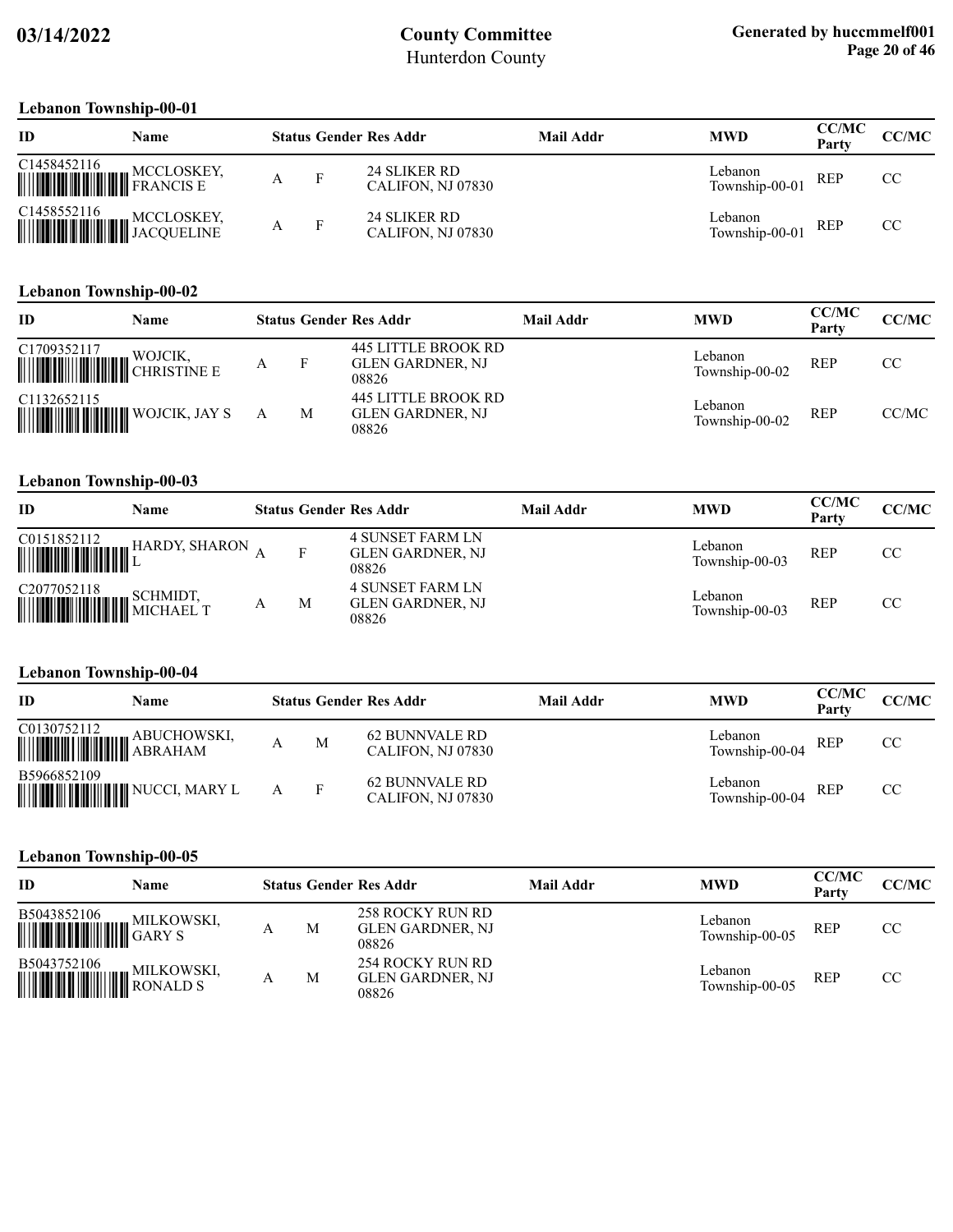### **Lebanon Township-00-06**

| <b>ID</b>                               | Name         |   | <b>Status Gender Res Addr</b>                      | Mail Addr | <b>MWD</b>                     | <b>CC/MC</b><br>Party | <b>CC/MC</b> |
|-----------------------------------------|--------------|---|----------------------------------------------------|-----------|--------------------------------|-----------------------|--------------|
| C0782752114                             | MCKEE, HEIDI | F | 22 RED MILL RD<br><b>GLEN GARDNER, NJ</b><br>08826 |           | Lebanon Township-<br>$00-06$   | <b>REP</b>            | CC           |
| C0903052114<br><b>WELLER</b> , THOMAS R | MCKEE,       | M | 22 RED MILL RD<br><b>GLEN GARDNER, NJ</b><br>08826 |           | Lebanon Township-<br>$00 - 06$ | <b>REP</b>            | CC           |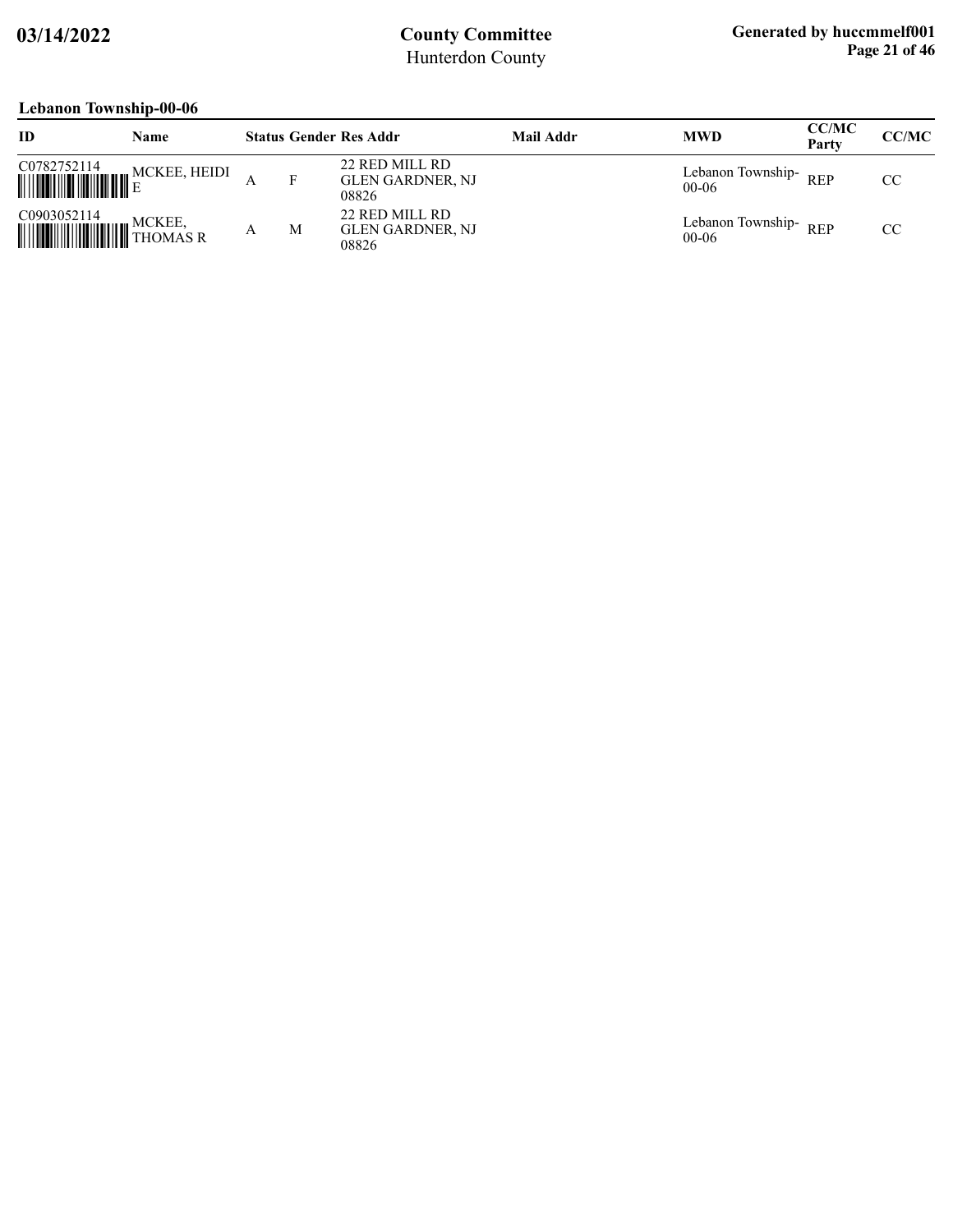#### **Raritan Township-00-01**

| ID                                                                                                                                                                                                       | <b>Name</b> |    | <b>Status Gender Res Addr</b>                     | Mail Addr | <b>MWD</b>                     | <b>CC/MC</b><br>Party | <b>CC/MC</b> |
|----------------------------------------------------------------------------------------------------------------------------------------------------------------------------------------------------------|-------------|----|---------------------------------------------------|-----------|--------------------------------|-----------------------|--------------|
| $\begin{tabular}{ c c c c } \hline C1929852118&GILBERT, & $\color{red} \\\hline \textbf{H} & \color{blue} \textbf{B} YRON\textbf{P} \end{tabular}$                                                       |             | M  | <b>26 BARLEY SHEAF RD</b><br>FLEMINGTON, NJ 08822 |           | Raritan Township-<br>$00-01$   | <b>REP</b>            | CC.          |
| $\begin{tabular}{ c c c c } \hline \textbf{C0749752114} & \textbf{GILBERT,} \\ \hline \textbf{  }{  }{  }{  }{  }{  }{  }{  }{  }{  }{  }{  }{  }{  }{  }{  }{  }{\ }{KAREN\ K} \\ \hline \end{tabular}$ |             | -F | <b>26 BARLEY SHEAF RD</b><br>FLEMINGTON, NJ 08822 |           | Raritan Township-<br>$00 - 01$ | <b>REP</b>            | CC.          |

#### **Raritan Township-00-02**

| ID                                                                                                                                                        | Name |              | <b>Status Gender Res Addr</b>              | Mail Addr | <b>MWD</b>                     | <b>CC/MC</b><br>Party | CC/MC |
|-----------------------------------------------------------------------------------------------------------------------------------------------------------|------|--------------|--------------------------------------------|-----------|--------------------------------|-----------------------|-------|
|                                                                                                                                                           |      | M            | 101 OLD CLINTON RD<br>FLEMINGTON, NJ 08822 |           | Raritan Township-<br>$00-02$   | <b>REP</b>            | CC    |
| $\begin{tabular}{ c c c c } \hline \textbf{B5195152106} & \textbf{MILLER,} \\ \hline \textbf{WILLER, SUSAN B} & \textbf{SUSAN B} \\ \hline \end{tabular}$ |      | $\mathbf{F}$ | 101 OLD CLINTON RD<br>FLEMINGTON, NJ 08822 |           | Raritan Township-<br>$00 - 02$ | <b>REP</b>            | CC    |

#### **Raritan Township-00-03**

| ID                                                                                                                                                              | <b>Name</b> |   | <b>Status Gender Res Addr</b>              | <b>Mail Addr</b> | <b>MWD</b>                     | <b>CC/MC</b><br>Party | CC/MC |
|-----------------------------------------------------------------------------------------------------------------------------------------------------------------|-------------|---|--------------------------------------------|------------------|--------------------------------|-----------------------|-------|
| B5887152109                                                                                                                                                     |             | M | 7 HAVEN HILL RISE<br>FLEMINGTON, NJ 08822  |                  | Raritan Township-<br>$00 - 03$ | <b>REP</b>            | CC.   |
| $\begin{tabular}{ c c c c } \hline \textbf{B5481352107} & \textbf{REINER,} \\ \hline \textbf{M1111} & \textbf{H211} & \textbf{LOUIS C} \\ \hline \end{tabular}$ |             | M | 445 STATE ROUTE 12<br>FLEMINGTON, NJ 08822 |                  | Raritan Township-<br>$00-03$   | <b>REP</b>            | CC    |

#### **Raritan Township-00-04**

| ID                                                                                                                                    | Name                                                                                             |   | <b>Status Gender Res Addr</b>            | Mail Addr | <b>MWD</b>                      | <b>CC/MC</b><br>Partv | <b>CC/MC</b> |
|---------------------------------------------------------------------------------------------------------------------------------------|--------------------------------------------------------------------------------------------------|---|------------------------------------------|-----------|---------------------------------|-----------------------|--------------|
| $\begin{tabular}{ c c c } \hline \textbf{B5899252109} & \textbf{BENJAMIN}, \\ \hline \textbf{WWWW} & \textbf{ROBERT E} \end{tabular}$ |                                                                                                  | M | 4 TUCCAMIRGAN RD<br>FLEMINGTON, NJ 08822 |           | Raritan Township-REP<br>$00-04$ |                       | CC.          |
|                                                                                                                                       | $\begin{tabular}{ c c c c } \hline N0017153115 & & FATOOH, ROBYN \\ \hline \hline \end{tabular}$ |   | 10 ROUND HILL CT<br>FLEMINGTON, NJ 08822 |           | Raritan Township-REP<br>$00-04$ |                       | CC.          |

#### **Raritan Township-00-05**

| ID                           | Name                                   |   | <b>Status Gender Res Addr</b>               | Mail Addr | <b>MWD</b>                     | <b>CC/MC</b><br>Party | <b>CC/MC</b> |
|------------------------------|----------------------------------------|---|---------------------------------------------|-----------|--------------------------------|-----------------------|--------------|
| P0102152417                  | <b>MUNICIPALITY OF SANO, HARRY L A</b> | M | 7 FOX GRAPE RD<br>FLEMINGTON, NJ 08822      |           | Raritan Township-<br>$00-05$   | <b>REP</b>            | CC           |
| D5160653625<br><b>WACDAD</b> | MACDADE,                               | M | 38 EVERITTS HILL RD<br>FLEMINGTON, NJ 08822 |           | Raritan Township-<br>$00 - 05$ | <b>REP</b>            | CC           |

| ID                                                                                                                                                                                                | Name                        |   | <b>Status Gender Res Addr</b>                     | Mail Addr                                                | <b>MWD</b>                     | <b>CC/MC</b><br>Party | <b>CC/MC</b> |
|---------------------------------------------------------------------------------------------------------------------------------------------------------------------------------------------------|-----------------------------|---|---------------------------------------------------|----------------------------------------------------------|--------------------------------|-----------------------|--------------|
| $\begin{tabular}{ c c c c } \hline B5483452107 & K \\ \hline \hline \hline \end{tabular}$                                                                                                         | <sub>I III</sub> KUHL, PAUL | M | 18 KUHL RD                                        | PO BOX 1103<br>FLEMINGTON, NJ 08822 FLEMINGTON, NJ 08822 | Raritan Township-00-REP<br>-06 |                       | CC/MC        |
| $\begin{tabular}{ c c c c } \hline \textbf{B5033052106} & & & & & & & \textbf{VELLA} \\\hline \textbf{H} & \textbf{H} & \textbf{H} & \textbf{H} & \textbf{H} & \textbf{H} \\\hline \end{tabular}$ |                             | F | <b>73 EVERITTS RD</b><br><b>RINGOES, NJ 08551</b> |                                                          | Raritan Township-00-REP<br>06  |                       | CC           |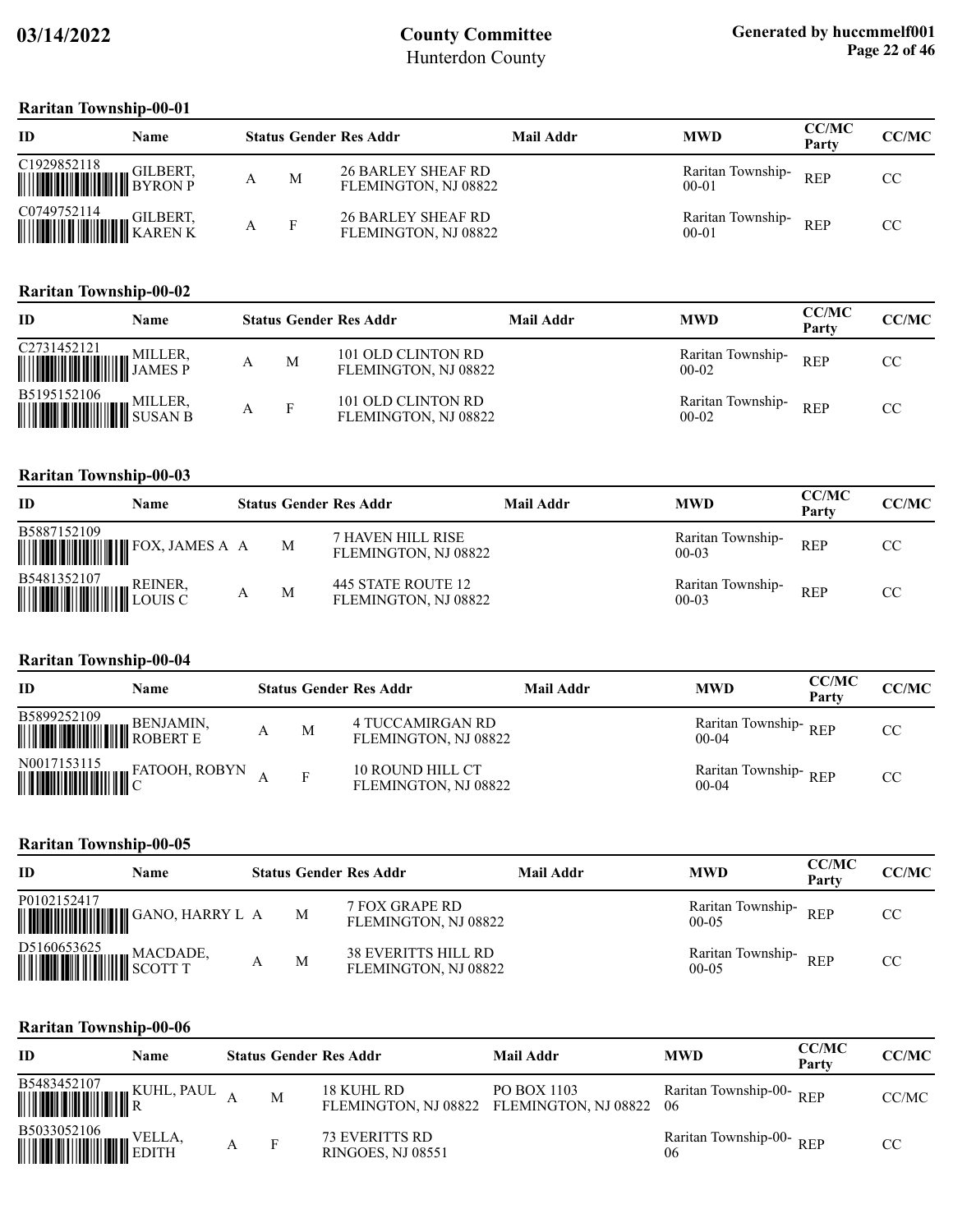#### **Raritan Township-00-07**

| ID                                                                                                                                           | Name |   | <b>Status Gender Res Addr</b>                | Mail Addr | MWD                            | <b>CC/MC</b><br>Party | CC/MC   |
|----------------------------------------------------------------------------------------------------------------------------------------------|------|---|----------------------------------------------|-----------|--------------------------------|-----------------------|---------|
| C1453452116<br>$\begin{array}{c} \begin{array}{c} \text{C1433432116} \\ \text{                                 } \end{array} \\ \end{array}$ |      | M | <b>36 SUTPHIN RD</b><br>FLEMINGTON, NJ 08822 |           | Raritan Township-<br>$00 - 07$ | <b>REP</b>            | rη<br>w |

#### **Raritan Township-00-08**

| ID                                                                                                                                                     | Name |   | <b>Status Gender Res Addr</b>           | Mail Addr | <b>MWD</b>                | <b>CC/MC</b><br>Party | CC/MC |
|--------------------------------------------------------------------------------------------------------------------------------------------------------|------|---|-----------------------------------------|-----------|---------------------------|-----------------------|-------|
| B6434152111                                                                                                                                            |      | M | 7 LITTON RD<br>FLEMINGTON, NJ 08822     |           | Raritan<br>Township-00-08 | <b>REP</b>            | CC.   |
| $\begin{tabular}{ c c c c } \hline \textbf{B5559452108} & \textbf{WOLFSON}, \\ \hline \textbf{MMLIMIMIM} & \textbf{BARBARA L} \\ \hline \end{tabular}$ |      | F | 15 BLACKWELL RD<br>FLEMINGTON, NJ 08822 |           | Raritan<br>Township-00-08 | <b>REP</b>            | CC.   |

#### **Raritan Township-00-10**

| ID                                                                                                                                                                                      | Name                                                                                                                                    |   |   | <b>Status Gender Res Addr</b>                               | Mail Addr  | <b>MWD</b>                      | <b>CC/MC</b><br>Party | CC/MC |
|-----------------------------------------------------------------------------------------------------------------------------------------------------------------------------------------|-----------------------------------------------------------------------------------------------------------------------------------------|---|---|-------------------------------------------------------------|------------|---------------------------------|-----------------------|-------|
| $\begin{tabular}{ c c c } \hline CO122552112 & JACOBS, \\ \hline \hline \end{tabular} \begin{tabular}{ c c c c } \hline D12552112 & JACOBS, \\ \hline EDWARD M \\ \hline \end{tabular}$ |                                                                                                                                         | A | M | 6 WITZLING CT<br>FLEMINGTON, NJ 08822                       |            | Raritan Township-<br>$00-10$    | <b>REP</b>            | CC    |
|                                                                                                                                                                                         | $\begin{tabular}{ c c c c c } \hline C1192252115 & \text{SMITH, THOMAS} \cr \hline \quad \quad & F & \quad \quad & F \cr \end{tabular}$ |   | M | 308 SCHENCK DR<br>FLEMINGTON, NJ 08822 FLEMINGTON, NJ 08822 | PO BOX 189 | Raritan Township-REP<br>$00-10$ |                       | CC    |

#### **Raritan Township-00-11**

| ID | Name                                                                                                                                                                            |   |     | <b>Status Gender Res Addr</b>      | Mail Addr | <b>MWD</b>                     | <b>CC/MC</b><br>Party | CC/MC |
|----|---------------------------------------------------------------------------------------------------------------------------------------------------------------------------------|---|-----|------------------------------------|-----------|--------------------------------|-----------------------|-------|
|    |                                                                                                                                                                                 | A | - F | 61 KUHL RD<br>FLEMINGTON, NJ 08822 |           | Raritan Township-<br>$00 - 11$ | <b>REP</b>            | CC.   |
|    | $\begin{tabular}{ c c c c } \hline \textbf{B5600852108} & \textbf{\textit{KUHL, JEFFREV}} \\ \hline \textbf{m} & \textbf{B} & \textbf{B} & \textbf{M1} \\ \hline \end{tabular}$ |   | M   | 61 KUHL RD<br>FLEMINGTON, NJ 08822 |           | Raritan Township-<br>$00 - 11$ | <b>REP</b>            | CC.   |

#### **Raritan Township-00-12**

| ID                                                                                                 | Name |   | <b>Status Gender Res Addr</b>         | Mail Addr | <b>MWD</b>                         | CC/MC<br>Party | <b>CC/MC</b> |
|----------------------------------------------------------------------------------------------------|------|---|---------------------------------------|-----------|------------------------------------|----------------|--------------|
| $\begin{tabular}{ c c c } \hline C4432852127 & MORLANDO, \\ \hline \hline \end{tabular}$ MORLANDO, |      | M | 7 PINEWOOD CT<br>FLEMINGTON, NJ 08822 |           | Raritan Township- $REP$<br>$00-12$ |                | U            |

| ID                                         | Name    |   | <b>Status Gender Res Addr</b>            | Mail Addr | <b>MWD</b>                   | <b>CC/MC</b><br>Party | <b>CC/MC</b> |
|--------------------------------------------|---------|---|------------------------------------------|-----------|------------------------------|-----------------------|--------------|
| E0831252905<br><b>WEIGHT AND SOLANDA A</b> | CILLO.  |   | 9 OLDEN DR<br>FLEMINGTON, NJ 08822       |           | Raritan Township-<br>$00-13$ | <b>REP</b>            | CC           |
| C3211452122<br><b>WEIGHT HE LEONARD</b>    | DRYDEN. | M | 4 SUGAR MAPLE LN<br>FLEMINGTON, NJ 08822 |           | Raritan Township-<br>$00-13$ | <b>REP</b>            | CC           |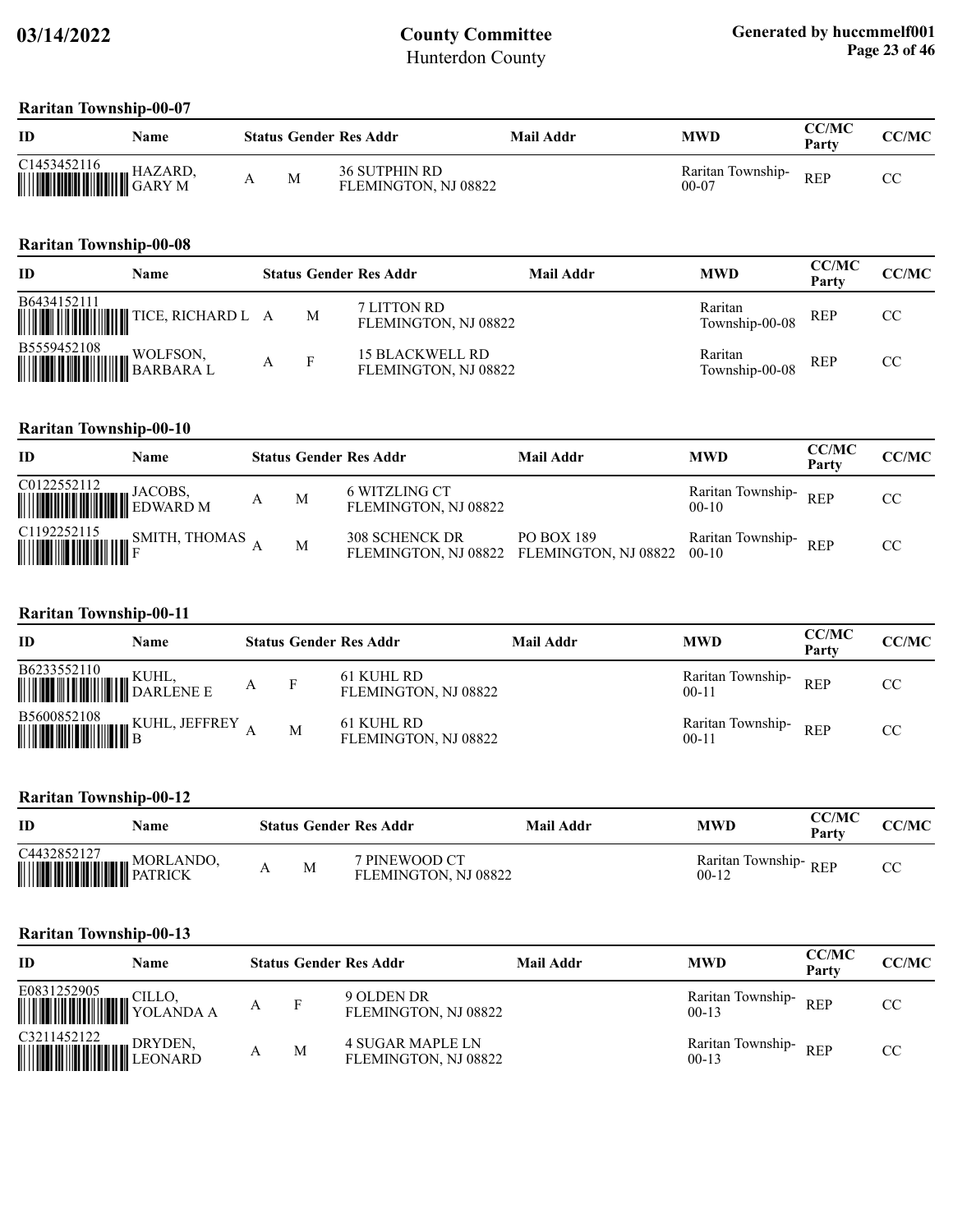#### **Raritan Township-00-14**

| ID                                                                                                                                                                                | <b>Name</b> |   | <b>Status Gender Res Addr</b>         | Mail Addr | <b>MWD</b>                      | <b>CC/MC</b><br>Party | CC/MC |
|-----------------------------------------------------------------------------------------------------------------------------------------------------------------------------------|-------------|---|---------------------------------------|-----------|---------------------------------|-----------------------|-------|
| $\begin{tabular}{ c c c c } \hline C1345252116 & DAVISON, \\ \hline \hline \end{tabular} \begin{tabular}{ c c c c c } \hline PAVISON, \\ \hline THOMAS J \\ \hline \end{tabular}$ |             | M | 41 SUTPHIN RD<br>FLEMINGTON, NJ 08822 |           | Raritan Township-REP<br>$00-14$ |                       | CC.   |
| $\begin{tabular}{ c c c c } \hline \textbf{CO738252114} & \textbf{MANGIN}, \\ \hline \textbf{mm} & \textbf{MICHAEL D} \\ \hline \end{tabular}$                                    |             | M | 8 JOHNSTON DR<br>FLEMINGTON, NJ 08822 |           | Raritan Township-REP<br>$00-14$ |                       | CC    |

#### **Raritan Township-00-15**

| ID                                                                                                                                                                                                                                                                                                                                                                                                                                                                   | Name |   |   | <b>Status Gender Res Addr</b>                  | <b>Mail Addr</b> | <b>MWD</b>                     | <b>CC/MC</b><br>Party | <b>CC/MC</b> |
|----------------------------------------------------------------------------------------------------------------------------------------------------------------------------------------------------------------------------------------------------------------------------------------------------------------------------------------------------------------------------------------------------------------------------------------------------------------------|------|---|---|------------------------------------------------|------------------|--------------------------------|-----------------------|--------------|
| $\begin{tabular}{ c c c } \hline \textbf{B4652952105} & \textbf{ALLEGER}, \\ \hline \textbf{III} & \textbf{AGNES R} \end{tabular}$                                                                                                                                                                                                                                                                                                                                   |      | А | F | <b>8 BROAD VIEW PL</b><br>FLEMINGTON, NJ 08822 |                  | Raritan Township-<br>$00-15$   | <b>REP</b>            | CC           |
| $\begin{tabular}{ c c c } \hline \textbf{B5454352107} & \textbf{MAHN,} \\ \hline \textbf{  }{\textbf{  }{\textbf{  }{\textbf{  }{\textbf{  }{\textbf{  }{\textbf{  }}{\textbf{  }}{\textbf{  }}{\textbf{  }}{\textbf{  }}{\textbf{  }}{\textbf{  }}{\textbf{  }}{\textbf{  }}{\textbf{  }}{\textbf{  }}{\textbf{  }}{\textbf{  }}{\textbf{  }}{\textbf{  }}{\textbf{  }}{\textbf{  }}{\textbf{  }}{\textbf{  }}{\textbf{  }}{\textbf{  }}{\textbf{  }}{\textbf{  }}$ |      |   | M | 12 BROAD VIEW PL<br>FLEMINGTON, NJ 08822       |                  | Raritan Township-<br>$00 - 15$ | <b>REP</b>            | CC           |

#### **Raritan Township-00-16**

| ID                    | Name                                  |     | <b>Status Gender Res Addr</b>            | <b>Mail Addr</b> | <b>MWD</b>                | <b>CC/MC</b><br>Party | CC/MC |
|-----------------------|---------------------------------------|-----|------------------------------------------|------------------|---------------------------|-----------------------|-------|
| B5381252107           | <b>MUNICIPALITY OWNES, TERRY MARK</b> | - F | 34 READING RD<br>FLEMINGTON, NJ 08822    |                  | Raritan<br>Township-00-16 | <b>REP</b>            | CC    |
| E0453352903 ROBINSON, |                                       | -F  | 805 YORKSHIRE DR<br>FLEMINGTON, NJ 08822 |                  | Raritan<br>Township-00-16 | <b>REP</b>            | CC    |

### **Raritan Township-00-17**

| ID                                                                                                                            | Name |   | <b>Status Gender Res Addr</b>                      | Mail Addr | <b>MWD</b>                        | <b>CC/MC</b><br>Party | CC/MC |
|-------------------------------------------------------------------------------------------------------------------------------|------|---|----------------------------------------------------|-----------|-----------------------------------|-----------------------|-------|
|                                                                                                                               |      | M | <b>254 EVERITTS RD</b><br><b>RINGOES, NJ 08551</b> |           | Raritan Township-REP<br>$00-17$   |                       | CC.   |
| $\begin{tabular}{ c c c c } \hline \text{CO007852111} & \text{GOODITIS,}\\ \hline \text{H}} & \text{STEPHEN G} \end{tabular}$ |      | M | 22 MILESTONE DR<br><b>RINGOES, NJ 08551</b>        |           | Raritan Township-REP<br>$00 - 17$ |                       | CC.   |

#### **Raritan Township-00-18**

| ID                                                                                                                                                                                             | <b>Name</b> |  | <b>Status Gender Res Addr</b>                   | Mail Addr | <b>MWD</b>                    | <b>CC/MC</b><br>Party | CC/MC |
|------------------------------------------------------------------------------------------------------------------------------------------------------------------------------------------------|-------------|--|-------------------------------------------------|-----------|-------------------------------|-----------------------|-------|
| $\fbox{G5734252223}\begin{tabular}{ c c c } \hline G5734252223 & CAVALCHIRE, \\ \hline \end{tabular}\begin{tabular}{ c c c c } \hline CAVALCHIRE, \\ \hline MICHELLEJ \\ \hline \end{tabular}$ |             |  | 53 ABERDEEN CIR<br>FLEMINGTON, NJ 08822         |           | Raritan<br>Township-00-18 REP |                       | CC    |
| B5114752106                                                                                                                                                                                    |             |  | <b>23 MANCHESTER RD</b><br>FLEMINGTON, NJ 08822 |           | Raritan<br>Township-00-18 REP |                       | CC    |

| ID                                                                                                                                                                    | Name |   | <b>Status Gender Res Addr</b>         | Mail Addr | <b>MWD</b>                | <b>CC/MC</b><br>Party | CC/MC |
|-----------------------------------------------------------------------------------------------------------------------------------------------------------------------|------|---|---------------------------------------|-----------|---------------------------|-----------------------|-------|
| $\begin{tabular}{ c c c } \hline \textbf{B6548252111} & \textbf{\textit{KUHLMAN}}, \\ \hline \textbf{\textit{H}} & \textbf{\textit{BARBARA}} \\ \hline \end{tabular}$ |      | F | 31 SURREY LN<br>FLEMINGTON, NJ 08822  |           | Raritan<br>Township-00-19 | REP                   | CC.   |
| $\begin{tabular}{ c c c } \hline \textbf{B6181352110} & \textbf{WATKINSON}, \\ \hline \textbf{m} & \textbf{EDMUND C} \end{tabular}$                                   |      | M | 259 S MAIN ST<br>FLEMINGTON, NJ 08822 |           | Raritan<br>Township-00-19 | <b>REP</b>            | CC.   |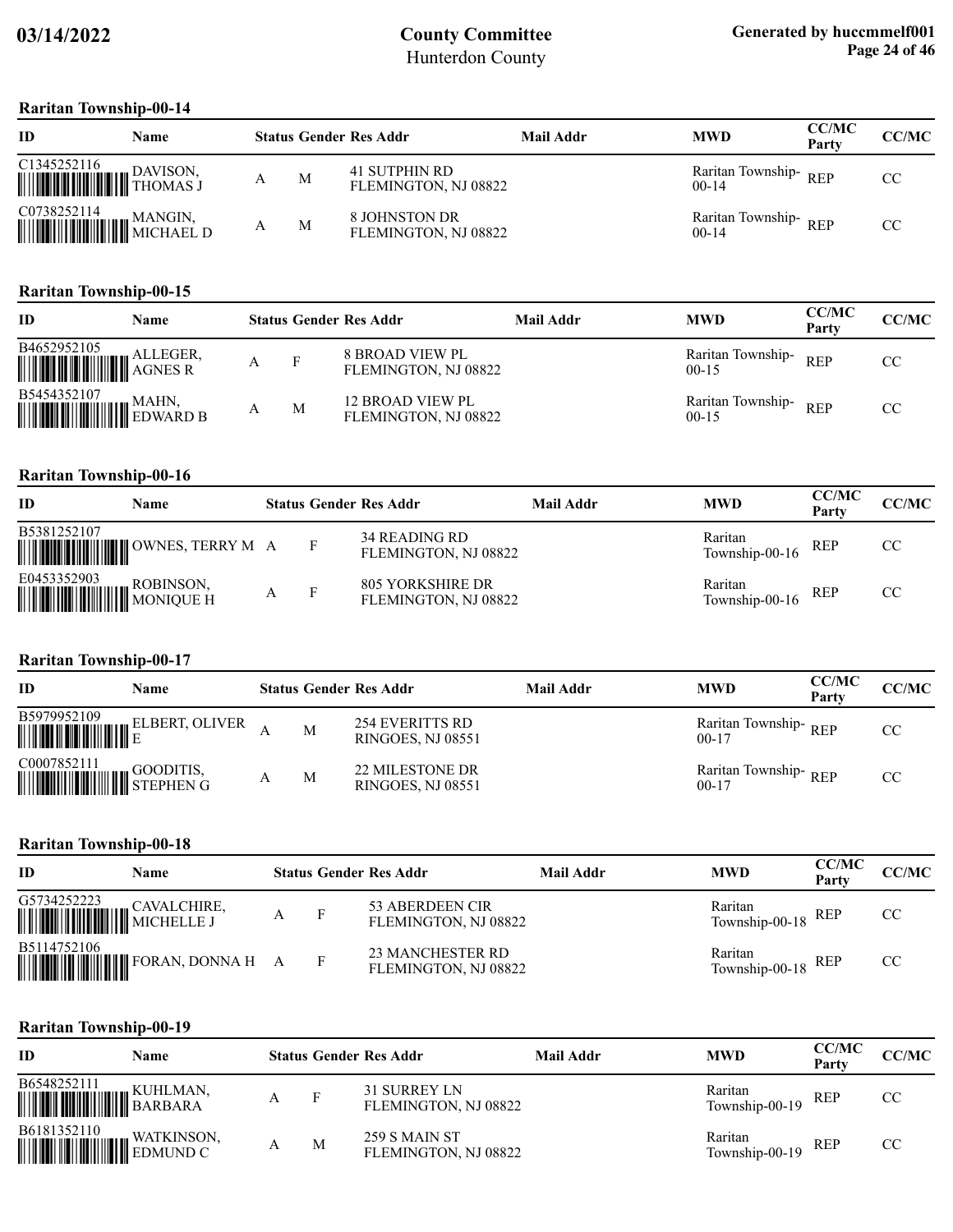### **Raritan Township-00-20**

| ID                                                                                                                  | Name     |   | <b>Status Gender Res Addr</b>             | <b>Mail Addr</b> | <b>MWD</b>                     | <b>CC/MC</b><br>Party | CC/MC |
|---------------------------------------------------------------------------------------------------------------------|----------|---|-------------------------------------------|------------------|--------------------------------|-----------------------|-------|
| $\begin{tabular}{ c c c } \hline C4270952126 & \multicolumn{3}{ c }{\text{COFFMAN}} \\ \hline \hline \end{tabular}$ | COFFMAN, | M | 27 OLD CLINTON RD<br>FLEMINGTON, NJ 08822 |                  | Raritan Township-<br>$00 - 20$ | <b>REP</b>            | CC    |
| B4939352106                                                                                                         |          | N | 10 BIRCH ST<br>FLEMINGTON, NJ 08822       |                  | Raritan Township-<br>$00 - 20$ | <b>REP</b>            | CC    |

| ID                                                                                                                                                 | Name |   | <b>Status Gender Res Addr</b>       | Mail Addr | <b>MWD</b>                     | CC/MC<br>Party | <b>CC/MC</b> |
|----------------------------------------------------------------------------------------------------------------------------------------------------|------|---|-------------------------------------|-----------|--------------------------------|----------------|--------------|
| B4772853220<br>$\left\  \right\ $ $\left\  \right\ $ $\left\  \right\ $ $\left\  \right\ $ $\left\  \right\ $ $\left\  \right\ $ $\left\ $ RANDY A |      | M | 2 CIRCLE DR<br>FLEMINGTON, NJ 08822 |           | Raritan Township-<br>$00 - 21$ | <b>REP</b>     |              |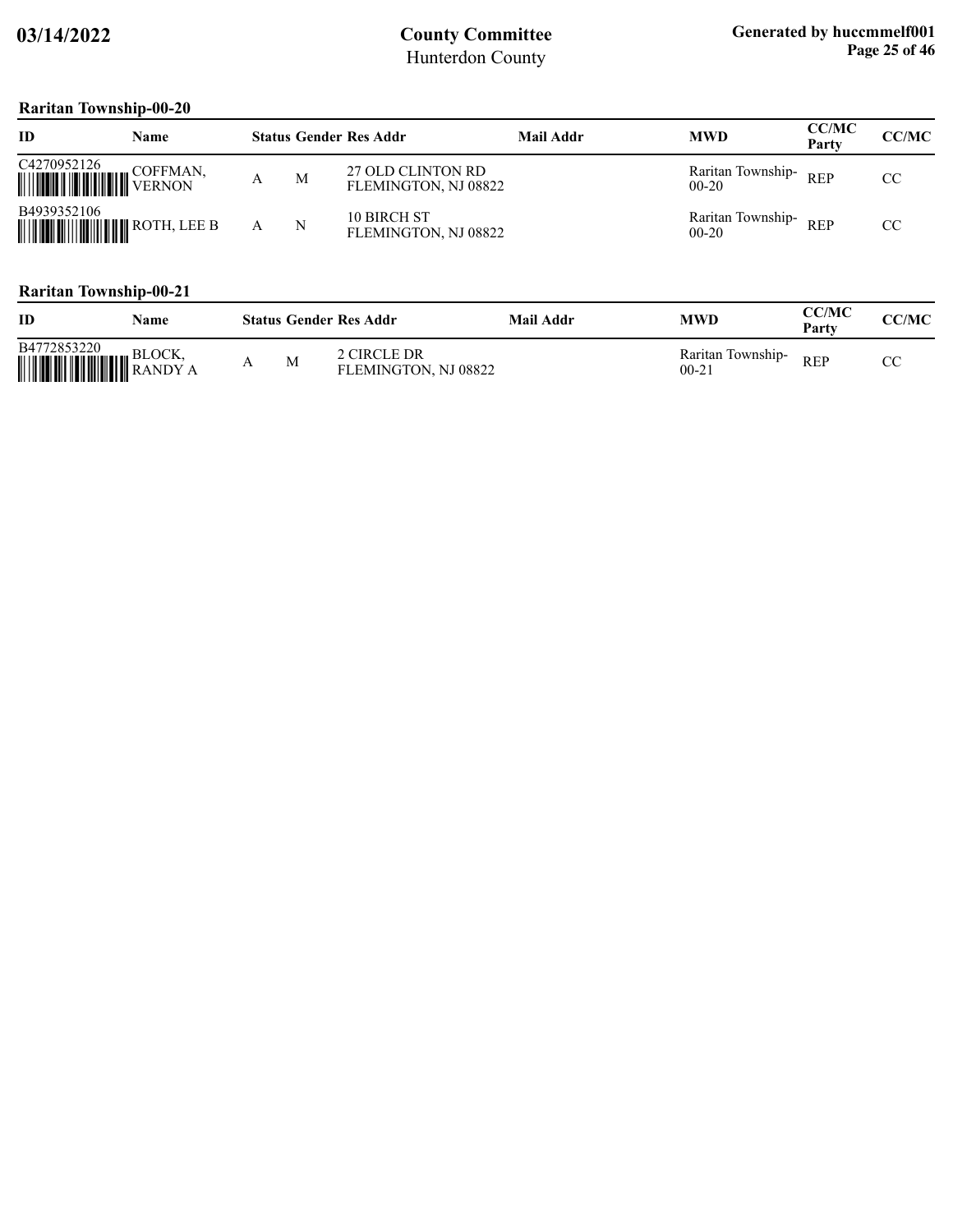#### **Readington Township-00-01**

| ID          | Name                          |   | <b>Status Gender Res Addr</b>                   | Mail Addr | <b>MWD</b>                   | <b>CC/MC</b><br>Party | CC/MC |
|-------------|-------------------------------|---|-------------------------------------------------|-----------|------------------------------|-----------------------|-------|
| C0057452111 |                               | F | <b>212 TAYLORS MILL RD</b><br>LEBANON, NJ 08833 |           | Readington<br>Township-00-01 | <b>REP</b>            | CC.   |
| C2244052119 | <b>HAMILTON,</b><br>WILLIAM P | М | 34 LANCE RD<br>LEBANON, NJ 08833                |           | Readington<br>Township-00-01 | <b>REP</b>            | CC/MC |

#### **Readington Township-00-02**

| <b>ID</b>                                                                                                                                                                 | Name |   | <b>Status Gender Res Addr</b>                   | Mail Addr | <b>MWD</b>                   | <b>CC/MC</b><br>Party | CC/MC |
|---------------------------------------------------------------------------------------------------------------------------------------------------------------------------|------|---|-------------------------------------------------|-----------|------------------------------|-----------------------|-------|
| $\begin{tabular}{ c c c c } \hline A0151952815 & ALBANO, \\ \hline \hline \end{tabular}$<br>PHILLIP                                                                       |      | M | GLEIM RD<br>WHITEHOUSE STATION,<br>NJ 08889     |           | Readington<br>Township-00-02 | <b>REP</b>            | CC.   |
| $\begin{tabular}{ c c c c } \hline \texttt{PA045353174} & \texttt{PANICO,} \\ \hline \hline \texttt{M1111} & \texttt{M1111} & \texttt{VINCENT T} \\ \hline \end{tabular}$ |      | М | 151 ASTER CT<br>WHITEHOUSE STATION,<br>NJ 08889 |           | Readington<br>Township-00-02 | <b>REP</b>            | CC.   |

#### **Readington Township-00-03**

| ID                                                | Name     |   |   | <b>Status Gender Res Addr</b>                  | Mail Addr | <b>MWD</b>                   | <b>CC/MC</b><br>Party | CC/MC |
|---------------------------------------------------|----------|---|---|------------------------------------------------|-----------|------------------------------|-----------------------|-------|
| B5539452108                                       |          | А | F | FERNWOOD CT<br>WHITEHOUSE STATION,<br>NJ 08889 |           | Readington<br>Township-00-03 | REP                   | CC    |
| B5839752109<br><b>WEIGHT AND SURVEY BUDGERT B</b> | QUINLAN, |   | M | 343 MOUNTAIN RD<br>LEBANON, NJ 08833           |           | Readington<br>Township-00-03 | <b>REP</b>            | CC    |

#### **Readington Township-00-04**

| ID                                                                                                              | Name |   | <b>Status Gender Res Addr</b>                   | Mail Addr | <b>MWD</b>                   | <b>CC/MC</b><br>Party | <b>CC/MC</b> |
|-----------------------------------------------------------------------------------------------------------------|------|---|-------------------------------------------------|-----------|------------------------------|-----------------------|--------------|
| $\begin{tabular}{ c c c c } \hline \textbf{B5306052107} & \textbf{ALLEN, JULIA} \\ \hline \hline \end{tabular}$ |      | F | <b>155 HILLCREST RD</b><br>FLEMINGTON, NJ 08822 |           | Readington<br>Township-00-04 | <b>REP</b>            | CC           |
|                                                                                                                 |      | M | 155 HILLCREST RD<br>FLEMINGTON, NJ 08822        |           | Readington<br>Township-00-04 | <b>REP</b>            | CC           |

#### **Readington Township-00-05**

| ID                                                                                                                                                                                                                                                                                                                                                                                                                                                                            | Name   |   | <b>Status Gender Res Addr</b>               | Mail Addr | <b>MWD</b>                           | <b>CC/MC</b><br>Party | <b>CC/MC</b> |
|-------------------------------------------------------------------------------------------------------------------------------------------------------------------------------------------------------------------------------------------------------------------------------------------------------------------------------------------------------------------------------------------------------------------------------------------------------------------------------|--------|---|---------------------------------------------|-----------|--------------------------------------|-----------------------|--------------|
| C1396052116<br>$\begin{tabular}{c} \hline \textbf{  } \textbf{  } \textbf{  } \textbf{  } \textbf{  } \textbf{  } \textbf{  } \textbf{  } \textbf{  } \textbf{  } \textbf{  } \textbf{  } \textbf{  } \textbf{  } \textbf{  } \textbf{  } \textbf{  } \textbf{  } \textbf{  } \textbf{  } \textbf{  } \textbf{  } \textbf{  } \textbf{  } \textbf{  } \textbf{  } \textbf{  } \textbf{  } \textbf{  } \textbf{  } \textbf{  } \textbf{  } \textbf{  } \textbf{  } \textbf{  $ | DUFFY. | M | 129 PLEASANT RUN RD<br>FLEMINGTON, NJ 08822 |           | Readington Township-REP<br>$00-0.5$  |                       | CC.          |
| $\begin{tabular}{ c c c c } \hline C1396152116 & DUFFY, \\ \hline \hline \end{tabular} \begin{tabular}{ c c c c c } \hline DUFFY, \\ \hline \end{tabular} \begin{tabular}{ c c c c c } \hline \end{tabular} \end{tabular} \begin{tabular}{ c c c c c } \hline \end{tabular} \begin{tabular}{ c c c c c } \hline \end{tabular} \begin{tabular}{ c c c c c } \hline \end{tabular} \begin{tabular}{ c c c c c } \hline \end$                                                     |        |   | 129 PLEASANT RUN RD<br>FLEMINGTON, NJ 08822 |           | Readington Township-REP<br>$00 - 05$ |                       | CC.          |

#### **Readington Township-00-06**

| ID                                                                                                                                                                                                                                                                                           | Name |   |   | <b>Status Gender Res Addr</b>         | Mail Addr | <b>MWD</b>                   | <b>CC/MC</b><br>Party | CC/MC |
|----------------------------------------------------------------------------------------------------------------------------------------------------------------------------------------------------------------------------------------------------------------------------------------------|------|---|---|---------------------------------------|-----------|------------------------------|-----------------------|-------|
| $\begin{tabular}{ c c c } \hline C4275852126 & TORPEY, \\ \hline \hline \end{tabular}$ $\begin{tabular}{ c c c c c } \hline NICOLE \\ \hline \end{tabular}$                                                                                                                                  |      | A | F | 4 DEERPATH RD<br>FLEMINGTON, NJ 08822 |           | Readington<br>Township-00-06 | <b>REP</b>            | CC    |
| $\begin{tabular}{ c c c } \hline C4247652126 & TORPEY, \\ \hline \hline \end{tabular} \begin{tabular}{ c c c c c } \hline P10RPEY, \\ \hline \end{tabular} \end{tabular} \vspace{0.08cm} \begin{tabular}{ c c c c c } \hline \multicolumn{3}{ c }{\textbf{PATRICK}} \\ \hline \end{tabular}$ |      |   | M | 4 DEERPATH RD<br>FLEMINGTON, NJ 08822 |           | Readington<br>Township-00-06 | <b>REP</b>            | CC    |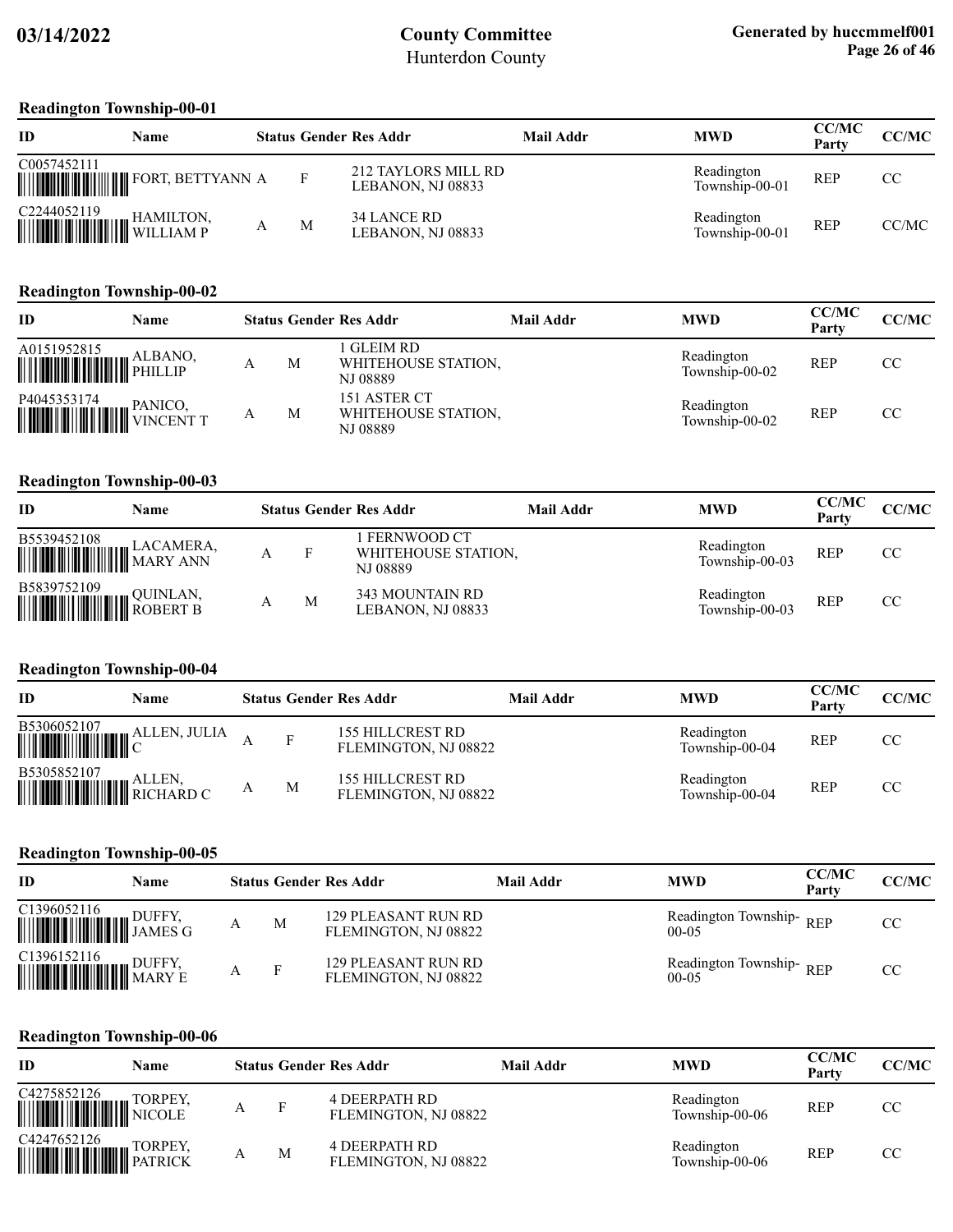#### **Readington Township-00-07**

| ID                                       | Name                                                                                                                |   |   | <b>Status Gender Res Addr</b>                                | Mail Addr | <b>MWD</b>                   | <b>CC/MC</b><br>Party | <b>CC/MC</b> |
|------------------------------------------|---------------------------------------------------------------------------------------------------------------------|---|---|--------------------------------------------------------------|-----------|------------------------------|-----------------------|--------------|
| A4790352831<br><b>WEIGHT AND SKOTEN,</b> | BROTEN,                                                                                                             | A |   | 22 DOGWOOD DR<br>WHITEHOUSE STATION,<br><b>NJ 08889</b>      |           | Readington<br>Township-00-07 | <b>REP</b>            | CC           |
| C5184952130                              | <b>WEIGHT AND A STATE OF STATE OF STATE OF STATE OF STATE OF STATE OF STATE OF STATE OF STATE OF STATE OF STATE</b> |   | M | <b>10 JOHN STEVENS RD</b><br>WHITEHOUSE STATION,<br>NJ 08889 |           | Readington<br>Township-00-07 | <b>REP</b>            | CC           |

#### **Readington Township-00-08**

| ID                                                                                                                            | Name                            |   | <b>Status Gender Res Addr</b>                    | Mail Addr | <b>MWD</b>                   | <b>CC/MC</b><br>Party | <b>CC/MC</b> |
|-------------------------------------------------------------------------------------------------------------------------------|---------------------------------|---|--------------------------------------------------|-----------|------------------------------|-----------------------|--------------|
| C1177552115                                                                                                                   | <b>WILLIAM TELER, SARA MARK</b> |   | 21 GOLDFINCH LN<br>NESHANIC STATION, NJ<br>08853 |           | Readington<br>Township-00-08 | <b>REP</b>            | CC.          |
| $\begin{tabular}{ c c c } \hline \textbf{CO684452114} & \textbf{GOODWN}, \\ \hline \textbf{O} & \textbf{DEWEY} \end{tabular}$ |                                 | M | 88 JUNCO CT<br>THREE BRIDGES, NJ<br>08887        |           | Readington<br>Township-00-08 | <b>REP</b>            | CC           |

#### **Readington Township-00-09**

| ID                                      | Name          |   |          | <b>Status Gender Res Addr</b>            | Mail Addr | <b>MWD</b>                   | <b>CC/MC</b><br>Party | CC/MC |
|-----------------------------------------|---------------|---|----------|------------------------------------------|-----------|------------------------------|-----------------------|-------|
| C0047152111<br><b>WEIGHT AND SAMES,</b> | <b>JAMES.</b> | A | <b>D</b> | 142 HILLCREST RD<br>FLEMINGTON, NJ 08822 |           | Readington<br>Township-00-09 | REP                   | UU    |

#### **Readington Township-00-10**

| ID          | Name |   | <b>Status Gender Res Addr</b>                        | <b>Mail Addr</b>                  | <b>MWD</b>                         | <b>CC/MC</b><br>Party | CC/MC |
|-------------|------|---|------------------------------------------------------|-----------------------------------|------------------------------------|-----------------------|-------|
| C1743352117 |      |   | 120 READINGTON RD<br>WHITEHOUSE STATION.<br>NJ 08889 | PO BOX 31<br>READINGTON, NJ 08870 | Readington Township-REP<br>$00-10$ |                       | CC.   |
|             |      | M | 120 READINGTON RD<br>WHITEHOUSE STATION.<br>NJ 08889 | PO BOX 31<br>READINGTON, NJ 08870 | Readington Township-REP<br>$00-10$ |                       | CC    |

#### **Readington Township-00-11**

| ID                                                                                                                                                                                                                                                                                                                                                                                  | Name |   | <b>Status Gender Res Addr</b>                     | Mail Addr | <b>MWD</b>                   | <b>CC/MC</b><br>Party | <b>CC/MC</b> |
|-------------------------------------------------------------------------------------------------------------------------------------------------------------------------------------------------------------------------------------------------------------------------------------------------------------------------------------------------------------------------------------|------|---|---------------------------------------------------|-----------|------------------------------|-----------------------|--------------|
| 04583652410                                                                                                                                                                                                                                                                                                                                                                         |      | M | 13 GLENMONT RD<br>WHITEHOUSE STATION.<br>NJ 08889 |           | Readington<br>Township-00-11 | <b>REP</b>            | CC           |
| $\fbox{\parbox{5.5cm} {\begin{picture}(10,6) \label{fig:2} \put(0,0){\dashbox{0.5cm} \put(0,0){\dashbox{0.5cm} \put(0,0){\dashbox{0.5cm} \put(0,0){\dashbox{0.5cm} \put(0,0){\dashbox{0.5cm} \put(0,0){\dashbox{0.5cm} \put(0,0){\dashbox{0.5cm} \put(0,0){\dashbox{0.5cm} \put(0,0){\dashbox{0.5cm} \put(0,0){\dashbox{0.5cm} \put(0,0){\dashbox{0.5cm} \put(0,0){\dashbox{0.5cm}$ |      | Е | 13 GLENMONT RD<br>WHITEHOUSE STATION.<br>NJ 08889 |           | Readington<br>Township-00-11 | <b>REP</b>            | CC.          |

#### **Readington Township-00-12**

| ID                                                                                           | Name |   | <b>Status Gender Res Addr</b>                                | Mail Addr | <b>MWD</b>                   | <b>CC/MC</b><br>Party | CC/MC |
|----------------------------------------------------------------------------------------------|------|---|--------------------------------------------------------------|-----------|------------------------------|-----------------------|-------|
|                                                                                              |      | М | <b>10 BLACKSMITH RD</b><br>WHITEHOUSE STATION,<br>NJ 08889   |           | Readington<br>Township-00-12 | <b>REP</b>            | CC    |
| $\begin{tabular}{ c c c c } \hline L5559851616 & \text{SWAN, HOLLY} \\ \hline \end{tabular}$ |      | F | <b>8 HOLLAND BROOK RD</b><br>WHITEHOUSE STATION.<br>NJ 08889 |           | Readington<br>Township-00-12 | <b>REP</b>            | CC.   |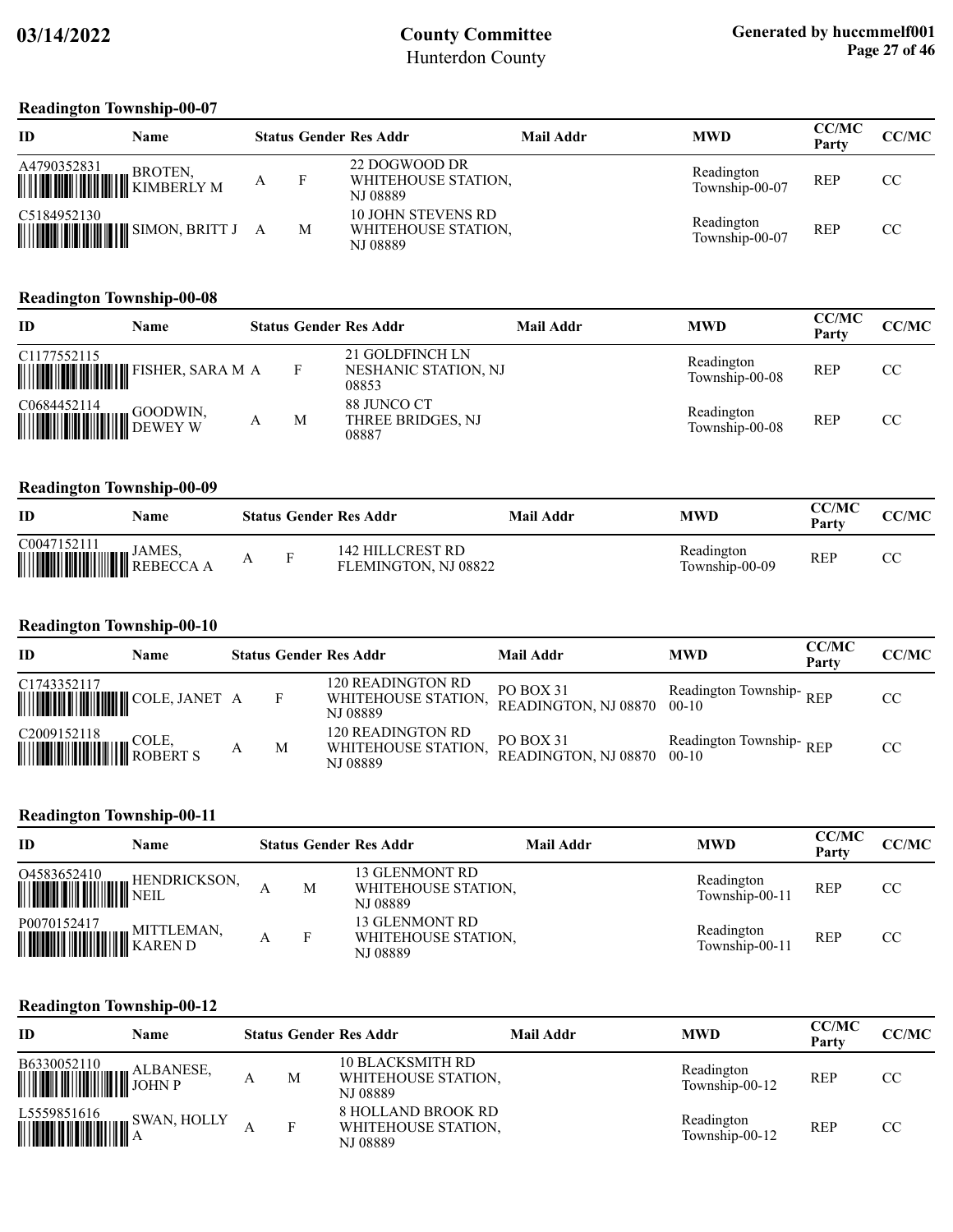#### **Readington Township-00-13**

| ID                                                                                                                                                           | Name |   |   | <b>Status Gender Res Addr</b>                              | Mail Addr | <b>MWD</b>                   | <b>CC/MC</b><br>Party | CC/MC |
|--------------------------------------------------------------------------------------------------------------------------------------------------------------|------|---|---|------------------------------------------------------------|-----------|------------------------------|-----------------------|-------|
| F5536154065<br>$\begin{array}{c} \text{F3330134083} \\ \text{                                } \text{CARRIE L} \end{array}$                                  |      | Α | F | <b>44 PLANTATION RD</b><br>WHITEHOUSE STATION,<br>NJ 08889 |           | Readington<br>Township-00-13 | <b>REP</b>            | CC.   |
| $\begin{tabular}{ c c c c } \hline H0415253712 & MAHIEU, \\ \hline \hline \end{tabular} \begin{tabular}{ c c c c c } \hline MAHIEU, \\ \hline \end{tabular}$ |      |   | F | 410 S BRANCH DR<br>WHITEHOUSE STATION,<br>NJ 08889         |           | Readington<br>Township-00-13 | <b>REP</b>            | CC    |

#### **Readington Township-00-14**

| ID                                          | Name  |  | <b>Status Gender Res Addr</b>               | Mail Addr | <b>MWD</b>                   | CC/MC<br>Party | CC/MC   |
|---------------------------------------------|-------|--|---------------------------------------------|-----------|------------------------------|----------------|---------|
| C0400452113<br><b>WEIGHT AND SEATRICE A</b> | MUIR. |  | 501 FARMERSVILLE RD<br>FLEMINGTON, NJ 08822 |           | Readington<br>Township-00-14 | REP            | ΠC<br>U |

#### **Readington Township-00-15**

| ID          | Name |  | <b>Status Gender Res Addr</b>                             | Mail Addr | <b>MWD</b>                   | <b>CC/MC</b><br>Party | CC/MC |
|-------------|------|--|-----------------------------------------------------------|-----------|------------------------------|-----------------------|-------|
| C0986252115 |      |  | <b>30 HILLCREST RD</b><br>WHITEHOUSE STATION,<br>NJ 08889 |           | Readington<br>Township-00-15 | <b>REP</b>            | CC.   |
|             |      |  | 15 INDIAN RUN<br>WHITEHOUSE STATION.<br>NJ 08889          |           | Readington<br>Township-00-15 | <b>REP</b>            | CC    |

#### **Readington Township-00-16**

| ID                                                                                                                                                                                                                                                                                                                                                                                                                                   | Name |   |   | <b>Status Gender Res Addr</b>                     | Mail Addr | <b>MWD</b>                   | <b>CC/MC</b><br>Party | CC/MC |
|--------------------------------------------------------------------------------------------------------------------------------------------------------------------------------------------------------------------------------------------------------------------------------------------------------------------------------------------------------------------------------------------------------------------------------------|------|---|---|---------------------------------------------------|-----------|------------------------------|-----------------------|-------|
| $\begin{tabular}{ c c c c } \hline \textbf{B1709552468} & \textbf{BOGART}, \\ \hline \textbf{OCT} & \textbf{OCT} & \textbf{OCT} \\ \hline \textbf{OCT} & \textbf{OCT} & \textbf{OCT} \\ \hline \textbf{OCT} & \textbf{OCT} & \textbf{OCT} \\ \hline \textbf{OCT} & \textbf{OCT} & \textbf{OCT} & \textbf{OCT} \\ \hline \textbf{OCT} & \textbf{OCT} & \textbf{OCT} & \textbf{OCT} \\ \hline \textbf{OCT} & \textbf{OCT} & \textbf{O$ |      | А |   | 92 DREAHOOK RD<br>WHITEHOUSE STATION.<br>NJ 08889 |           | Readington<br>Township-00-16 | <b>REP</b>            | CC    |
|                                                                                                                                                                                                                                                                                                                                                                                                                                      |      |   | M | 71 DREAHOOK RD<br>WHITEHOUSE STATION,<br>NJ 08889 |           | Readington<br>Township-00-16 | <b>REP</b>            | CC    |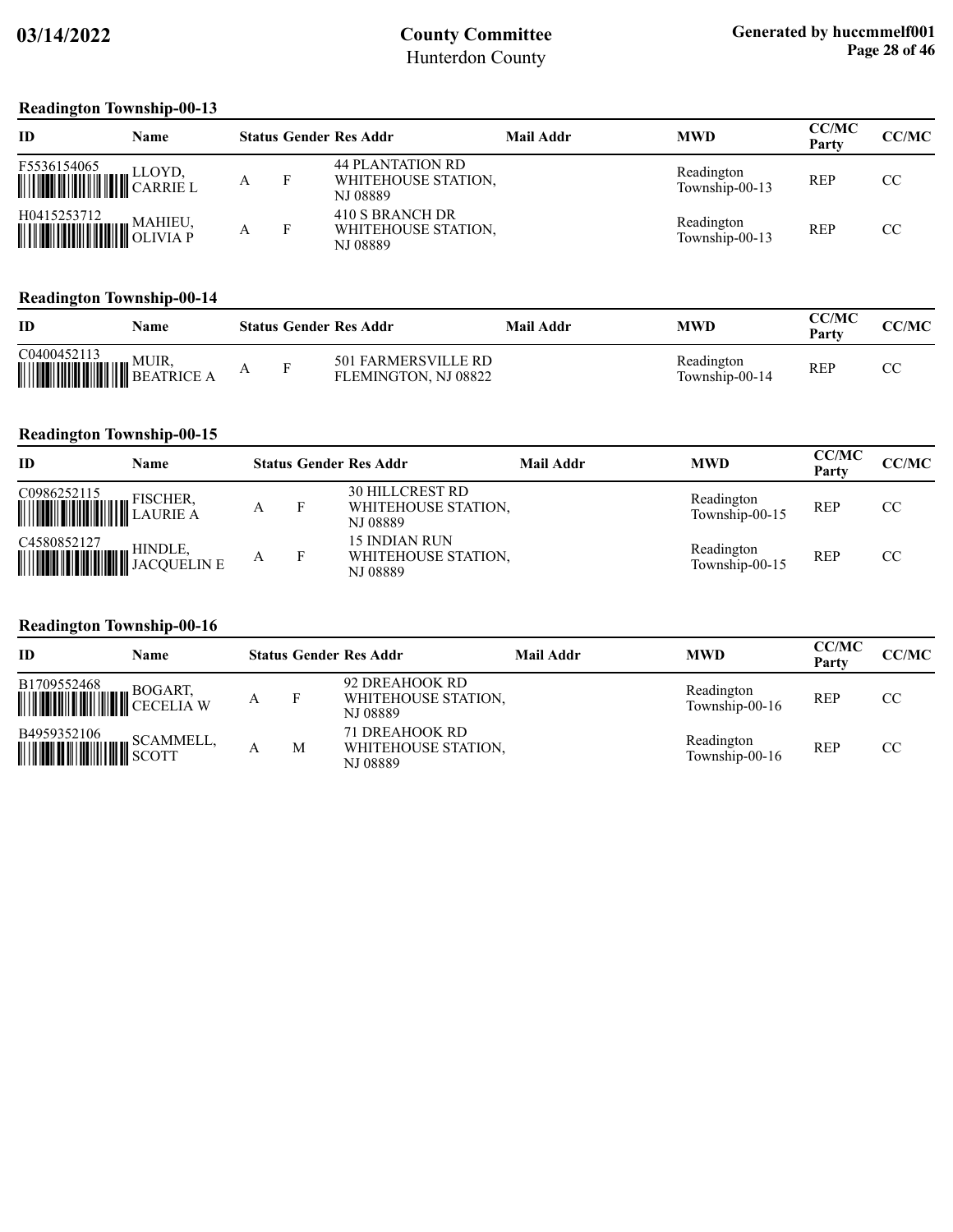### **Stockton Borough-00-01**

| ID          | Name |   | <b>Status Gender Res Addr</b>      | Mail Addr | <b>MWD</b>                | CC/MC<br>Party | CC/MC |
|-------------|------|---|------------------------------------|-----------|---------------------------|----------------|-------|
| D3371953619 |      | M | 20 S MAIN ST<br>STOCKTON, NJ 08559 |           | Stockton<br>Borough-00-01 | <b>REP</b>     | СC    |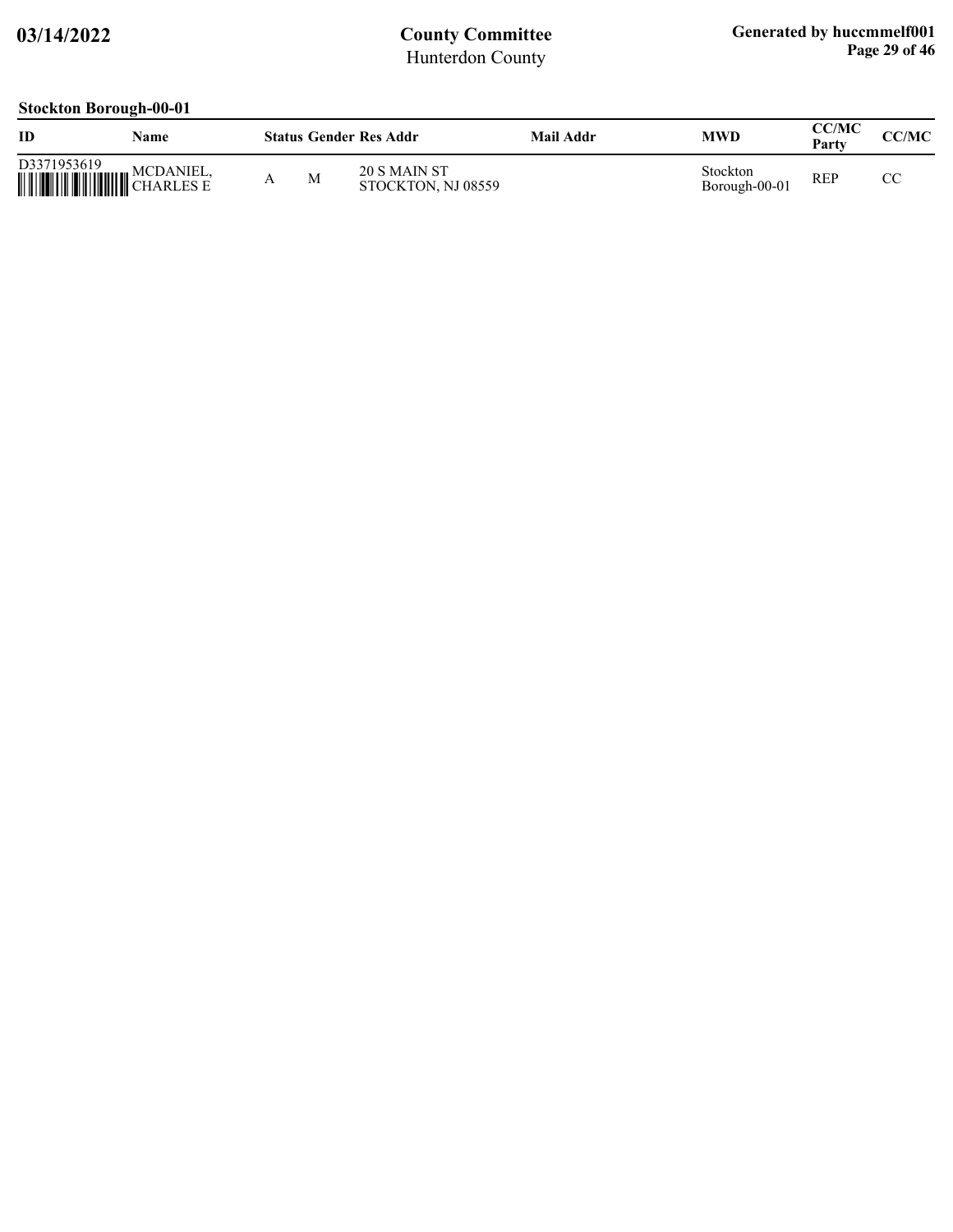### **Tewksbury Township-00-01**

| ID                                                                                                                                                                                                                                                                                                                                                                                                         | Name          |   | <b>Status Gender Res Addr</b>            | Mail Addr                              | <b>MWD</b>                  | <b>CC/MC</b><br>Party | CC/MC |
|------------------------------------------------------------------------------------------------------------------------------------------------------------------------------------------------------------------------------------------------------------------------------------------------------------------------------------------------------------------------------------------------------------|---------------|---|------------------------------------------|----------------------------------------|-----------------------------|-----------------------|-------|
| $\begin{tabular}{ c c c c } \hline \rule{0pt}{2ex} \rule{0pt}{2ex} \rule{0pt}{2ex} \rule{0pt}{2ex} \rule{0pt}{2ex} \rule{0pt}{2ex} \rule{0pt}{2ex} \rule{0pt}{2ex} \rule{0pt}{2ex} \rule{0pt}{2ex} \rule{0pt}{2ex} \rule{0pt}{2ex} \rule{0pt}{2ex} \rule{0pt}{2ex} \rule{0pt}{2ex} \rule{0pt}{2ex} \rule{0pt}{2ex} \rule{0pt}{2ex} \rule{0pt}{2ex} \rule{0pt}{2ex} \rule{0pt}{2ex} \rule{0pt}{2ex} \rule{$ | MELICK, PETER | M | <b>39 JOLIET ST</b><br>OLDWICK, NJ 08858 | <b>PO BOX 648</b><br>OLDWICK, NJ 08858 | Tewksbury<br>Township-00-01 | <b>REP</b>            | CC    |
| $\begin{tabular}{ c c c c } \hline \textbf{B6352852110} & \textbf{VANDOF} \\\hline \textbf{m} & \textbf{MMDOF} \\\hline \end{tabular}$                                                                                                                                                                                                                                                                     | VANDOREN,     | M | 59 COUNTY ROAD 517<br>CALIFON, NJ 07830  | <b>PO BOX 132</b><br>OLDWICK, NJ 08858 | Tewksbury<br>Township-00-01 | <b>REP</b>            | CC/MC |

#### **Tewksbury Township-00-02**

| ID          | Name                         |   | <b>Status Gender Res Addr</b>      | Mail Addr | <b>MWD</b>                  | <b>CC/MC</b><br>Party | <b>CC/MC</b> |
|-------------|------------------------------|---|------------------------------------|-----------|-----------------------------|-----------------------|--------------|
| B4781852105 | <b>WE ARRIVE STEPHANIE V</b> |   | 6 SAWMILL RD<br>LEBANON, NJ 08833  |           | Tewksbury<br>Township-00-02 | <b>REP</b>            | CC           |
|             |                              | M | 61 SAWMILL RD<br>LEBANON, NJ 08833 |           | Tewksbury<br>Township-00-02 | <b>REP</b>            | CC           |

#### **Tewksbury Township-00-03**

| ID                                                                                                              | Name |              | <b>Status Gender Res Addr</b>                 | Mail Addr | <b>MWD</b>                  | <b>CC/MC</b><br>Party | <b>CC/MC</b> |
|-----------------------------------------------------------------------------------------------------------------|------|--------------|-----------------------------------------------|-----------|-----------------------------|-----------------------|--------------|
| C3822052125                                                                                                     |      | M            | 49 FAIRMOUNT RD W<br>CALIFON, NJ 07830        |           | Tewksbury<br>Township-00-03 | <b>REP</b>            | CC           |
| $\begin{tabular}{ c c c } \hline C3822652125 & JANACEK, \\ \hline \hline \end{tabular}$ Hill Hill Hill REGINA J |      | $\mathbf{F}$ | <b>49 FAIRMOUNT RD W</b><br>CALIFON, NJ 07830 |           | Tewksbury<br>Township-00-03 | <b>REP</b>            | CC           |

#### **Tewksbury Township-00-04**

| ID                                                                                                                                                                                  | Name |   | <b>Status Gender Res Addr</b>               | Mail Addr                                      | <b>MWD</b>                  | <b>CC/MC</b><br>Party | <b>CC/MC</b> |
|-------------------------------------------------------------------------------------------------------------------------------------------------------------------------------------|------|---|---------------------------------------------|------------------------------------------------|-----------------------------|-----------------------|--------------|
| $\begin{tabular}{ c c c } \hline CO201352112 & MORIARTY, \\ \hline \hline \end{tabular} \begin{tabular}{ c c c c } \hline MORIARTY, \\ \hline KAREN H \\ \hline \end{tabular}$      |      |   | <b>HIGH ST</b><br>POTTERSVILLE, NJ<br>07979 | <b>PO BOX 202</b><br>POTTERSVILLE, NJ<br>07979 | Tewksbury<br>Township-00-04 | <b>REP</b>            | CC           |
| $\begin{tabular}{ c c c c } \hline CO212252112 & MORIARTY, \\ \hline \hline \end{tabular} \begin{tabular}{ c c c c c } \hline MORIARTY, \\ \hline MICHAELF \\ \hline \end{tabular}$ |      | M | HIGH ST<br>POTTERSVILLE, NJ<br>07979        | <b>PO BOX 202</b><br>POTTERSVILLE, NJ<br>07979 | Tewksbury<br>Township-00-04 | <b>REP</b>            | CC.          |

### **Tewksbury Township-00-05**

| ID                             | Name     |  | <b>Status Gender Res Addr</b>       | Mail Addr                                | MWD                         | CC/MC<br>Party | CC/MC |
|--------------------------------|----------|--|-------------------------------------|------------------------------------------|-----------------------------|----------------|-------|
| C1348952116<br><b>WARANCA,</b> | MARANCA. |  | 20 LONGVIEW RD<br>LEBANON. NJ 08833 | <b>P.O. BOX 377</b><br>OLDWICK, NJ 08858 | Tewksburv<br>Township-00-05 | <b>REP</b>     | СC    |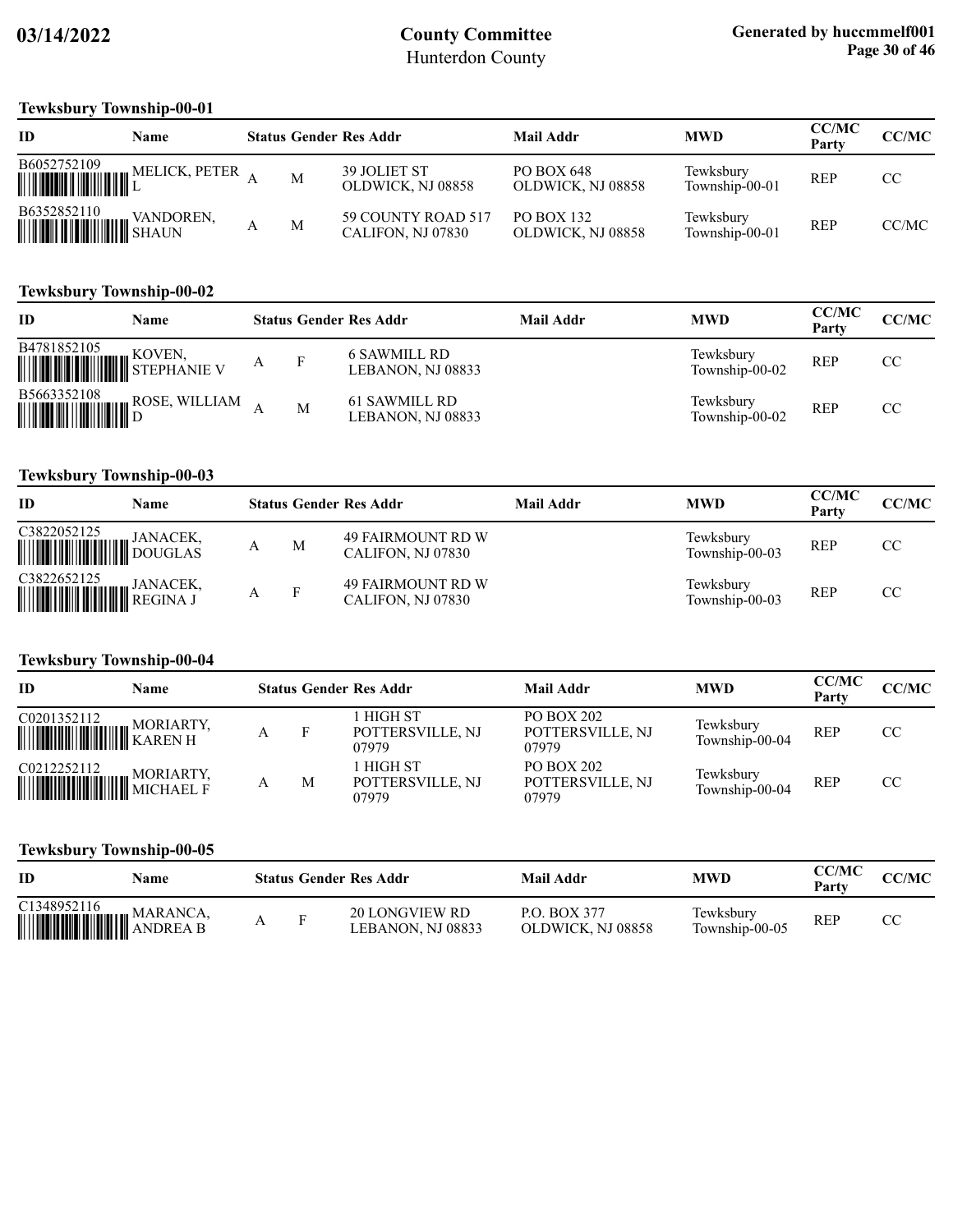#### **Union Township-00-01**

| ID                           | <b>Name</b> |   | <b>Status Gender Res Addr</b>            | Mail Addr | <b>MWD</b>                   | <b>CC/MC</b><br>Party | CC/MC |
|------------------------------|-------------|---|------------------------------------------|-----------|------------------------------|-----------------------|-------|
| C1127552115<br><b>WAZZA,</b> | MAZZA,      | M | 44 COOKS CROSS RD<br>PITTSTOWN, NJ 08867 |           | Union Township-<br>$00 - 01$ | <b>REP</b>            | CC    |
|                              |             | M | 3 FINN RD<br>PITTSTOWN, NJ 08867         |           | Union Township-<br>$00 - 01$ | <b>REP</b>            | CC/MC |

#### **Union Township-00-02**

| ID                                         | Name |   | <b>Status Gender Res Addr</b>                           | Mail Addr | <b>MWD</b>                 | <b>CC/MC</b><br>Party | CC/MC |
|--------------------------------------------|------|---|---------------------------------------------------------|-----------|----------------------------|-----------------------|-------|
|                                            |      |   | <b>29 BAPTIST CHURCH RD</b><br><b>HAMPTON, NJ 08827</b> |           | Union Township-<br>$00-02$ | <b>REP</b>            | CC.   |
| B5844752109<br><b>WILLIAM COSS, JOHN E</b> |      | M | <b>29 BAPTIST CHURCH RD</b><br><b>HAMPTON, NJ 08827</b> |           | Union Township-<br>$00-02$ | <b>REP</b>            | CC.   |

### **Union Township-00-03**

| ID          | Name |   | <b>Status Gender Res Addr</b>      | <b>Mail Addr</b> | <b>MWD</b>                 | <b>CC/MC</b><br>Party | CC/MC |
|-------------|------|---|------------------------------------|------------------|----------------------------|-----------------------|-------|
| B5907852109 |      | F | 7 CHARLES WAY<br>CLINTON, NJ 08809 |                  | Union Township-<br>$00-03$ | <b>REP</b>            | CC.   |
| C3755552124 |      | M | 42 RUPELL RD<br>HAMPTON, NJ 08827  |                  | Union Township-<br>$00-03$ | <b>REP</b>            | CC    |

### **Union Township-00-04**

| ID                                                                                                                                                                                                                                        | Name |   | <b>Status Gender Res Addr</b>                  | Mail Addr | <b>MWD</b>                      | <b>CC/MC</b><br>Party | CC/MC |
|-------------------------------------------------------------------------------------------------------------------------------------------------------------------------------------------------------------------------------------------|------|---|------------------------------------------------|-----------|---------------------------------|-----------------------|-------|
| B6044252109 DIROBERTO,                                                                                                                                                                                                                    |      | M | 55 COOKS CROSS RD<br>PITTSTOWN, NJ 08867       |           | Union Township-REP<br>$00-04$   |                       | CC    |
| $\begin{tabular}{ c c c } \hline C2271252119 & \text{WARDELL}, \\ \hline \end{tabular} \begin{tabular}{ c c c c c } \hline \multicolumn{3}{ c }{\text{WARDELL}}, \\ \hline \multicolumn{3}{ c }{\text{WARDELL}}, \\ \hline \end{tabular}$ |      | M | <b>29 STATE ROUTE 173</b><br>HAMPTON, NJ 08827 |           | Union Township-REP<br>$00 - 04$ |                       | CC    |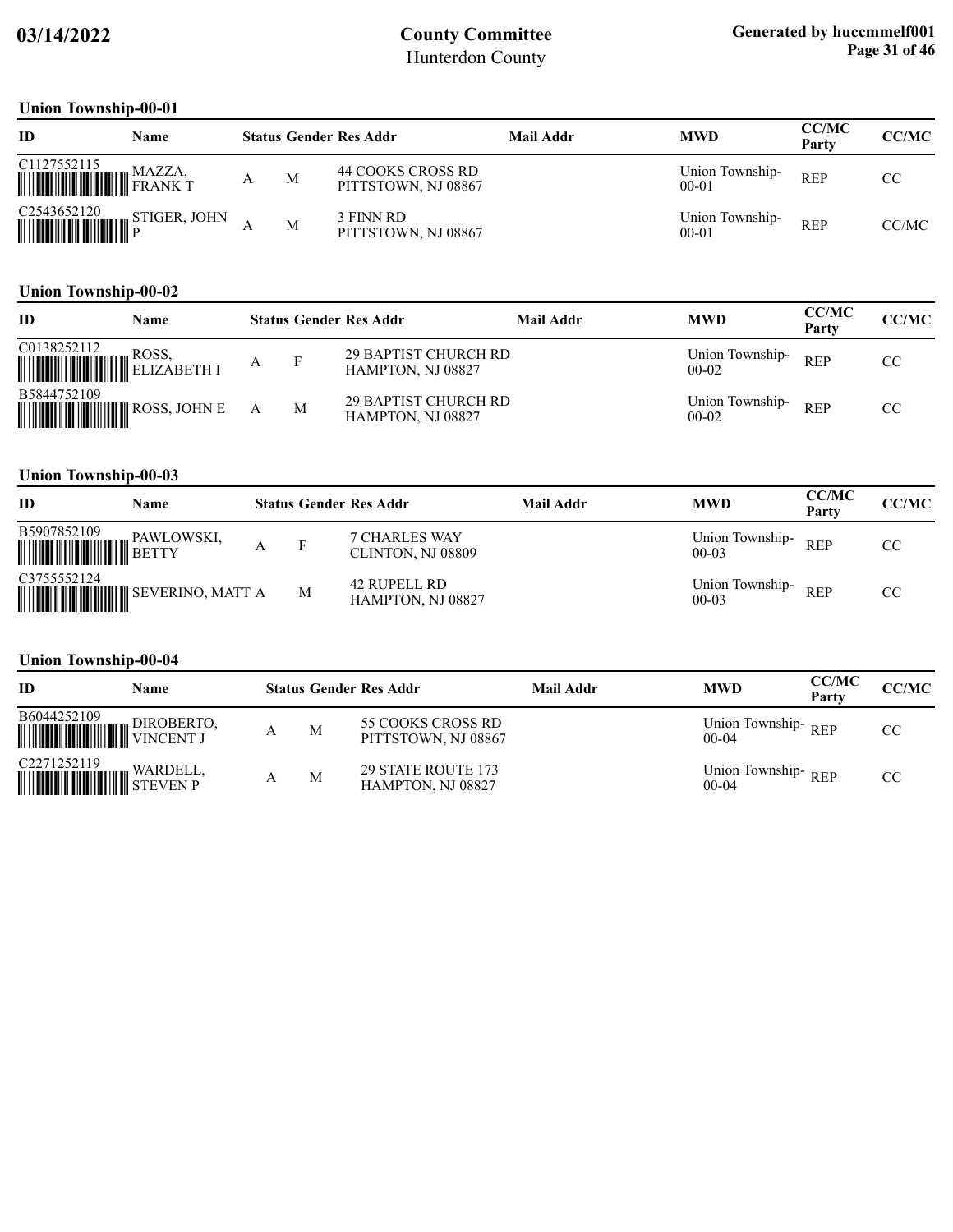### **West Amwell Township-00-01**

| ID          | Name    |   |   | <b>Status Gender Res Addr</b>                      | Mail Addr | <b>MWD</b>                    | <b>CC/MC</b><br>Party | <b>CC/MC</b> |
|-------------|---------|---|---|----------------------------------------------------|-----------|-------------------------------|-----------------------|--------------|
| G6241051507 | MORGAN, | А | M | <b>3 MILKHOUSE LN</b><br>LAMBERTVILLE, NJ<br>08530 |           | West Amwell<br>Township-00-01 | <b>REP</b>            | CC           |
| C4865452129 |         |   |   | 7 MELODY DR<br>LAMBERTVILLE, NJ<br>08530           |           | West Amwell<br>Township-00-01 | <b>REP</b>            | CC           |

#### **West Amwell Township-00-02**

| ID                                                                                                                                                                                           | Name           |   |   | <b>Status Gender Res Addr</b>                                       | <b>Mail Addr</b> | <b>MWD</b>                    | <b>CC/MC</b><br>Party | CC/MC |
|----------------------------------------------------------------------------------------------------------------------------------------------------------------------------------------------|----------------|---|---|---------------------------------------------------------------------|------------------|-------------------------------|-----------------------|-------|
| $\begin{tabular}{ c c c c } \hline \rule{0pt}{2ex} B5761552108 & F1 \\ \hline \rule{0pt}{2ex} \rule{0pt}{2ex} \rule{0pt}{2ex} \rule{0pt}{2ex} \rule{0pt}{2ex} \rule{0pt}{2ex} \end{tabular}$ | FISHER, GEORGE |   | M | <b>608 BRUNSWICK PIKE</b><br>LAMBERTVILLE, NJ<br>08530              |                  | West Amwell<br>Township-00-02 | <b>REP</b>            | CC/MC |
| C1713452117<br><b>WEIGHT HALL AND ROBERT E</b>                                                                                                                                               | TOMENCHOK,     | Α | M | <b>145 ROCKTOWN</b><br>LAMBERTVILLE RD<br>LAMBERTVILLE, NJ<br>08530 |                  | West Amwell<br>Township-00-02 | <b>REP</b>            | CC    |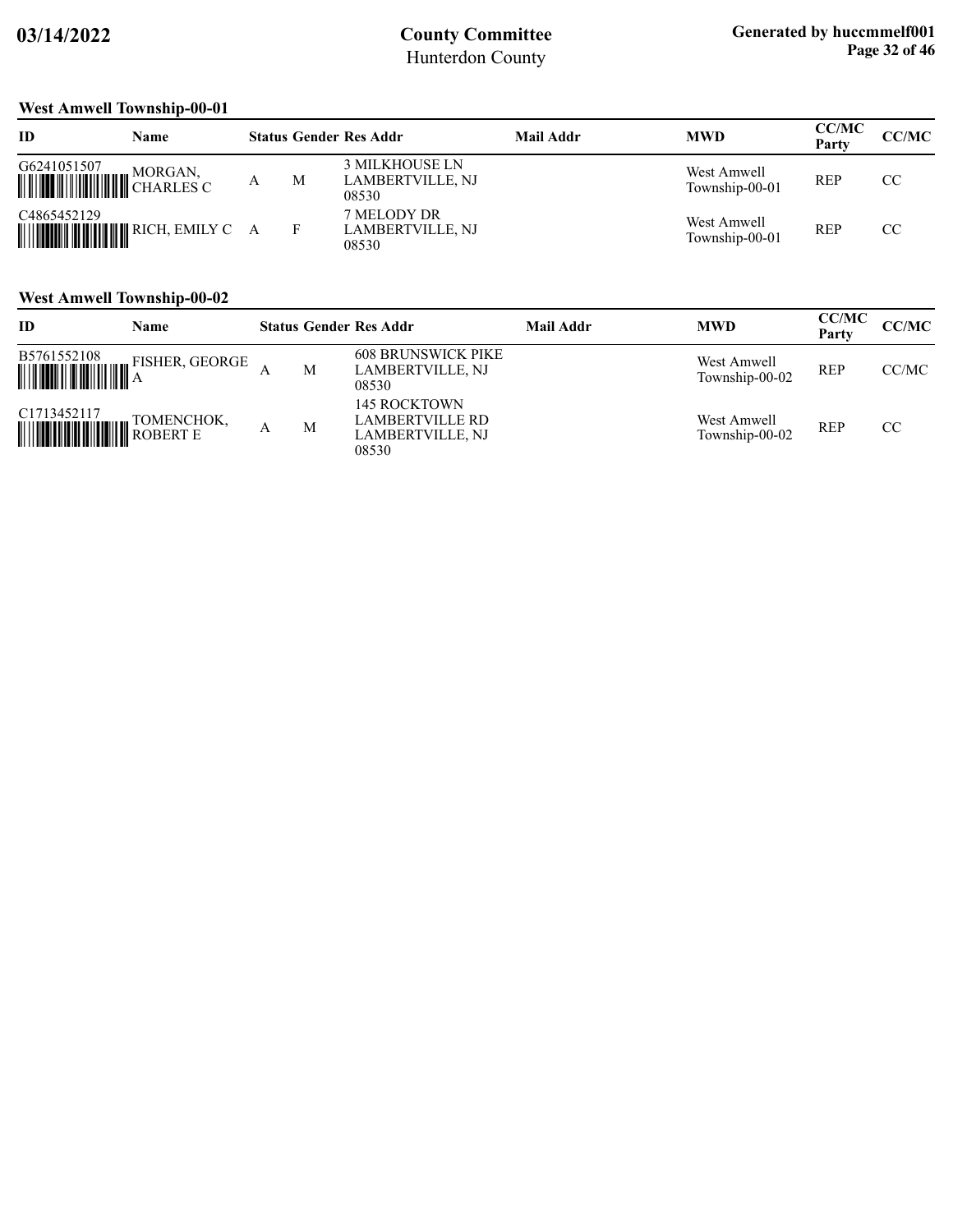## **Alexandria Township-00-01 Subtotals**

**Total:** 2 **Total per CC/MC:** CC=2

## **Alexandria Township-00-02 Subtotals**

**Total:** 2 **Total per CC/MC:** CC=2

## **Alexandria Township-00-03 Subtotals**

**Total:** 2 **Total per CC/MC:** CC=2

## **Alexandria Township-00-04 Subtotals**

**Total:** 2 **Total per CC/MC:** CC/MC=1 CC=1

### **Bethlehem Township-00-01 Subtotals**

**Total:** 2 **Total per CC/MC:** CC=2

### **Bethlehem Township-00-02 Subtotals**

**Total:** 2 **Total per CC/MC:** CC=2

### **Bethlehem Township-00-03 Subtotals**

**Total:** 2 **Total per CC/MC:** CC/MC=1 CC=1

### **Bethlehem Township-00-04 Subtotals**

**Total:** 2 **Total per CC/MC:** CC=2

### **Bloomsbury Borough-00-01 Subtotals**

**Total:** 2 **Total per CC/MC:** CC=1 CC/MC=1

### **Clinton Town-00-01 Subtotals**

**Total:** 2 **Total per CC/MC:** CC/MC=1 CC=1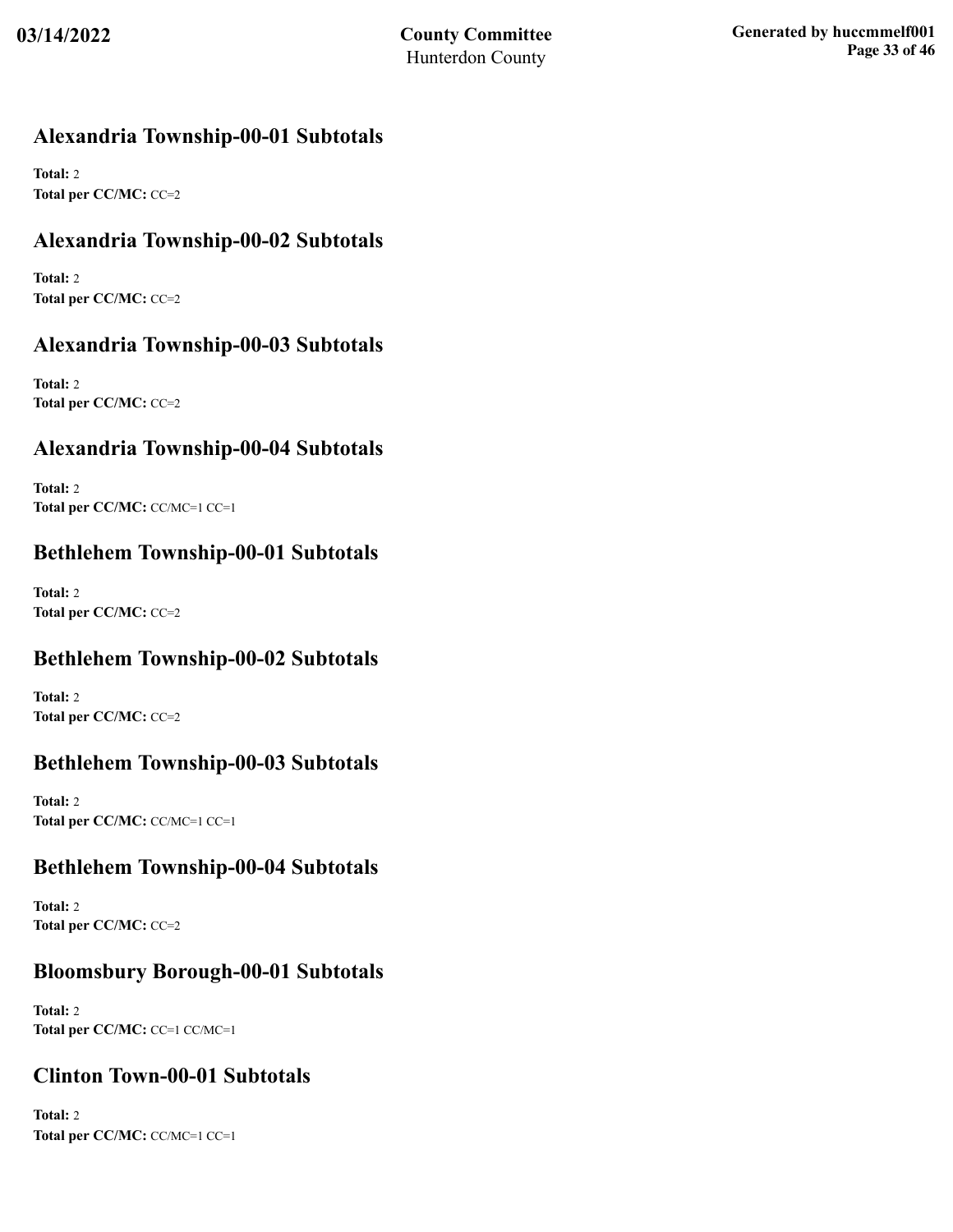### **Clinton Town-00-02 Subtotals**

**Total:** 2 **Total per CC/MC:** CC=2

## **Clinton Township-00-01 Subtotals**

**Total:** 2 **Total per CC/MC:** CC=2

## **Clinton Township-00-02 Subtotals**

**Total:** 2 **Total per CC/MC:** CC=2

## **Clinton Township-00-03 Subtotals**

**Total:** 2 **Total per CC/MC:** CC=2

## **Clinton Township-00-04 Subtotals**

**Total:** 2 **Total per CC/MC:** CC=2

## **Clinton Township-00-05 Subtotals**

**Total:** 2 **Total per CC/MC:** CC=2

## **Clinton Township-00-06 Subtotals**

**Total:** 2 **Total per CC/MC:** CC=2

## **Clinton Township-00-07 Subtotals**

**Total:** 2 **Total per CC/MC:** CC/MC=1 CC=1

## **Clinton Township-00-08 Subtotals**

**Total:** 2 **Total per CC/MC:** CC=2

## **Clinton Township-00-09 Subtotals**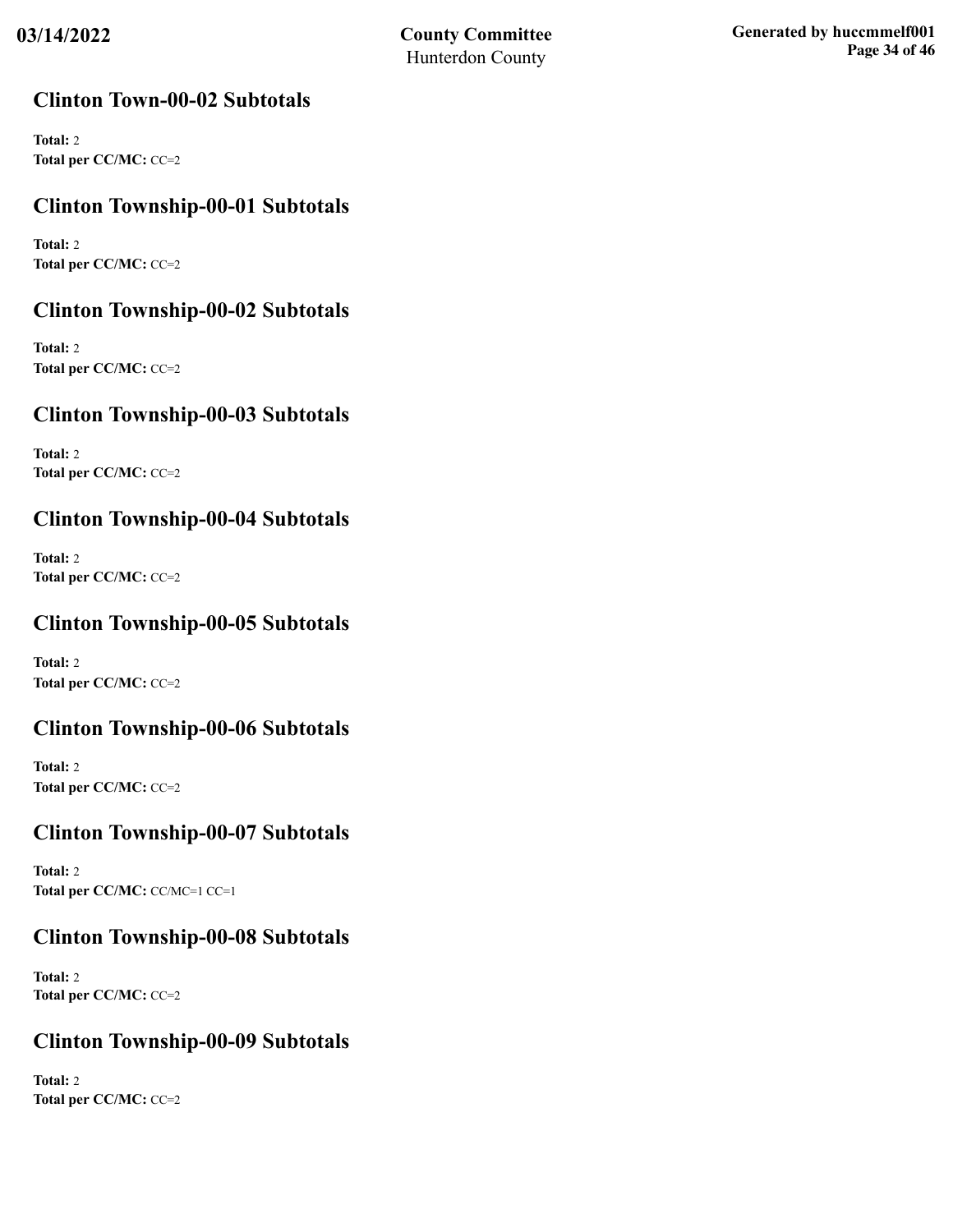### **Clinton Township-00-10 Subtotals**

**Total:** 2 **Total per CC/MC:** CC=2

## **Clinton Township-00-11 Subtotals**

**Total:** 2 **Total per CC/MC:** CC=2

## **Clinton Township-00-12 Subtotals**

**Total:** 2 **Total per CC/MC:** CC=2

## **Delaware Township-00-01 Subtotals**

**Total:** 2 **Total per CC/MC:** CC=2

## **Delaware Township-00-02 Subtotals**

**Total:** 2 **Total per CC/MC:** CC=2

## **Delaware Township-00-04 Subtotals**

**Total:** 2 **Total per CC/MC:** CC=2

## **Delaware Township-00-05 Subtotals**

**Total:** 2 **Total per CC/MC:** CC=1 CC/MC=1

### **East Amwell Township-00-01 Subtotals**

**Total:** 2 **Total per CC/MC:** CC=2

### **East Amwell Township-00-02 Subtotals**

**Total:** 2 **Total per CC/MC:** CC=2

### **East Amwell Township-00-03 Subtotals**

**Total:** 2 **Total per CC/MC:** CC=1 CC/MC=1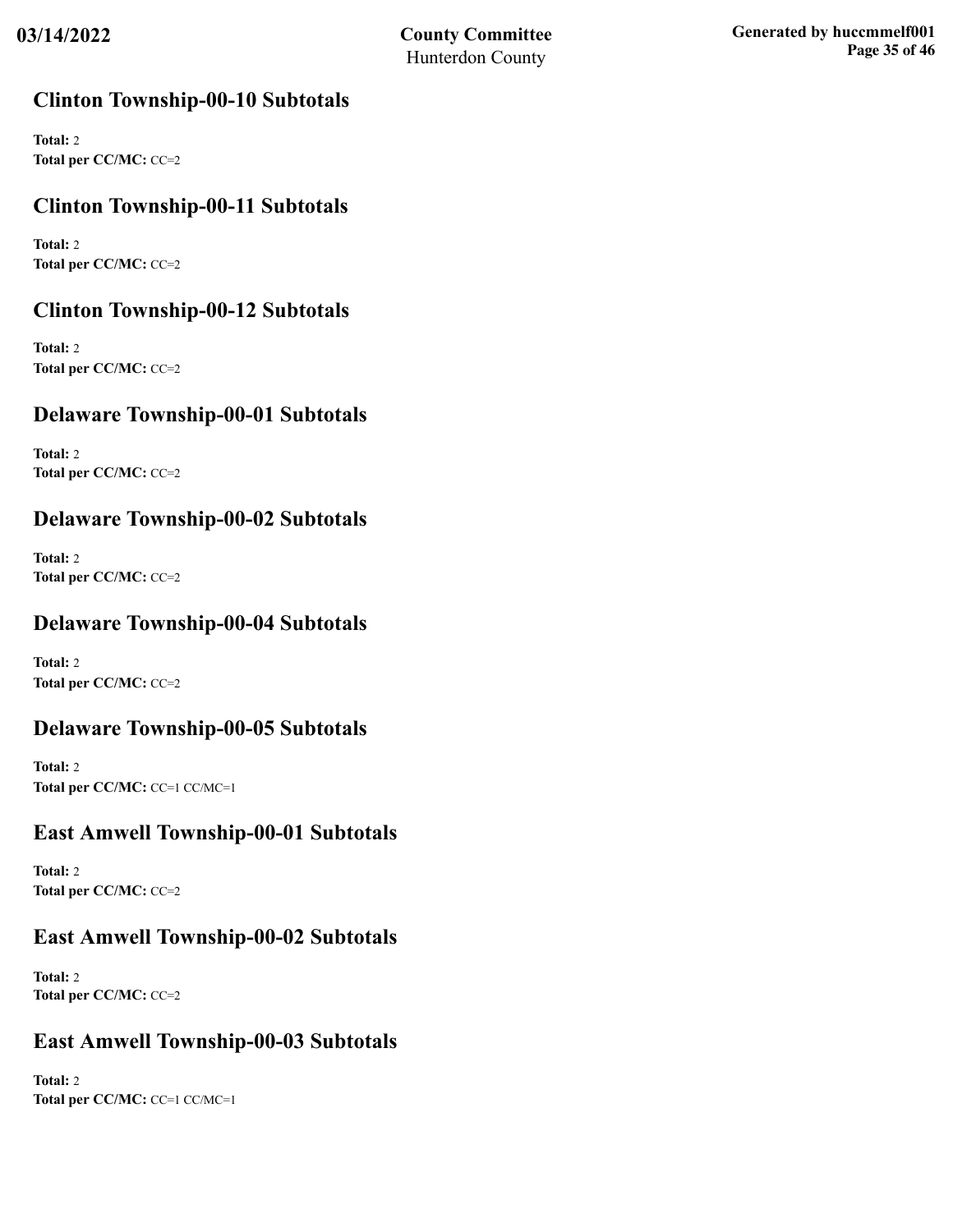## **East Amwell Township-00-04 Subtotals**

**Total:** 2 **Total per CC/MC:** CC=2

## **East Amwell Township-00-05 Subtotals**

**Total:** 2 **Total per CC/MC:** CC=2

## **Flemington Borough-00-01 Subtotals**

**Total:** 2 **Total per CC/MC:** CC=1 CC/MC=1

## **Flemington Borough-00-02 Subtotals**

**Total:** 2 **Total per CC/MC:** CC=2

## **Flemington Borough-00-03 Subtotals**

**Total:** 1 **Total per CC/MC:** CC=1

## **Franklin Township-00-01 Subtotals**

**Total:** 2 **Total per CC/MC:** CC=2

### **Franklin Township-00-02 Subtotals**

**Total:** 2 **Total per CC/MC:** CC=2

### **Franklin Township-00-03 Subtotals**

**Total:** 2 **Total per CC/MC:** CC=1 CC/MC=1

## **Frenchtown Borough-00-01 Subtotals**

**Total:** 2 **Total per CC/MC:** CC/MC=1 CC=1

## **Glen Gardner Borough-00-01 Subtotals**

**Total:** 2 **Total per CC/MC:** CC=1 CC/MC=1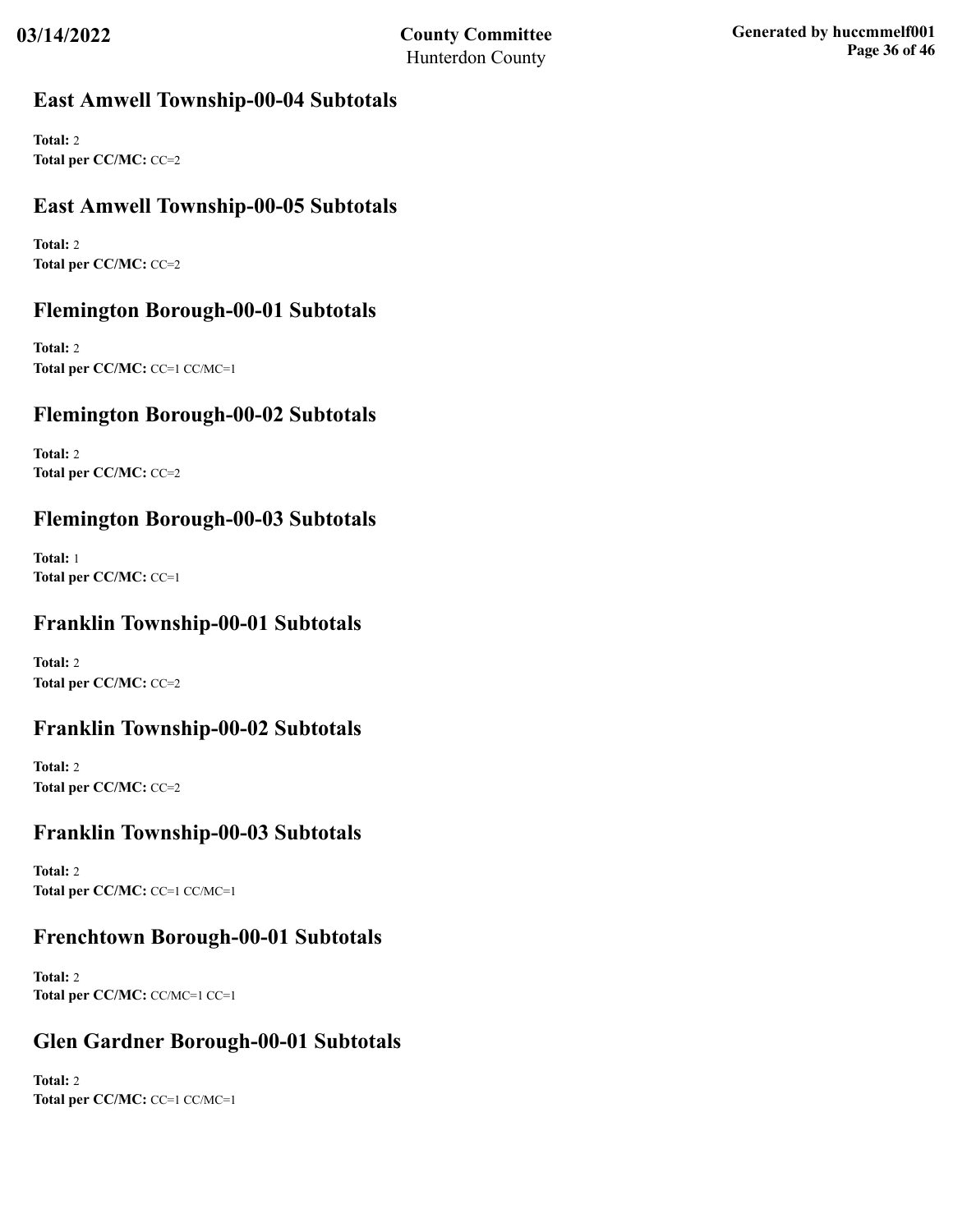### **Hampton Borough-00-01 Subtotals**

**Total:** 2 **Total per CC/MC:** CC/MC=1 CC=1

## **High Bridge Borough-00-01 Subtotals**

**Total:** 3 **Total per CC/MC:** MC=1 CC=2

## **High Bridge Borough-00-02 Subtotals**

**Total:** 2 **Total per CC/MC:** CC=2

## **High Bridge Borough-00-03 Subtotals**

**Total:** 2 **Total per CC/MC:** CC=2

## **Holland Township-00-01 Subtotals**

**Total:** 2 **Total per CC/MC:** CC=2

## **Holland Township-00-02 Subtotals**

**Total:** 2 **Total per CC/MC:** CC=2

## **Holland Township-00-03 Subtotals**

**Total:** 2 **Total per CC/MC:** CC=2

## **Holland Township-00-04 Subtotals**

**Total:** 2 **Total per CC/MC:** CC=2

### **Holland Township-00-05 Subtotals**

**Total:** 1 **Total per CC/MC:** CC/MC=1

## **Kingwood Township-00-01 Subtotals**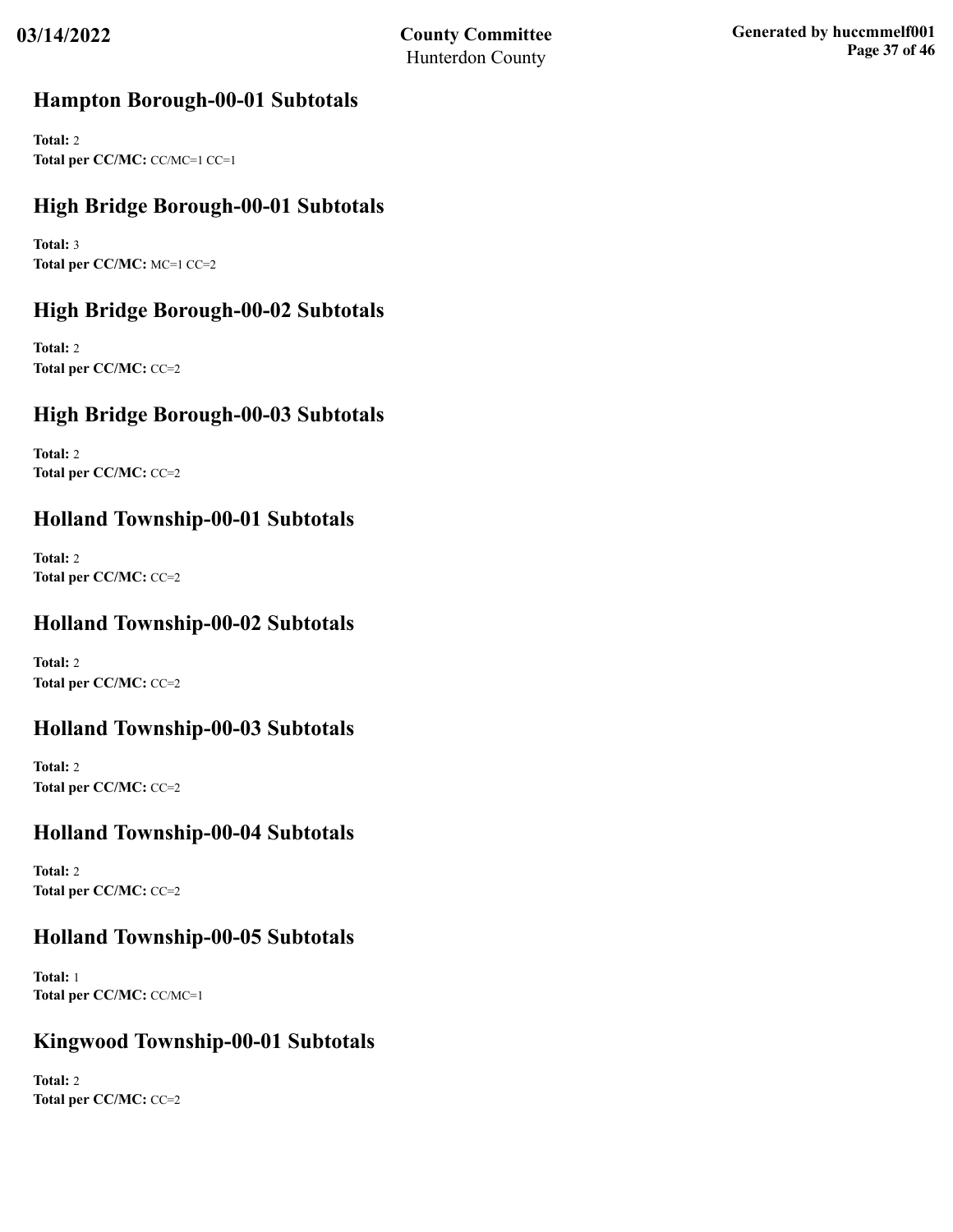## **Kingwood Township-00-02 Subtotals**

**Total:** 2 **Total per CC/MC:** CC/MC=1 CC=1

## **Kingwood Township-00-03 Subtotals**

**Total:** 2 **Total per CC/MC:** CC=2

## **Kingwood Township-00-04 Subtotals**

**Total:** 2 **Total per CC/MC:** CC=2

## **Lambertville City-00-01 Subtotals**

**Total:** 2 **Total per CC/MC:** CC=2

## **Lambertville City-00-02 Subtotals**

**Total:** 2 **Total per CC/MC:** CC/MC=1 CC=1

## **Lambertville City-00-03 Subtotals**

**Total:** 2 **Total per CC/MC:** CC=2

## **Lambertville City-00-04 Subtotals**

**Total:** 1 **Total per CC/MC:** CC=1

### **Lebanon Borough-00-01 Subtotals**

**Total:** 2 **Total per CC/MC:** CC=1 CC/MC=1

## **Lebanon Township-00-01 Subtotals**

**Total:** 2 **Total per CC/MC:** CC=2

## **Lebanon Township-00-02 Subtotals**

**Total:** 2 **Total per CC/MC:** CC=1 CC/MC=1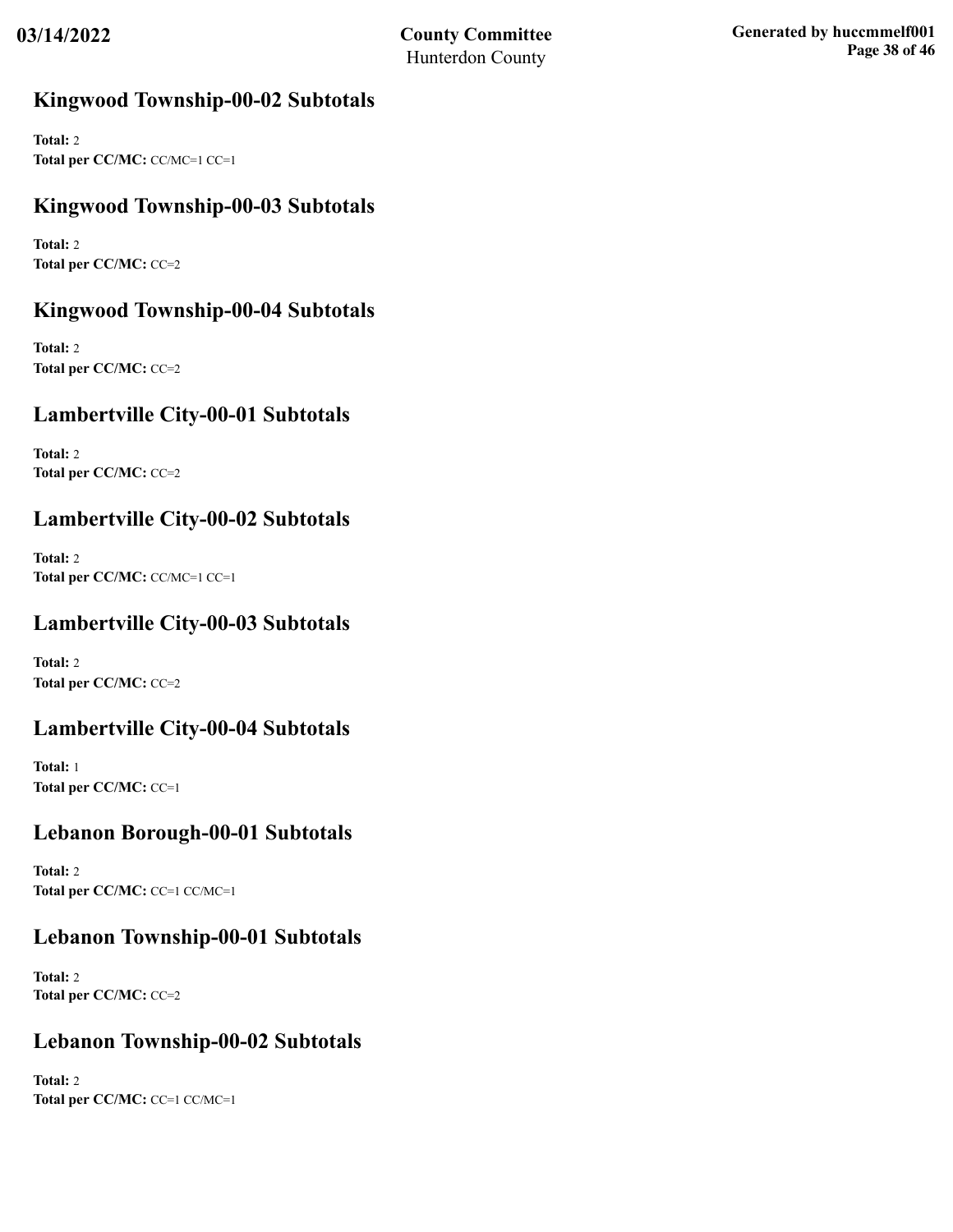## **Lebanon Township-00-03 Subtotals**

**Total:** 2 **Total per CC/MC:** CC=2

## **Lebanon Township-00-04 Subtotals**

**Total:** 2 **Total per CC/MC:** CC=2

## **Lebanon Township-00-05 Subtotals**

**Total:** 2 **Total per CC/MC:** CC=2

## **Lebanon Township-00-06 Subtotals**

**Total:** 2 **Total per CC/MC:** CC=2

## **Raritan Township-00-01 Subtotals**

**Total:** 2 **Total per CC/MC:** CC=2

## **Raritan Township-00-02 Subtotals**

**Total:** 2 **Total per CC/MC:** CC=2

### **Raritan Township-00-03 Subtotals**

**Total:** 2 **Total per CC/MC:** CC=2

## **Raritan Township-00-04 Subtotals**

**Total:** 2 **Total per CC/MC:** CC=2

### **Raritan Township-00-05 Subtotals**

**Total:** 2 **Total per CC/MC:** CC=2

### **Raritan Township-00-06 Subtotals**

**Total:** 2 **Total per CC/MC:** CC/MC=1 CC=1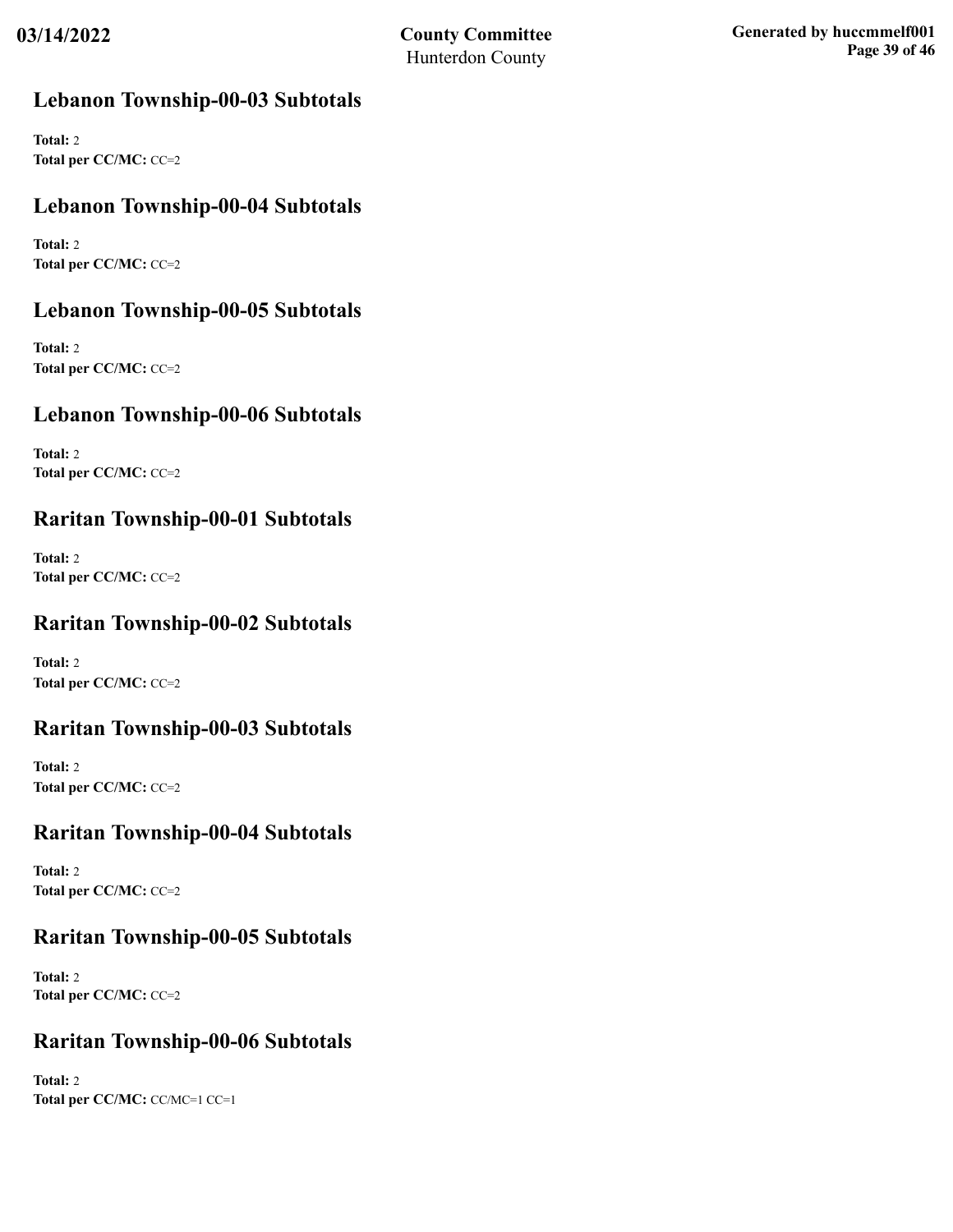### **Raritan Township-00-07 Subtotals**

**Total:** 1 **Total per CC/MC:** CC=1

## **Raritan Township-00-08 Subtotals**

**Total:** 2 **Total per CC/MC:** CC=2

### **Raritan Township-00-10 Subtotals**

**Total:** 2 **Total per CC/MC:** CC=2

## **Raritan Township-00-11 Subtotals**

**Total:** 2 **Total per CC/MC:** CC=2

### **Raritan Township-00-12 Subtotals**

**Total:** 1 **Total per CC/MC:** CC=1

## **Raritan Township-00-13 Subtotals**

**Total:** 2 **Total per CC/MC:** CC=2

### **Raritan Township-00-14 Subtotals**

**Total:** 2 **Total per CC/MC:** CC=2

### **Raritan Township-00-15 Subtotals**

**Total:** 2 **Total per CC/MC:** CC=2

### **Raritan Township-00-16 Subtotals**

**Total:** 2 **Total per CC/MC:** CC=2

### **Raritan Township-00-17 Subtotals**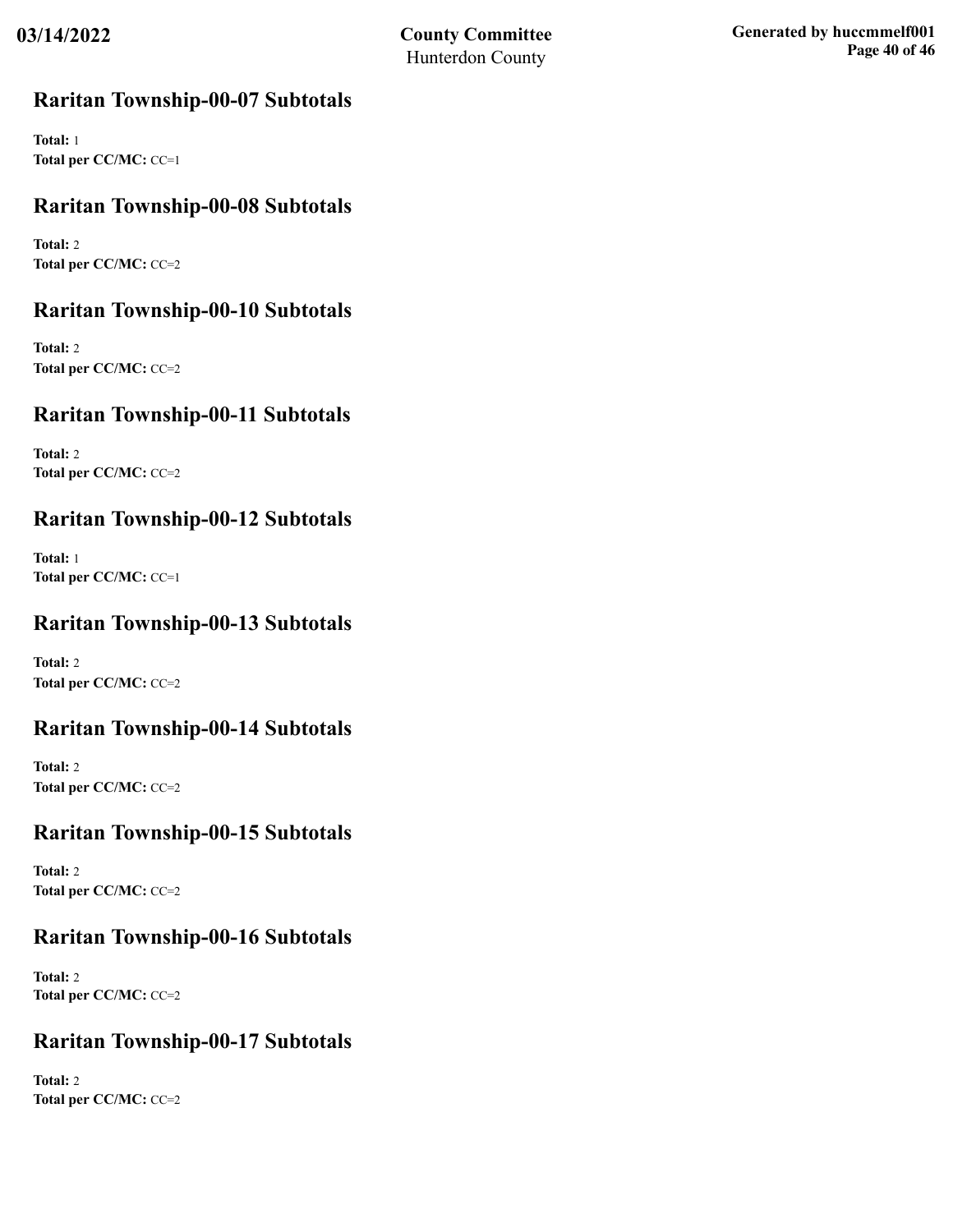### **Raritan Township-00-18 Subtotals**

**Total:** 2 **Total per CC/MC:** CC=2

## **Raritan Township-00-19 Subtotals**

**Total:** 2 **Total per CC/MC:** CC=2

## **Raritan Township-00-20 Subtotals**

**Total:** 2 **Total per CC/MC:** CC=2

## **Raritan Township-00-21 Subtotals**

**Total:** 1 **Total per CC/MC:** CC=1

## **Readington Township-00-01 Subtotals**

**Total:** 2 **Total per CC/MC:** CC=1 CC/MC=1

## **Readington Township-00-02 Subtotals**

**Total:** 2 **Total per CC/MC:** CC=2

### **Readington Township-00-03 Subtotals**

**Total:** 2 **Total per CC/MC:** CC=2

### **Readington Township-00-04 Subtotals**

**Total:** 2 **Total per CC/MC:** CC=2

### **Readington Township-00-05 Subtotals**

**Total:** 2 **Total per CC/MC:** CC=2

### **Readington Township-00-06 Subtotals**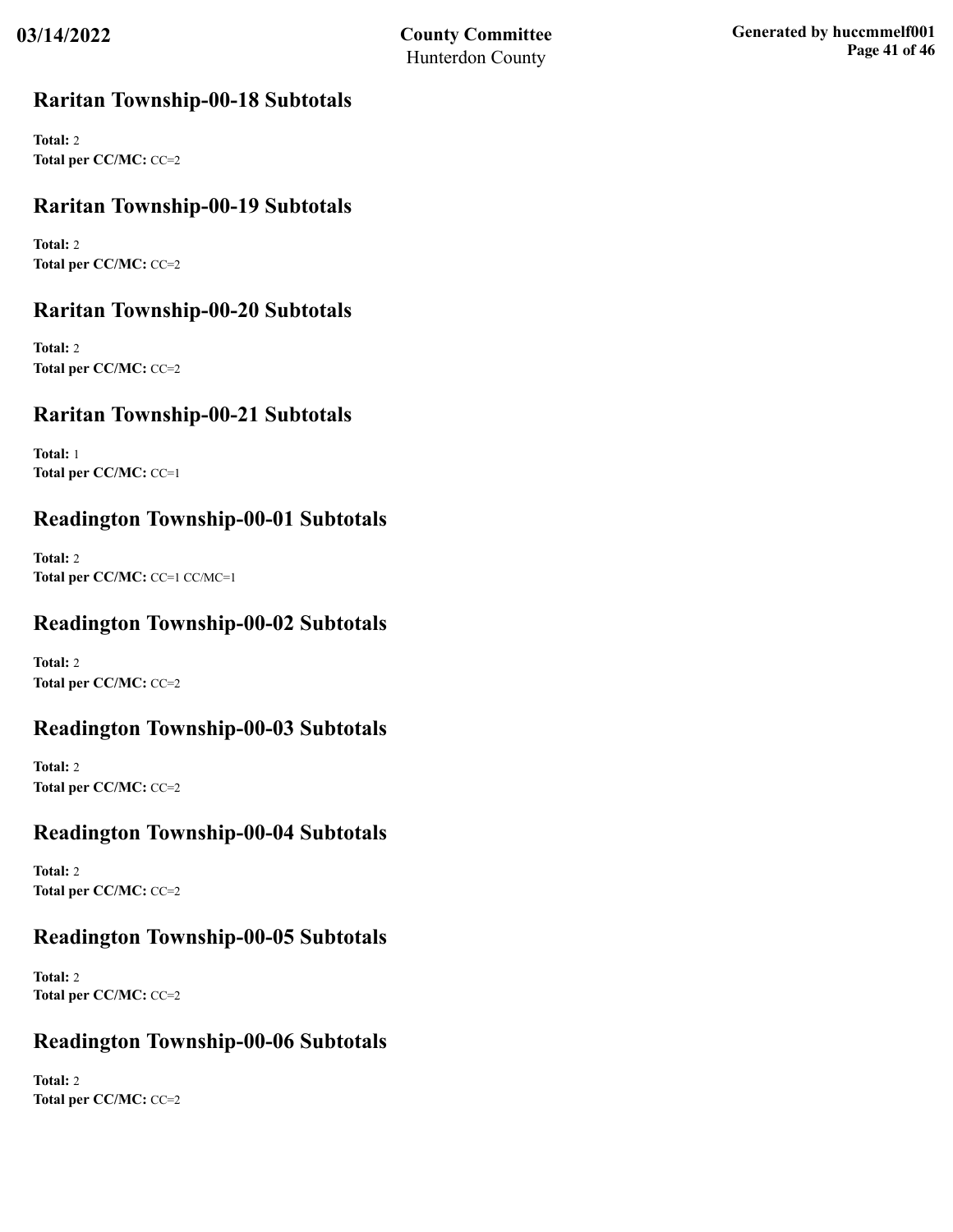## **Readington Township-00-07 Subtotals**

**Total:** 2 **Total per CC/MC:** CC=2

## **Readington Township-00-08 Subtotals**

**Total:** 2 **Total per CC/MC:** CC=2

## **Readington Township-00-09 Subtotals**

**Total:** 1 **Total per CC/MC:** CC=1

## **Readington Township-00-10 Subtotals**

**Total:** 2 **Total per CC/MC:** CC=2

## **Readington Township-00-11 Subtotals**

**Total:** 2 **Total per CC/MC:** CC=2

## **Readington Township-00-12 Subtotals**

**Total:** 2 **Total per CC/MC:** CC=2

### **Readington Township-00-13 Subtotals**

**Total:** 2 **Total per CC/MC:** CC=2

### **Readington Township-00-14 Subtotals**

**Total:** 1 **Total per CC/MC:** CC=1

### **Readington Township-00-15 Subtotals**

**Total:** 2 **Total per CC/MC:** CC=2

### **Readington Township-00-16 Subtotals**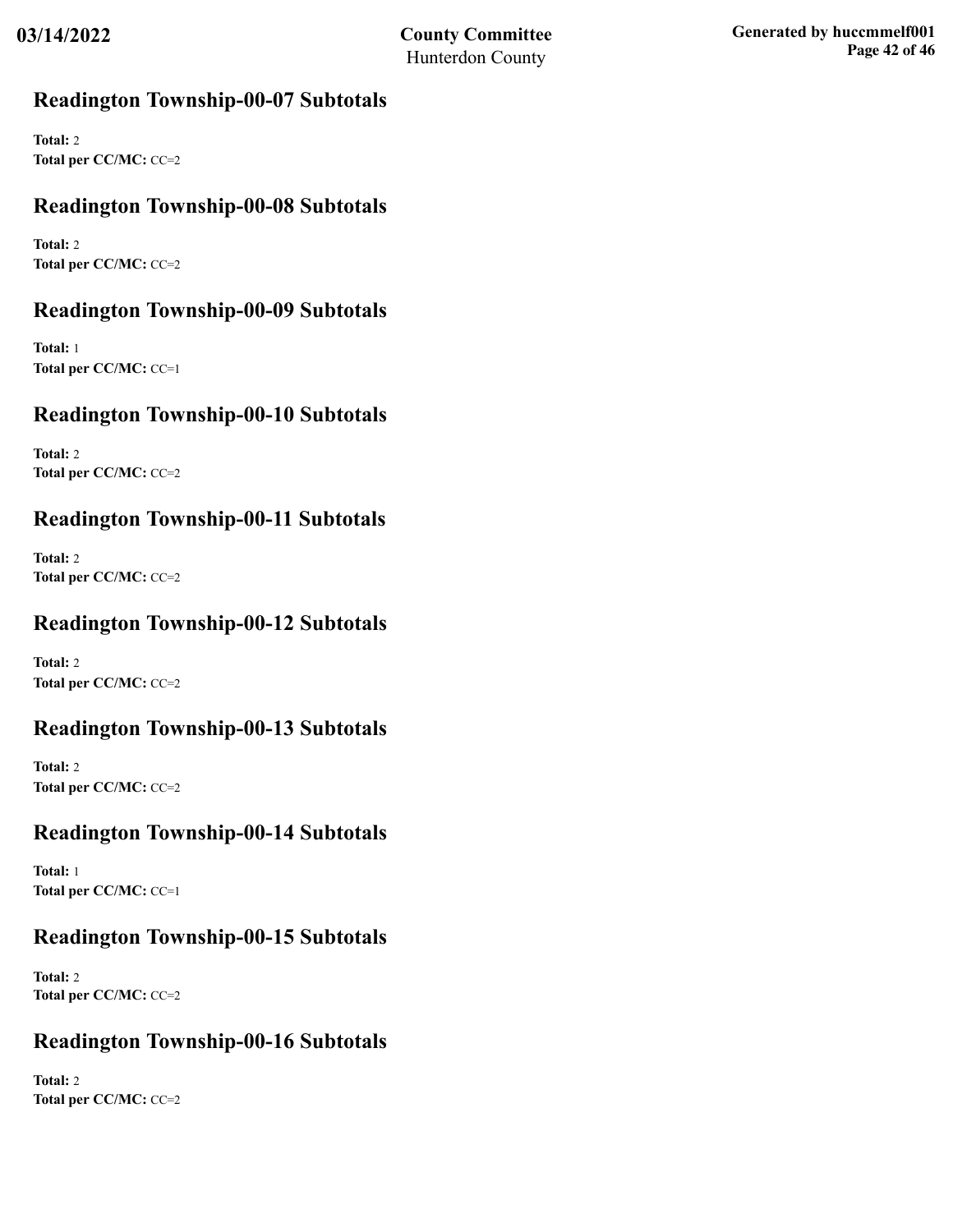### **Stockton Borough-00-01 Subtotals**

**Total:** 1 **Total per CC/MC:** CC=1

## **Tewksbury Township-00-01 Subtotals**

**Total:** 2 **Total per CC/MC:** CC=1 CC/MC=1

## **Tewksbury Township-00-02 Subtotals**

**Total:** 2 **Total per CC/MC:** CC=2

## **Tewksbury Township-00-03 Subtotals**

**Total:** 2 **Total per CC/MC:** CC=2

## **Tewksbury Township-00-04 Subtotals**

**Total:** 2 **Total per CC/MC:** CC=2

## **Tewksbury Township-00-05 Subtotals**

**Total:** 1 **Total per CC/MC:** CC=1

## **Union Township-00-01 Subtotals**

**Total:** 2 **Total per CC/MC:** CC=1 CC/MC=1

### **Union Township-00-02 Subtotals**

**Total:** 2 **Total per CC/MC:** CC=2

### **Union Township-00-03 Subtotals**

**Total:** 2 **Total per CC/MC:** CC=2

### **Union Township-00-04 Subtotals**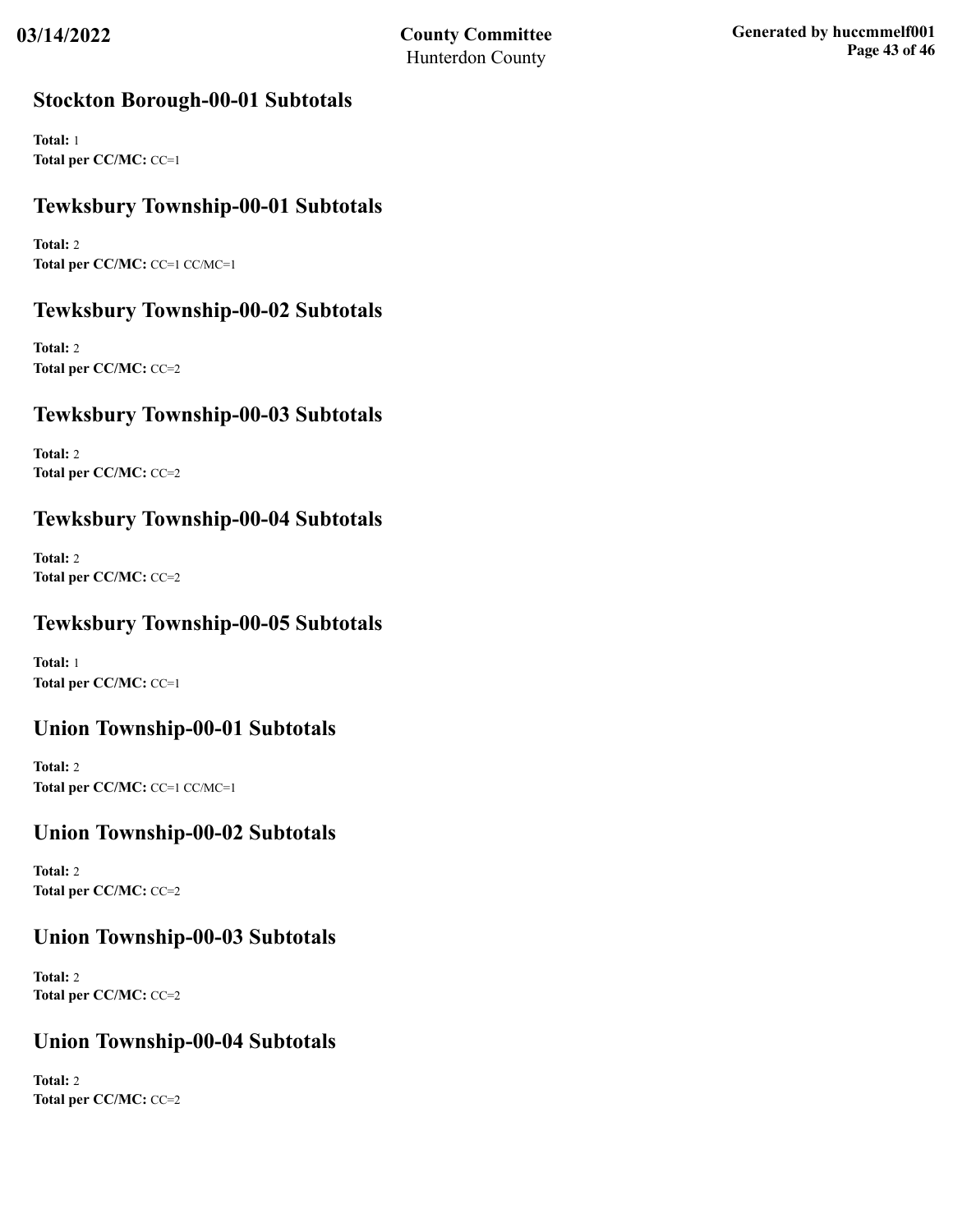# **West Amwell Township-00-01 Subtotals**

**Total:** 2 **Total per CC/MC:** CC=2

## **West Amwell Township-00-02 Subtotals**

**Total:** 2 **Total per CC/MC:** CC/MC=1 CC=1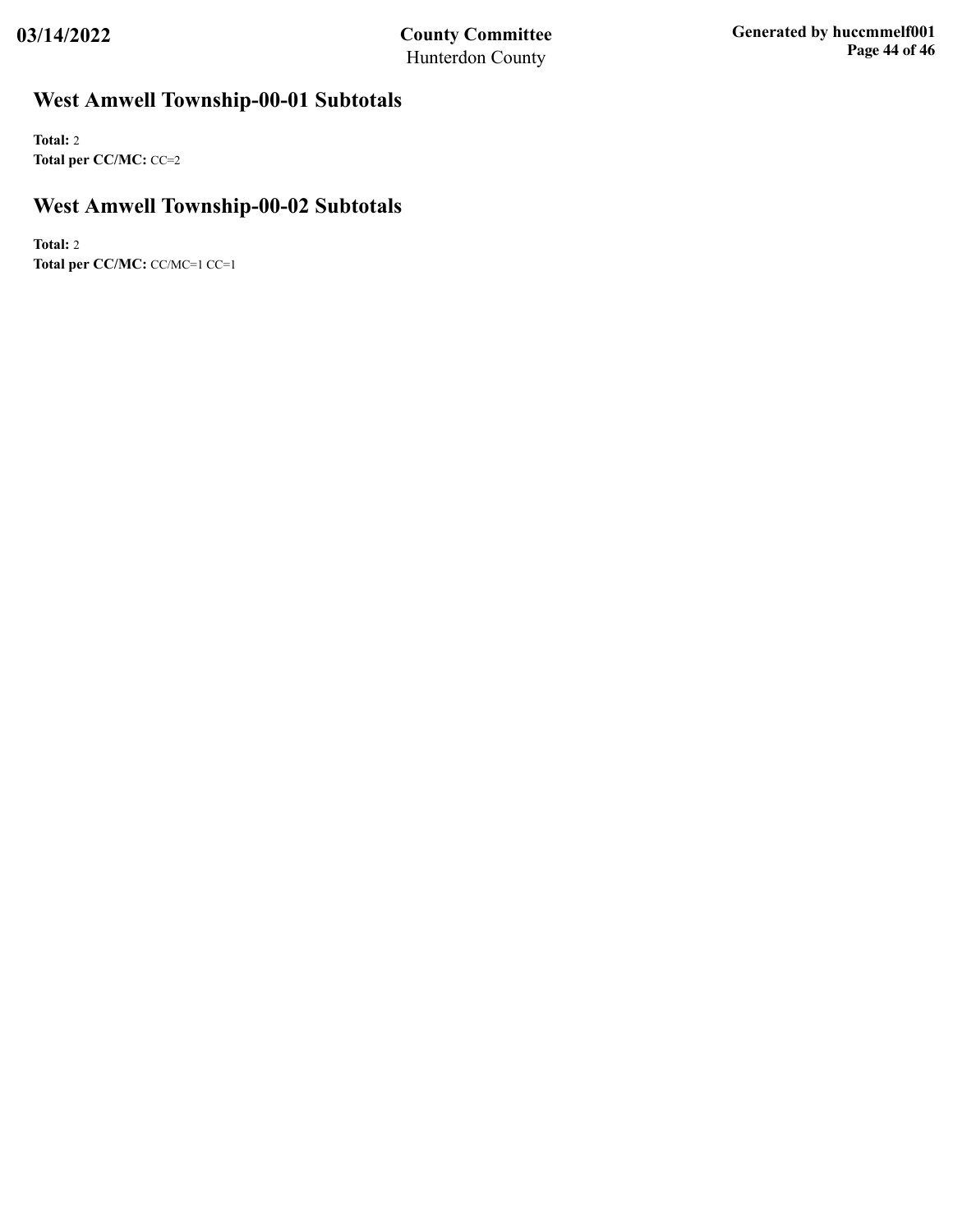# **Report Totals**

**Total:** 215 **Total per CC/MC:** CC=192 CC/MC=22 MC=1